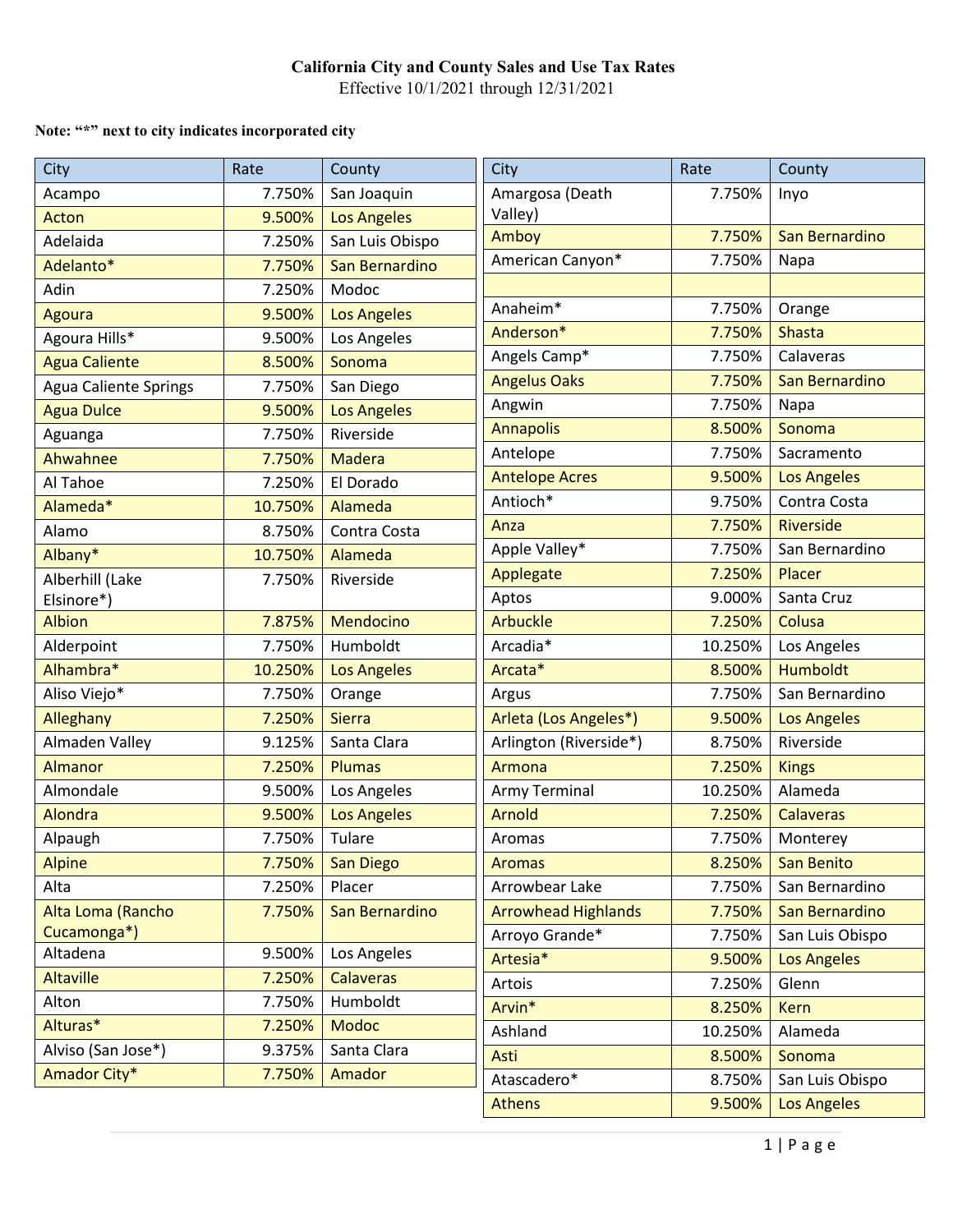| Atherton*<br>9.375%<br>San Mateo<br><b>Bear Valley</b><br>7.250%<br>Alpine<br>Atwater*<br><b>Bear Valley</b><br>8.250%<br><b>Merced</b><br>7.750%<br><b>Mariposa</b> |  |
|----------------------------------------------------------------------------------------------------------------------------------------------------------------------|--|
|                                                                                                                                                                      |  |
|                                                                                                                                                                      |  |
| Beaumont*<br>Atwood<br>7.750%<br>Riverside<br>7.750%<br>Orange                                                                                                       |  |
| <b>Beckwourth</b><br><b>Auberry</b><br>7.975%<br>7.250%<br><b>Plumas</b><br>Fresno                                                                                   |  |
| Auburn*<br>Bel Air Estates (Los<br>7.250%<br>Placer<br>9.500%<br>Los Angeles                                                                                         |  |
| Angeles*)<br>Avalon*<br>10.000%<br><b>Los Angeles</b>                                                                                                                |  |
| <b>Belden</b><br>7.250%<br><b>Plumas</b><br>Avenal*<br>7.250%<br><b>Kings</b>                                                                                        |  |
| Bell Gardens*<br>10.250%<br>Los Angeles<br>7.250%<br><b>Calaveras</b><br>Avery                                                                                       |  |
| Bell*<br>9.500%<br><b>Los Angeles</b><br>Avila Beach<br>7.250%<br>San Luis Obispo                                                                                    |  |
| Shasta<br><b>Bella Vista</b><br>7.250%<br>Azusa*<br>10.250%<br><b>Los Angeles</b>                                                                                    |  |
| Bellflower*<br>10.250%<br><b>Los Angeles</b><br>Badger<br>Tulare<br>7.750%                                                                                           |  |
| Belmont*<br>9.875%<br>San Mateo<br><b>Bailey</b><br>9.500%<br><b>Los Angeles</b>                                                                                     |  |
| Belvedere*<br><b>Marin</b><br>8.250%<br><b>Baker</b><br>7.750%<br>San Bernardino                                                                                     |  |
| <b>Ben Lomond</b><br>9.000%<br>Santa Cruz<br>Bakersfield*<br>8.250%<br><b>Kern</b>                                                                                   |  |
| Benicia*<br>8.375%<br>Solano<br><b>Balboa (Newport</b><br>7.750%<br>Orange                                                                                           |  |
| Mono<br>Benton<br>7.250%<br>Beach*)                                                                                                                                  |  |
| <b>Balboa Island (Newport</b><br>Berkeley*<br>Alameda<br>7.750%<br>10.250%<br>Orange                                                                                 |  |
| Beach*)<br>Riverside<br>Bermuda Dunes<br>7.750%                                                                                                                      |  |
| Balboa Park (San<br>7.750%<br>San Diego<br><b>Berry Creek</b><br>7.250%<br><b>Butte</b>                                                                              |  |
| Diego*)<br><b>Bethel Island</b><br>8.750%<br>Contra Costa<br><b>Baldwin Park*</b><br>9.500%<br><b>Los Angeles</b>                                                    |  |
| 7.750%<br><b>Betteravia</b><br>Santa Barbara<br><b>Ballard</b><br>Santa Barbara<br>7.750%                                                                            |  |
| Beverly Hills*<br>9.500%<br>Los Angeles<br><b>Ballico</b><br>7.750%<br><b>Merced</b>                                                                                 |  |
| <b>Bieber</b><br>7.250%<br>Lassen<br><b>Ballroad</b><br>7.750%<br>Orange                                                                                             |  |
| 7.250%<br><b>Big Bar</b><br>Trinity<br>7.250%<br><b>Butte</b><br><b>Bangor</b>                                                                                       |  |
| 9.000%<br><b>Big Basin</b><br><b>Santa Cruz</b><br>Banning*<br>7.750%<br>Riverside                                                                                   |  |
| <b>Big Bear City</b><br>7.750%<br>San Bernardino<br>7.750%<br><b>Banta</b><br>San Joaquin                                                                            |  |
| Big Bear Lake*<br>7.750%<br>San Bernardino<br>Imperial<br><b>Bard</b><br>7.750%                                                                                      |  |
| <b>Big Bend</b><br>7.250%<br>Shasta<br>9.500%<br><b>Barrington</b>                                                                                                   |  |
| <b>Los Angeles</b><br><b>Big Creek</b><br>7.975%<br>Fresno<br>Barstow*<br>8.750%<br>San Bernardino                                                                   |  |
| Big Oak Flat<br>7.250%<br>Tuolumne<br><b>Bartlett</b><br>7.750%                                                                                                      |  |
| Inyo<br><b>Big Pine</b><br>7.750%<br>Inyo<br><b>Barton</b><br>7.975%<br>Fresno                                                                                       |  |
| San Bernardino<br><b>Big River</b><br>7.750%<br>San Bernardino<br><b>Base Line</b><br>7.750%                                                                         |  |
| <b>Big Sur</b><br>7.750%<br><b>Monterey</b><br><b>Bass Lake</b><br>7.750%<br>Madera                                                                                  |  |
| Biggs*<br>7.250%<br><b>Butte</b><br>9.500%<br><b>Los Angeles</b>                                                                                                     |  |
| <b>Bassett</b><br><b>El Dorado</b><br><b>Bijou</b><br>7.250%                                                                                                         |  |
| 7.250%<br>Baxter<br>Placer<br>Biola<br>7.975%<br>Fresno                                                                                                              |  |
| <b>Bay Point (formally</b><br>8.750%<br><b>Contra Costa</b><br><b>Biola College (La</b><br>9.500%<br><b>Los Angeles</b><br><b>West Pittsburg)</b>                    |  |
| Mirada*)<br>Humboldt<br>Bayside<br>7.750%                                                                                                                            |  |
| <b>Birds Landing</b><br>7.375%<br>Solano<br><b>Baywood Park</b><br>7.250%<br>San Luis Obispo                                                                         |  |
| Bishop*<br>8.750%<br>Inyo<br>Beale A.F.B.<br>8.250%<br>Yuba                                                                                                          |  |
| <b>Black Hawk</b><br>Contra Costa<br>8.750%<br><b>Bear River Lake</b><br>7.750%<br>Amador                                                                            |  |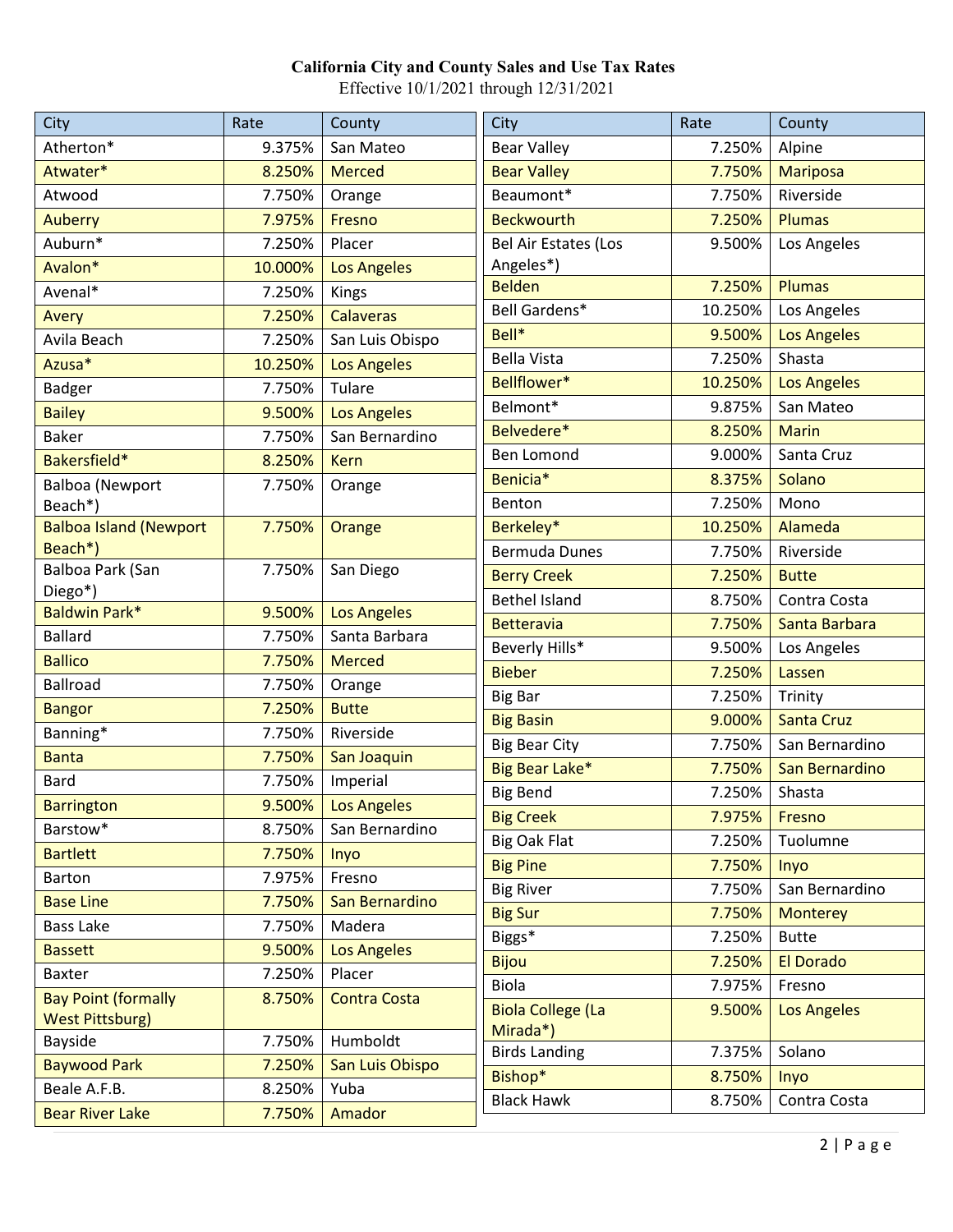| <b>City</b>                  | Rate    | County              | City                     | Rate    | County               |
|------------------------------|---------|---------------------|--------------------------|---------|----------------------|
| <b>Blairsden</b>             | 7.250%  | Plumas              | Brisbane*                | 9.375%  | San Mateo            |
| Blocksburg                   | 7.750%  | Humboldt            | <b>Broderick (West</b>   | 8.250%  | Yolo                 |
| Bloomington                  | 7.750%  | San Bernardino      | Sacramento*)             |         |                      |
| <b>Blossom Hill</b>          | 9.125%  | Santa Clara         | <b>Brookdale</b>         | 9.000%  | Santa Cruz           |
| <b>Blossom Valley</b>        | 9.125%  | Santa Clara         | <b>Brookhurst Center</b> | 7.750%  | Orange               |
| Blue Jay                     | 7.750%  | San Bernardino      | <b>Brooks</b>            | 7.250%  | Yolo                 |
| <b>Blue Lake*</b>            | 7.750%  | Humboldt            | <b>Browns Valley</b>     | 8.250%  | Yuba                 |
| Blythe*                      | 8.750%  | Riverside           | Brownsville              | 8.250%  | Yuba                 |
| <b>Bodega</b>                | 8.500%  | Sonoma              | <b>Bryn Mawr</b>         | 7.750%  | San Bernardino       |
| Bodega Bay                   | 8.500%  | Sonoma              | Bryte (West              | 8.250%  | Yolo                 |
| <b>Bodfish</b>               | 7.250%  | <b>Kern</b>         | Sacramento*)             |         |                      |
| <b>Bolinas</b>               | 8.250%  | Marin               | Buellton*                | 7.750%  | Santa Barbara        |
| <b>Bolsa</b>                 | 7.750%  | Orange              | Buena Park*              | 7.750%  | Orange               |
| <b>Bombay Beach</b>          | 7.750%  | Imperial            | Burbank*                 | 10.250% | <b>Los Angeles</b>   |
| <b>Bonita</b>                | 7.750%  | San Diego           | Burlingame*              | 9.625%  | San Mateo            |
| <b>Bonny Doon</b>            | 9.000%  | Santa Cruz          | <b>Burney</b>            | 7.250%  | <b>Shasta</b>        |
| <b>Bonsall</b>               | 7.750%  | <b>San Diego</b>    | <b>Burnt Ranch</b>       | 7.250%  | Trinity              |
| Boonville                    | 7.875%  | Mendocino           | <b>Burrel</b>            | 7.975%  | Fresno               |
| <b>Boron</b>                 | 7.250%  | <b>Kern</b>         | <b>Burson</b>            | 7.250%  | Calaveras            |
| <b>Borrego Springs</b>       | 7.750%  | San Diego           | <b>Butte City</b>        | 7.250%  | Glenn                |
| <b>Bostonia</b>              | 7.750%  | <b>San Diego</b>    | <b>Butte Meadows</b>     | 7.250%  | <b>Butte</b>         |
| <b>Boulder Creek</b>         | 9.000%  | Santa Cruz          | <b>Buttonwillow</b>      | 7.250%  | <b>Kern</b>          |
| <b>Boulevard</b>             | 7.750%  | <b>San Diego</b>    | Byron                    | 8.750%  | Contra Costa         |
| <b>Bouquet Canyon (Santa</b> | 9.500%  | Los Angeles         | Cabazon                  | 7.750%  | Riverside            |
| Clarita*)                    |         |                     | Cabrillo                 | 9.500%  | Los Angeles          |
| <b>Bowman</b>                | 7.250%  | Placer              | Cadiz                    | 7.750%  | San Bernardino       |
| <b>Boyes Hot Springs</b>     | 8.500%  | Sonoma              | Calabasas Highlands      | 9.500%  | Los Angeles          |
| Bradbury*                    | 9.500%  | <b>Los Angeles</b>  | <b>Calabasas Park</b>    | 9.500%  | <b>Los Angeles</b>   |
| <b>Bradford</b>              | 10.250% | Alameda             | Calabasas*               |         | 9.500%   Los Angeles |
| <b>Bradley</b>               | 7.750%  | <b>Monterey</b>     | Calexico*                | 8.250%  | <b>Imperial</b>      |
| Branscomb                    | 7.875%  | Mendocino           | Caliente                 | 7.250%  | Kern                 |
| Brawley*                     | 7.750%  | <b>Imperial</b>     | California City*         | 7.250%  | <b>Kern</b>          |
| Brea*                        | 7.750%  | Orange              | California Hot Springs   | 7.750%  | Tulare               |
| <b>Brents Junction</b>       | 9.500%  | <b>Los Angeles</b>  | <b>California Valley</b> | 7.250%  | San Luis Obispo      |
| Brentwood (Los               | 9.500%  | Los Angeles         | Calimesa*                | 7.750%  | Riverside            |
| Angeles*)                    |         |                     | Calipatria*              | 7.750%  | Imperial             |
| Brentwood*                   | 8.750%  | <b>Contra Costa</b> | Calistoga*               | 7.750%  | Napa                 |
| <b>Briceland</b>             | 7.750%  | Humboldt            | Callahan                 | 7.250%  | Siskiyou             |
| <b>Bridgeport</b>            | 7.750%  | <b>Mariposa</b>     | Calpella                 | 7.875%  | Mendocino            |
| Bridgeport                   | 7.250%  | Mono                | Calpine                  | 7.250%  | <b>Sierra</b>        |
| <b>Bridgeville</b>           | 7.750%  | <b>Humboldt</b>     | Calwa                    | 7.975%  | Fresno               |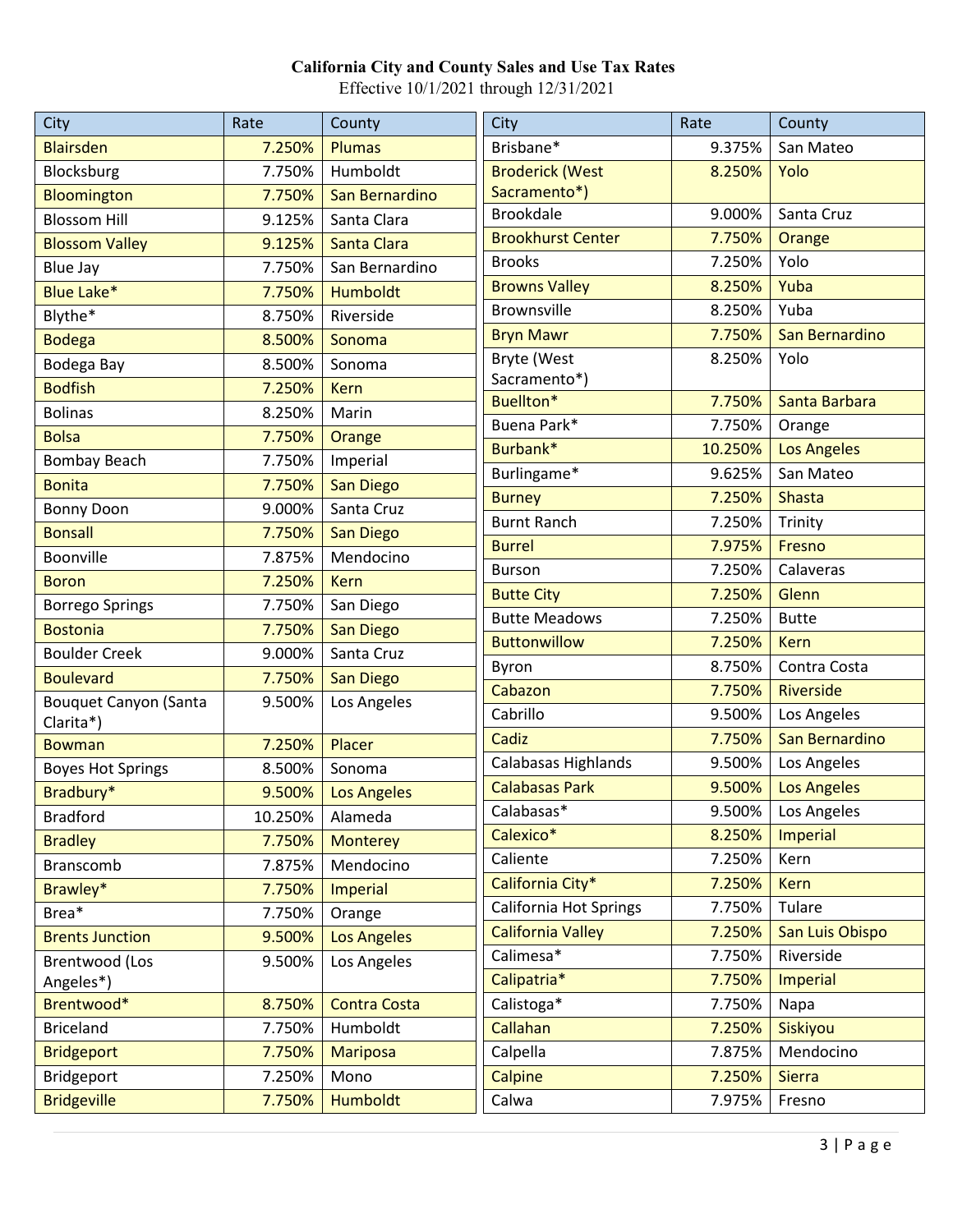| City                              | Rate             | County              | City                           | Rate    | County             |
|-----------------------------------|------------------|---------------------|--------------------------------|---------|--------------------|
| Camarillo*                        | 7.250%           | Ventura             | Carpinteria*                   | 9.000%  | Santa Barbara      |
| Cambria                           | 7.250%           | San Luis Obispo     | Carson*                        | 10.250% | Los Angeles        |
| <b>Cambrian Park</b>              | 9.125%           | Santa Clara         | Cartago                        | 7.750%  | Inyo               |
| <b>Cameron Park</b>               | 7.250%           | El Dorado           | Caruthers                      | 7.975%  | Fresno             |
| Camino                            | 7.250%           | <b>El Dorado</b>    | <b>Casitas Springs</b>         | 7.250%  | Ventura            |
| Camp Beale                        | 8.250%           | Yuba                | Casmalia                       | 7.750%  | Santa Barbara      |
| <b>Camp Connell</b>               | 7.250%           | <b>Calaveras</b>    | Caspar                         | 7.875%  | Mendocino          |
| Camp Curry                        | 7.750%           | Mariposa            | Cassel                         | 7.250%  | Shasta             |
| <b>Camp Kaweah</b>                | 7.750%           | <b>Tulare</b>       | <b>Castaic</b>                 | 9.500%  | <b>Los Angeles</b> |
| Camp Meeker                       | 8.500%           | Sonoma              | Castella                       | 7.250%  | Shasta             |
| <b>Camp Nelson</b>                | 7.750%           | <b>Tulare</b>       | Castle A.F.B.                  | 7.750%  | <b>Merced</b>      |
| Camp Pendleton                    | 7.750%           | San Diego           | Castro Valley                  | 10.250% | Alameda            |
| <b>Camp Roberts</b>               | 7.750%           | <b>Monterey</b>     | Castroville                    | 7.750%  | <b>Monterey</b>    |
| Campbell*                         | 9.375%           | Santa Clara         | Cathedral City*                | 8.750%  | Riverside          |
| Campo                             | 7.750%           | <b>San Diego</b>    | <b>Catheys Valley</b>          | 7.750%  | <b>Mariposa</b>    |
| Campo Seco                        | 7.250%           | Calaveras           | Cayucos                        | 7.250%  | San Luis Obispo    |
| Camptonville                      | 8.250%           | Yuba                | Cazadero                       | 8.500%  | Sonoma             |
| Canby                             | 7.250%           | Modoc               | Cecilville                     | 7.250%  | Siskiyou           |
| <b>Canoga Annex</b>               | 9.500%           | <b>Los Angeles</b>  | Cedar                          | 9.500%  | <b>Los Angeles</b> |
| Canoga Park (Los                  | 9.500%           | Los Angeles         | <b>Cedar Crest</b>             | 7.975%  | Fresno             |
| Angeles*)                         |                  |                     | <b>Cedar Glen</b>              | 7.750%  | San Bernardino     |
| Cantil                            | 7.250%           | <b>Kern</b>         | Cedar Ridge                    | 7.500%  | Nevada             |
| Cantua Creek                      | 7.975%           | Fresno              | <b>Cedarpines Park</b>         | 7.750%  | San Bernardino     |
| Canyon                            | 8.750%           | <b>Contra Costa</b> | Cedarville                     | 7.250%  | Modoc              |
| Canyon Country (Santa             | 9.500%           | Los Angeles         | <b>Central Valley</b>          | 7.250%  | <b>Shasta</b>      |
| Clarita*)<br>Canyon Lake*         | 7.750%           | Riverside           | Century City (Los              | 9.500%  | Los Angeles        |
|                                   |                  | Plumas              | Angeles*)                      |         |                    |
| Canyondam<br>Capay                | 7.250%<br>7.250% | Yolo                | Ceres*                         | 8.375%  | <b>Stanislaus</b>  |
|                                   |                  |                     | Cerritos*                      | 9.500%  | Los Angeles        |
| Capistrano Beach (Dana<br>Point*) | 7.750%           | Orange              | Challenge                      | 8.250%  | Yuba               |
| Capitola*                         | 9.000%           | Santa Cruz          | <b>Chambers Lodge</b>          | 7.250%  | Placer             |
| Cardiff By The Sea                | 7.750%           | San Diego           | <b>Charter Oak</b>             | 9.500%  | <b>Los Angeles</b> |
| (Encinitas*)                      |                  |                     | Chatsworth (Los                | 9.500%  | Los Angeles        |
| Cardwell                          | 7.975%           | Fresno              | Angeles*)                      |         |                    |
| Carlotta                          | 7.750%           | Humboldt            | <b>Cherry Valley</b>           | 7.750%  | Riverside          |
| Carlsbad*                         | 7.750%           | San Diego           | Chester                        | 7.250%  | Plumas             |
| Carmel Rancho                     | 7.750%           | Monterey            | <b>Chicago Park</b>            | 7.500%  | <b>Nevada</b>      |
| <b>Carmel Valley</b>              | 7.750%           | <b>Monterey</b>     | Chico*                         | 7.250%  | <b>Butte</b>       |
| Carmel-by-the-Sea*                | 9.250%           | Monterey            | Chilcoot                       | 7.250%  | <b>Plumas</b>      |
| Carmichael                        | 7.750%           | Sacramento          | China Lake NWC<br>(Ridgecrest) | 8.250%  | Kern               |
| Carnelian Bay                     | 7.250%           | Placer              |                                |         |                    |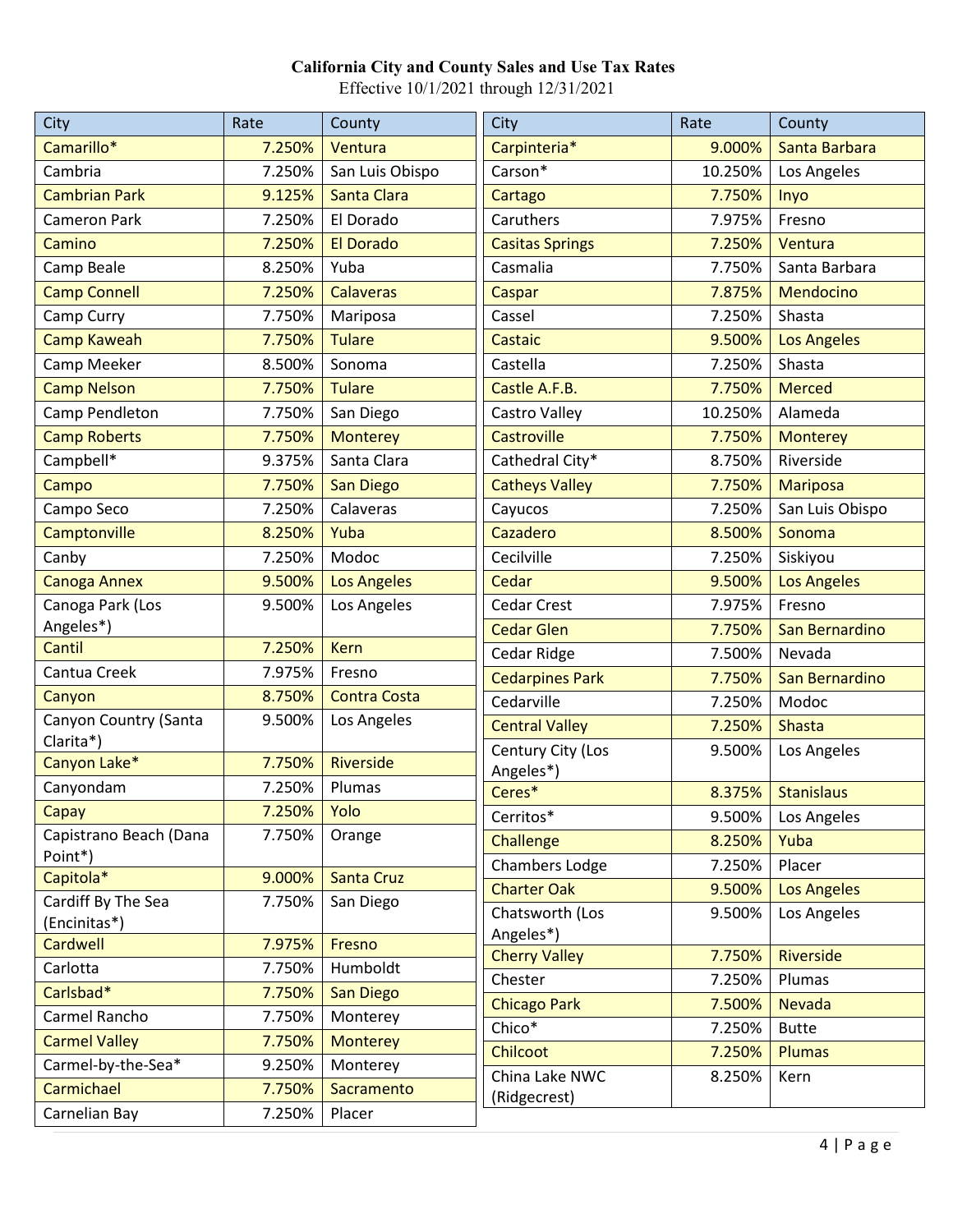| City                        | Rate    | County             | City                  | Rate    | County              |
|-----------------------------|---------|--------------------|-----------------------|---------|---------------------|
| <b>Chinese Camp</b>         | 7.250%  | <b>Tuolumne</b>    | Colorado              | 7.750%  | Mariposa            |
| Chino Hills*                | 7.750%  | San Bernardino     | Colton*               | 7.750%  | San Bernardino      |
| Chino*                      | 7.750%  | San Bernardino     | Columbia              | 7.250%  | Tuolumne            |
| Chiriaco Summit             | 7.750%  | Riverside          | Colusa*               | 7.250%  | Colusa              |
| Cholame                     | 7.250%  | San Luis Obispo    | Commerce*             | 10.250% | Los Angeles         |
| Chowchilla*                 | 8.750%  | Madera             | Comptche              | 7.875%  | Mendocino           |
| Chualar                     | 7.750%  | <b>Monterey</b>    | Compton*              | 10.250% | Los Angeles         |
| Chula Vista*                | 8.750%  | San Diego          | Concord*              | 9.750%  | <b>Contra Costa</b> |
| Cima                        | 7.750%  | San Bernardino     | Cool                  | 7.250%  | El Dorado           |
| Citrus Heights*             | 7.750%  | Sacramento         | Copperopolis          | 7.250%  | <b>Calaveras</b>    |
| City of Commerce*           | 10.250% | <b>Los Angeles</b> | Corcoran*             | 8.250%  | Kings               |
| City of Industry*           | 9.500%  | Los Angeles        | <b>Cornell</b>        | 9.500%  | <b>Los Angeles</b>  |
| <b>City Terrace</b>         | 9.500%  | <b>Los Angeles</b> | Corning*              | 7.750%  | Tehama              |
| Claremont*                  | 9.500%  | Los Angeles        | <b>Corona Del Mar</b> | 7.750%  | Orange              |
| <b>Clarksburg</b>           | 7.250%  | Yolo               | (Newport Beach*)      |         |                     |
| Clayton*                    | 8.750%  | Contra Costa       | Corona*               | 8.750%  | Riverside           |
| <b>Clear Creek</b>          | 7.250%  | Siskiyou           | Coronado*             | 7.750%  | <b>San Diego</b>    |
| Clearlake Highlands         | 8.750%  | Lake               | Corralitos            | 9.000%  | Santa Cruz          |
| (Clearlake*)                |         |                    | Corte Madera*         | 9.000%  | <b>Marin</b>        |
| <b>Clearlake Oaks</b>       | 7.250%  | Lake               | Coso Junction         | 7.750%  | Inyo                |
| Clearlake Park              | 8.750%  | Lake               | Costa Mesa*           | 7.750%  | Orange              |
| (Clearlake*)                |         |                    | Cotati*               | 9.500%  | Sonoma              |
| Clearlake*                  | 8.750%  | Lake               | <b>Coto De Caza</b>   | 7.750%  | Orange              |
| Clements                    | 7.750%  | San Joaquin        | Cottonwood            | 7.250%  | Shasta              |
| Clinter                     | 7.975%  | Fresno             | Coulterville          | 7.750%  | <b>Mariposa</b>     |
| Clio                        | 7.250%  | Plumas             | Courtland             | 7.750%  | Sacramento          |
| <b>Clipper Mills</b>        | 7.250%  | <b>Butte</b>       | Covelo                | 7.875%  | Mendocino           |
| Cloverdale*                 | 8.500%  | Sonoma             | Covina*               | 10.250% | Los Angeles         |
| Clovis*                     | 7.975%  | Fresno             | <b>Cowan Heights</b>  | 7.750%  | Orange              |
| Coachella*                  | 8.750%  | Riverside          | Coyote                | 9.125%  | Santa Clara         |
| Coalinga*                   | 8.975%  | Fresno             | Crannell              | 7.750%  | <b>Humboldt</b>     |
| Coarsegold                  | 7.750%  | Madera             | Crenshaw (Los         | 9.500%  | Los Angeles         |
| Cobb                        | 7.250%  | Lake               | Angeles*)             |         |                     |
| Cohasset                    | 7.250%  | <b>Butte</b>       | Crescent City*        | 8.500%  | <b>Del Norte</b>    |
| Cole                        | 9.500%  | <b>Los Angeles</b> | <b>Crescent Mills</b> | 7.250%  | Plumas              |
| Coleville                   | 7.250%  | Mono               | <b>Cressey</b>        | 7.750%  | <b>Merced</b>       |
| Colfax*                     | 7.250%  | Placer             | Crest                 | 7.750%  | San Diego           |
| College City                | 7.250%  | Colusa             | <b>Crest Park</b>     | 7.750%  | San Bernardino      |
| <b>College Grove Center</b> | 7.750%  | San Diego          | Cresta Blanca         | 10.250% | Alameda             |
| Colma*                      | 9.375%  | San Mateo          | <b>Crestline</b>      | 7.750%  | San Bernardino      |
| Coloma                      | 7.250%  | <b>El Dorado</b>   | Creston               | 7.250%  | San Luis Obispo     |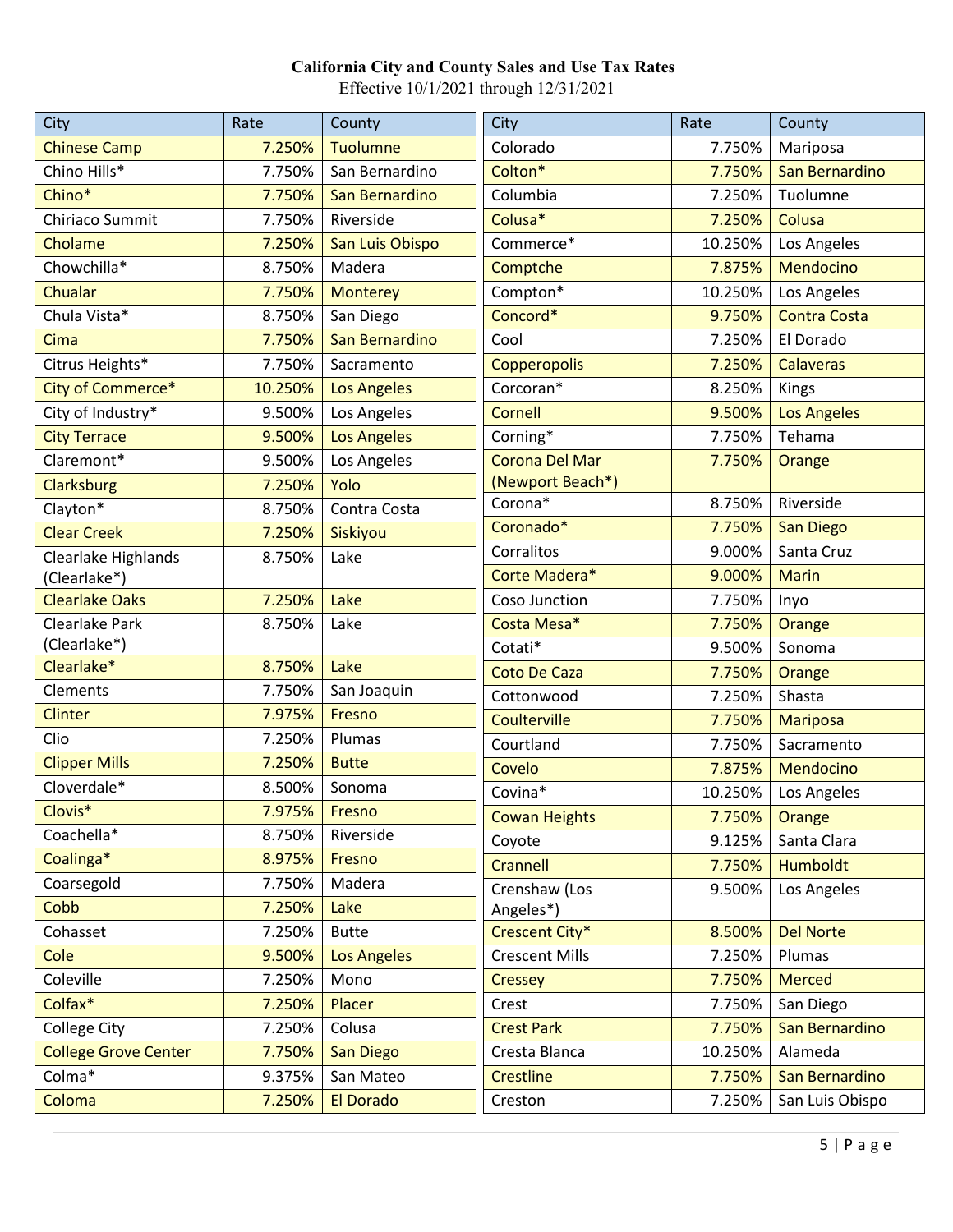| City                         | Rate          | County              | City                   | Rate    | County             |
|------------------------------|---------------|---------------------|------------------------|---------|--------------------|
| Crockett                     | 8.750%        | <b>Contra Costa</b> | <b>Delhi</b>           | 7.750%  | <b>Merced</b>      |
| Cromberg                     | 7.250%        | Plumas              | Denair                 | 7.875%  | Stanislaus         |
| <b>Cross Roads</b>           | 7.750%        | San Bernardino      | <b>Denny</b>           | 7.250%  | <b>Trinity</b>     |
| Crowley Lake                 | 7.250%        | Mono                | Descanso               | 7.750%  | San Diego          |
| <b>Crows Landing</b>         | 7.875%        | <b>Stanislaus</b>   | <b>Desert Center</b>   | 7.750%  | Riverside          |
| Cucamonga (Rancho            | 7.750%        | San Bernardino      | Desert Hot Springs*    | 7.750%  | Riverside          |
| Cucamonga*)                  |               |                     | Di Giorgio             | 7.250%  | <b>Kern</b>        |
| Cudahy*                      | 10.250%       | <b>Los Angeles</b>  | Diablo                 | 8.750%  | Contra Costa       |
| Culver City*                 | 10.250%       | Los Angeles         | Diamond Bar*           | 9.500%  | <b>Los Angeles</b> |
| <b>Cummings</b>              | 7.875%        | Mendocino           | <b>Diamond Springs</b> | 7.250%  | El Dorado          |
| Cupertino*                   | 9.125%        | Santa Clara         | <b>Dillon Beach</b>    | 8.250%  | <b>Marin</b>       |
| <b>Curry Village</b>         | 7.750%        | <b>Mariposa</b>     | Dinkey Creek           | 7.975%  | Fresno             |
| Cutler                       | 7.750%        | Tulare              | Dinuba <sup>*</sup>    | 8.500%  | <b>Tulare</b>      |
| Cutten                       | 7.750%        | <b>Humboldt</b>     | Discovery Bay          | 8.750%  | Contra Costa       |
| Cuyama                       | 7.750%        | Santa Barbara       | Dixon*                 | 7.375%  | Solano             |
| Cypress*                     | 7.750%        | Orange              | <b>Dobbins</b>         | 8.250%  | Yuba               |
| Daggett                      | 7.750%        | San Bernardino      | Dogtown                | 8.250%  | <b>Marin</b>       |
| <b>Dairy Farm</b>            | 7.375%        | Solano              | <b>Dollar Ranch</b>    | 8.750%  | Contra Costa       |
| Daly City*                   | 9.875%        | San Mateo           | Dorris*                | 7.250%  | Siskiyou           |
| Dana Point*                  | 7.750%        | Orange              | Dos Palos*             | 7.750%  | Merced             |
| Danville*                    | 8.750%        | Contra Costa        | <b>Dos Rios</b>        | 7.875%  | Mendocino          |
| <b>Dardanelle</b>            | 7.250%        | <b>Tuolumne</b>     | Douglas City           | 7.250%  | Trinity            |
| Darwin                       | 7.750%        | Inyo                | <b>Douglas Flat</b>    | 7.250%  | <b>Calaveras</b>   |
| Davenport                    | 9.000%        | <b>Santa Cruz</b>   | Downey*                | 10.000% | Los Angeles        |
| Davis Creek                  | 7.250%        | Modoc               | <b>Downieville</b>     | 7.250%  | <b>Sierra</b>      |
| Davis* (U.C. Davis           | 8.250%        | Yolo                | Doyle                  | 7.250%  | Lassen             |
| campus rate is 7.25%)        |               |                     | <b>Drytown</b>         | 7.750%  | Amador             |
| Death Valley                 | 7.750%        | Inyo                | Duarte*                | 10.250% | Los Angeles        |
| <b>Death Valley Junction</b> | 7.750%   Inyo |                     | Dublin*                | 10.250% | Alameda            |
| Deer Park                    | 7.750%        | Napa                | Ducor                  | 7.750%  | Tulare             |
| Del Kern (Bakersfield*)      | 8.250%        | <b>Kern</b>         | <b>Dulzura</b>         | 7.750%  | <b>San Diego</b>   |
| Del Mar Heights (Morro       | 7.750%        | San Luis Obispo     | <b>Duncans Mills</b>   | 8.500%  | Sonoma             |
| $Bay*$ )<br>Del Mar*         | 8.750%        | San Diego           | <b>Dunlap</b>          | 7.975%  | Fresno             |
| Del Monte Grove              | 9.250%        | Monterey            | Dunnigan               | 7.250%  | Yolo               |
| (Monterey*)                  |               |                     | Dunsmuir*              | 7.750%  | Siskiyou           |
| <b>Del Rey</b>               | 7.975%        | Fresno              | Durham                 | 7.250%  | <b>Butte</b>       |
| Del Rey Oaks*                | 9.250%        | Monterey            | <b>Dutch Flat</b>      | 7.250%  | Placer             |
| <b>Del Rosa</b>              | 7.750%        | San Bernardino      | Eagle Mountain         | 7.750%  | Riverside          |
| Del Sur                      | 9.500%        | Los Angeles         | <b>Eagle Rock (Los</b> | 9.500%  | <b>Los Angeles</b> |
| Delano*                      | 8.250%        | <b>Kern</b>         | Angeles*)              |         |                    |
| Deleven                      | 7.250%        | Colusa              | Eagleville             | 7.250%  | Modoc              |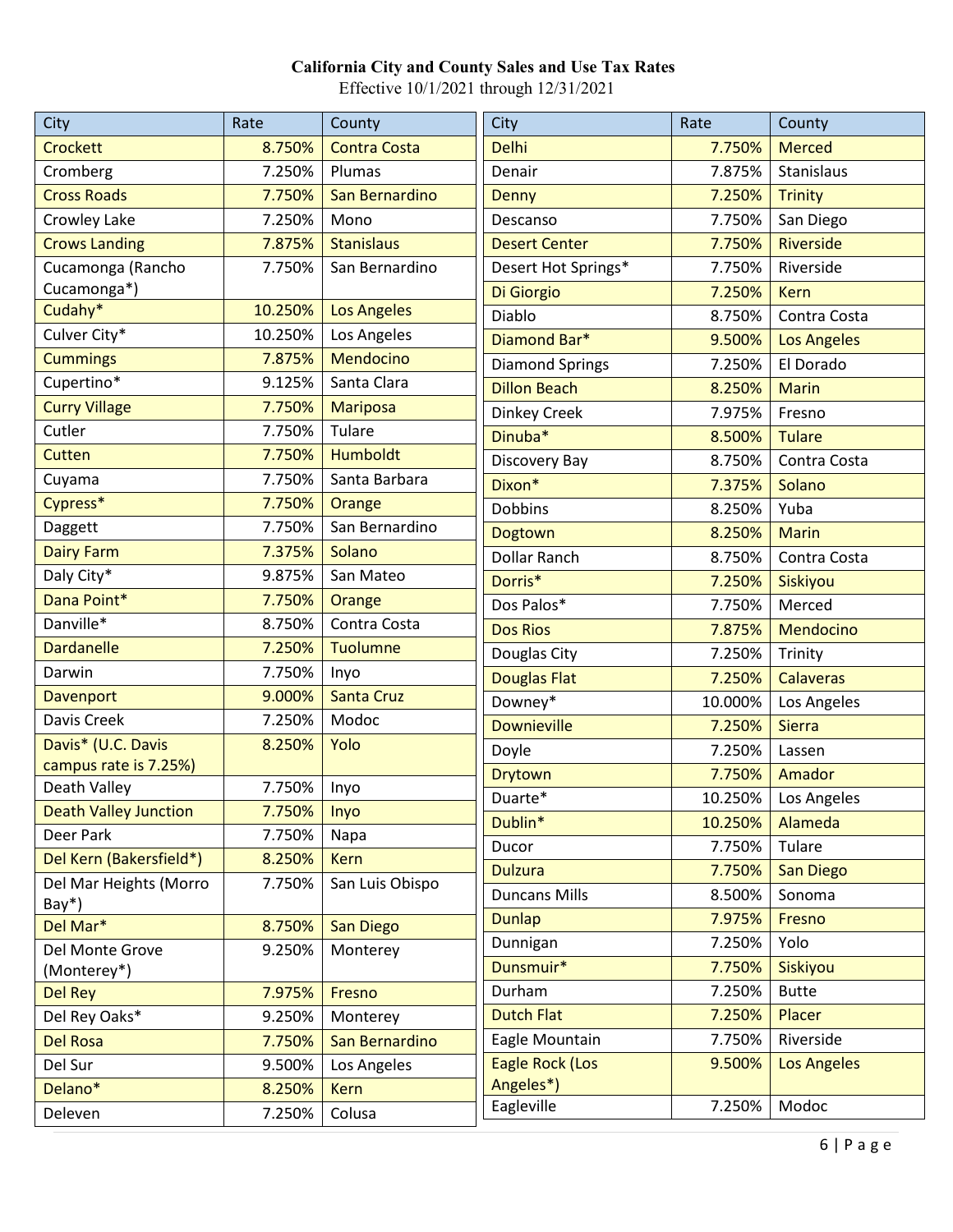| <b>City</b>                        | Rate    | County              | City                          | Rate    | County              |
|------------------------------------|---------|---------------------|-------------------------------|---------|---------------------|
| <b>Earlimart</b>                   | 7.750%  | <b>Tulare</b>       | El Verano                     | 8.500%  | Sonoma              |
| Earp                               | 7.750%  | San Bernardino      | El Viejo                      | 7.875%  | <b>Stanislaus</b>   |
| <b>East Highlands</b>              | 7.750%  | San Bernardino      | Eldridge                      | 8.500%  | Sonoma              |
| (Highland*)                        |         |                     | <b>Elizabeth Lake</b>         | 9.500%  | <b>Los Angeles</b>  |
| East Irvine (Irvine*)              | 7.750%  | Orange              | Elk                           | 7.875%  | Mendocino           |
| <b>East Los Angeles</b>            | 9.500%  | <b>Los Angeles</b>  | <b>Elk Creek</b>              | 7.250%  | Glenn               |
| East Lynwood                       | 10.250% | Los Angeles         | Elk Grove*                    | 7.750%  | Sacramento          |
| (Lynwood*)                         |         |                     | <b>Elmira</b>                 | 7.375%  | Solano              |
| <b>East Nicolaus</b>               | 7.250%  | Sutter              | Elmwood                       | 10.250% | Alameda             |
| East Palo Alto*                    | 9.875%  | San Mateo           | Elverta                       | 7.750%  | Sacramento          |
| <b>East Porterville</b>            | 7.750%  | <b>Tulare</b>       | <b>Emerald Hills (Redwood</b> | 9.875%  | San Mateo           |
| East Rancho Dominguez              | 9.500%  | Los Angeles         | City*)                        |         |                     |
| <b>East San Pedro (Los</b>         | 9.500%  | <b>Los Angeles</b>  | Emeryville*                   | 10.500% | Alameda             |
| Angeles*)<br>Eastgate              | 9.500%  | Los Angeles         | <b>Emigrant Gap</b>           | 7.250%  | Placer              |
| Easton                             | 7.975%  | Fresno              | <b>Empire</b>                 | 7.875%  | <b>Stanislaus</b>   |
| Eastside                           | 7.750%  | San Bernardino      | Encinitas*                    | 7.750%  | San Diego           |
| Eastvale*                          | 7.750%  | Riverside           | Encino (Los Angeles*)         | 9.500%  | <b>Los Angeles</b>  |
| Echo Lake                          | 7.250%  | El Dorado           | Enterprise                    | 7.250%  | Shasta              |
|                                    |         |                     | Escalon*                      | 7.750%  | San Joaquin         |
| <b>Echo Park (Los</b><br>Angeles*) | 9.500%  | <b>Los Angeles</b>  | Escondido*                    | 7.750%  | San Diego           |
| <b>Edgemont (Moreno</b>            | 7.750%  | Riverside           | <b>Esparto</b>                | 7.250%  | Yolo                |
| Valley*)                           |         |                     | <b>Essex</b>                  | 7.750%  | San Bernardino      |
| Edgewood                           | 7.250%  | Siskiyou            | Etiwanda (Rancho              | 7.750%  | San Bernardino      |
| Edison                             | 7.250%  | Kern                | Cucamonga*)                   |         |                     |
| <b>Edwards</b>                     | 7.250%  | <b>Kern</b>         | Etna*                         | 7.250%  | Siskiyou            |
| Edwards A.F.B.                     | 7.250%  | Kern                | <b>Ettersburg</b>             | 7.750%  | <b>Humboldt</b>     |
| El Cajon*                          | 8.250%  | San Diego           | Eureka*                       | 9.250%  | Humboldt            |
| El Centro*                         | 8.250%  | Imperial            | Exeter*                       | 8.750%  | <b>Tulare</b>       |
| El Cerrito*                        | 10.250% | <b>Contra Costa</b> | Fair Oaks                     |         | 7.750%   Sacramento |
| El Dorado                          | 7.250%  | El Dorado           | Fairfax*                      | 9.000%  | <b>Marin</b>        |
| <b>El Dorado Hills</b>             | 7.250%  | <b>El Dorado</b>    | Fairfield*                    | 8.375%  | Solano              |
| El Granada                         | 9.375%  | San Mateo           | <b>Fairmount</b>              | 8.750%  | <b>Contra Costa</b> |
| <b>El Macero</b>                   | 7.250%  | Yolo                | <b>Fall River Mills</b>       | 7.250%  | Shasta              |
| El Modena                          | 7.750%  | Orange              | <b>Fallbrook</b>              | 7.750%  | <b>San Diego</b>    |
| El Monte*                          | 10.000% | <b>Los Angeles</b>  | Fallbrook Junction            | 7.750%  | San Diego           |
| El Nido                            | 7.750%  | Merced              | <b>Fallen Leaf</b>            | 7.250%  | <b>El Dorado</b>    |
| <b>El Portal</b>                   | 7.750%  | <b>Mariposa</b>     | Fallon                        | 8.250%  | Marin               |
| El Segundo*                        | 9.500%  | Los Angeles         | Fancher                       | 7.975%  | Fresno              |
| <b>El Sobrante</b>                 | 8.750%  | <b>Contra Costa</b> | Farmersville*                 | 8.750%  | Tulare              |
| El Toro (Lake Forest*)             | 7.750%  | Orange              | Farmington                    | 7.750%  | San Joaquin         |
| El Toro M.C.A.S.                   | 7.750%  | Orange              | Fawnskin                      | 7.750%  | San Bernardino      |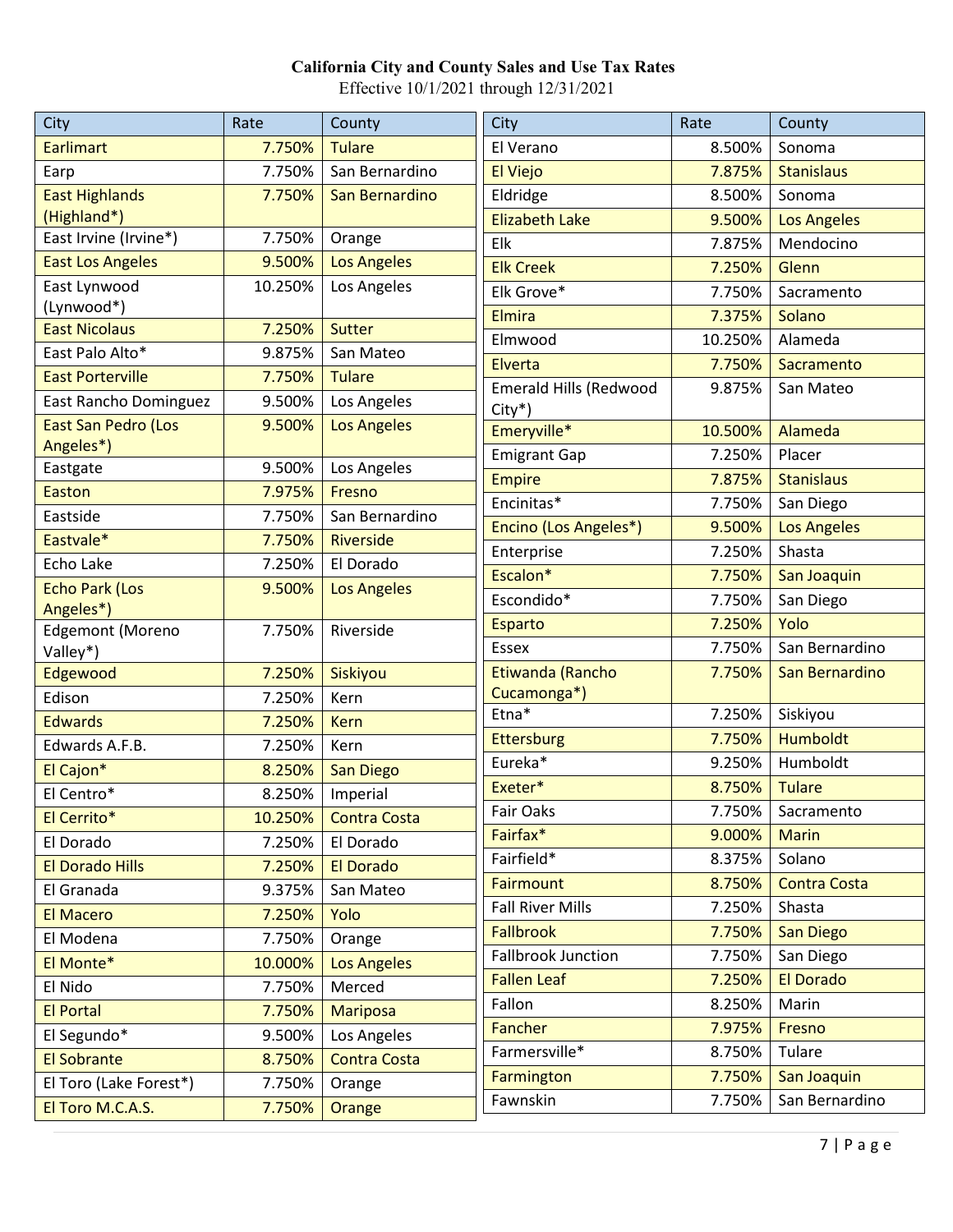| City                                  | Rate   | County               | City                                | Rate    | County             |
|---------------------------------------|--------|----------------------|-------------------------------------|---------|--------------------|
| <b>Feather Falls</b>                  | 7.250% | <b>Butte</b>         | Fort Seward                         | 7.750%  | Humboldt           |
| Fellows                               | 7.250% | Kern                 | Fortuna*                            | 8.500%  | <b>Humboldt</b>    |
| Felton                                | 9.000% | <b>Santa Cruz</b>    | Foster City*                        | 9.375%  | San Mateo          |
| Fenner                                | 7.750% | San Bernardino       | Fountain Valley*                    | 8.750%  | Orange             |
| Fernbridge (Fortuna*)                 | 8.500% | Humboldt             | Fowler*                             | 8.975%  | Fresno             |
| Ferndale*                             | 7.750% | Humboldt             | <b>Frazier Park</b>                 | 7.250%  | <b>Kern</b>        |
| Fiddletown                            | 7.750% | Amador               | Freedom                             | 9.000%  | Santa Cruz         |
| <b>Fields Landing</b>                 | 7.750% | Humboldt             | Freedom (Watsonville*)              | 9.250%  | <b>Santa Cruz</b>  |
| <b>Fig Garden Village</b>             | 7.975% | Fresno               | Freeport                            | 7.750%  | Sacramento         |
| (Fresno*)                             |        |                      | Freestone                           | 8.500%  | Sonoma             |
| Fillmore*                             | 7.250% | Ventura              | Fremont*                            | 10.250% | Alameda            |
| <b>Finley</b>                         | 7.250% | Lake                 | <b>French Camp</b>                  | 7.750%  | San Joaquin        |
| Firebaugh*                            | 7.975% | Fresno               | French Gulch                        | 7.250%  | Shasta             |
| <b>Fish Camp</b>                      | 7.750% | <b>Mariposa</b>      | Freshwater                          | 7.750%  | <b>Humboldt</b>    |
| <b>Five Points</b>                    | 7.975% | Fresno               | Fresno*                             | 8.350%  | Fresno             |
| <b>Flinn Springs</b>                  | 7.750% | <b>San Diego</b>     | Friant                              | 7.975%  | Fresno             |
| Flintridge (LaCanada/<br>Flintridge*) | 9.500% | Los Angeles          | Friendly Valley (Santa<br>Clarita*) | 9.500%  | Los Angeles        |
| <b>Florence</b>                       | 9.500% | <b>Los Angeles</b>   | Frontera                            | 7.750%  | Riverside          |
| Floriston                             | 7.500% | Nevada               | Fullerton*                          | 7.750%  | Orange             |
| <b>Flournoy</b>                       | 7.250% | Tehama               | <b>Fulton</b>                       | 8.500%  | Sonoma             |
| Folsom*                               | 7.750% | Sacramento           | Galt*                               | 8.250%  | Sacramento         |
| Fontana*                              | 7.750% | San Bernardino       | Garberville                         | 7.750%  | Humboldt           |
| <b>Foothill Ranch</b>                 | 7.750% | Orange               | Garden Grove*                       | 8.750%  | Orange             |
| Forbestown                            | 7.250% | <b>Butte</b>         | <b>Garden Valley</b>                | 7.250%  | <b>El Dorado</b>   |
| <b>Forest Falls</b>                   | 7.750% | San Bernardino       | Gardena*                            | 10.250% | Los Angeles        |
| <b>Forest Glen</b>                    | 7.250% | <b>Trinity</b>       | Garey                               | 7.750%  | Santa Barbara      |
| <b>Forest Knolls</b>                  | 8.250% | Marin                | Garnet                              | 7.750%  | Riverside          |
| <b>Forest Park</b>                    |        | 9.500%   Los Angeles | Gasquet                             | 8.500%  | <b>Del Norte</b>   |
| Forest Ranch                          | 7.250% | <b>Butte</b>         | Gaviota                             | 7.750%  | Santa Barbara      |
| Foresthill                            | 7.250% | Placer               | <b>Gazelle</b>                      | 7.250%  | Siskiyou           |
| Forestville                           | 8.500% | Sonoma               | George A.F.B.                       | 7.750%  | San Bernardino     |
| <b>Forks of Salmon</b>                | 7.250% | Siskiyou             | Georgetown                          | 7.250%  | <b>El Dorado</b>   |
| Fort Bidwell                          | 7.250% | Modoc                | Gerber                              | 7.250%  | Tehama             |
| Fort Bragg*                           | 8.875% | Mendocino            | Geyserville                         | 8.500%  | Sonoma             |
| Fort Dick                             | 8.500% | Del Norte            | <b>Giant Forest</b>                 | 7.750%  | Tulare             |
| <b>Fort Irwin</b>                     | 7.750% | San Bernardino       | <b>Gillman Hot Springs</b>          | 7.750%  | Riverside          |
| Fort Jones*                           | 7.250% | Siskiyou             | Gilroy*                             | 9.125%  | Santa Clara        |
| <b>Fort Ord</b>                       | 7.750% | <b>Monterey</b>      | <b>Glassell Park (Los</b>           | 9.500%  | <b>Los Angeles</b> |
| Fort Ord (Marina*)                    | 9.250% | Monterey             | Angeles*)                           |         |                    |
| Fort Ord (Seaside*)                   | 9.250% | <b>Monterey</b>      | Glen Avon                           | 7.750%  | Riverside          |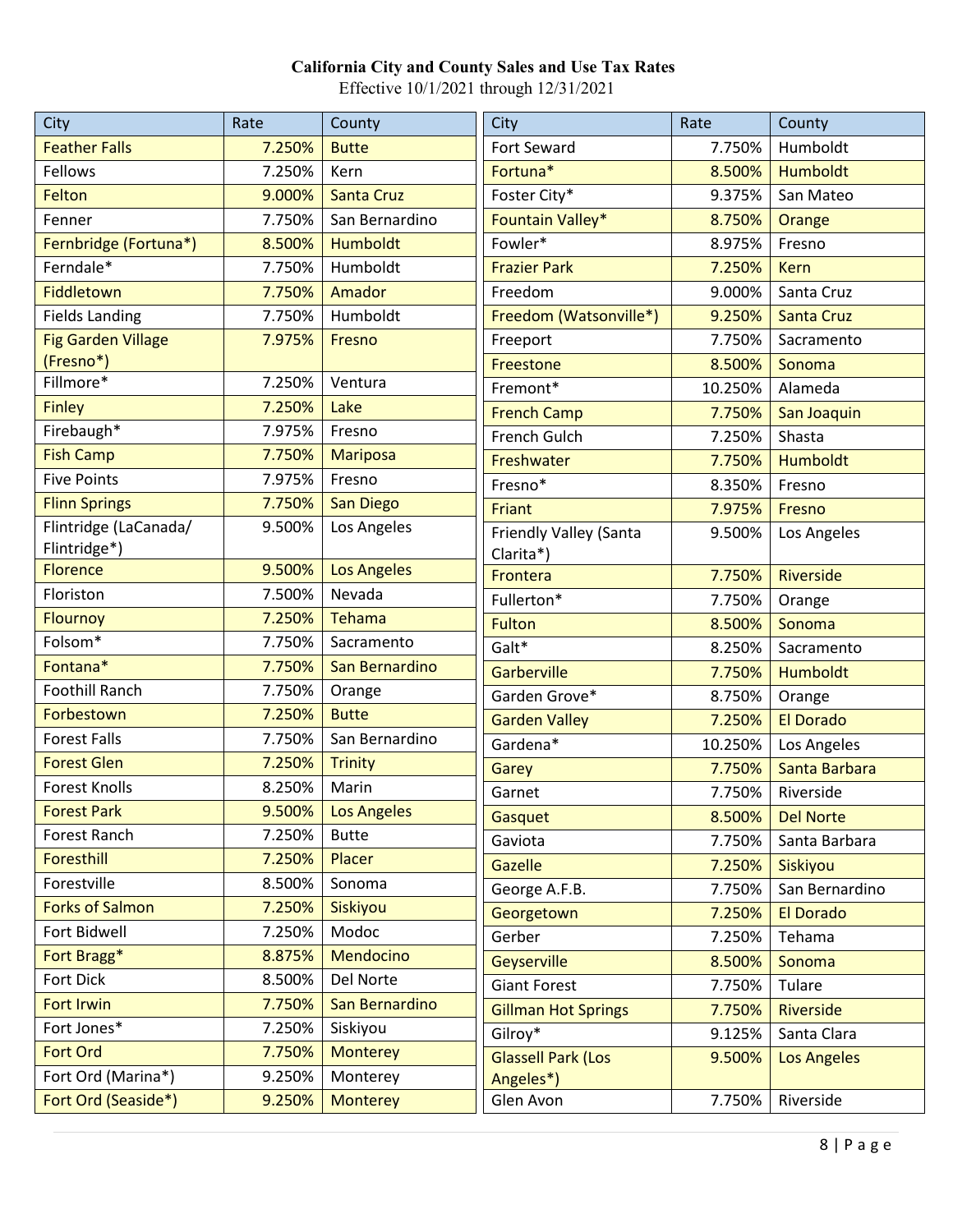| City                      | Rate    | County             | City                     | Rate    | County              |
|---------------------------|---------|--------------------|--------------------------|---------|---------------------|
| <b>Glen Ellen</b>         | 8.500%  | Sonoma             | Guatay                   | 7.750%  | <b>San Diego</b>    |
| Glenburn                  | 7.250%  | Shasta             | Guerneville              | 8.500%  | Sonoma              |
| Glencoe                   | 7.250%  | <b>Calaveras</b>   | Guinda                   | 7.250%  | Yolo                |
| Glendale*                 | 10.250% | Los Angeles        | Gustine*                 | 8.250%  | Merced              |
| Glendora*                 | 10.250% | <b>Los Angeles</b> | <b>Hacienda Heights</b>  | 9.500%  | <b>Los Angeles</b>  |
| Glenhaven                 | 7.250%  | Lake               | Halcyon                  | 7.250%  | San Luis Obispo     |
| Glenn                     | 7.250%  | Glenn              | Half Moon Bay*           | 9.375%  | <b>San Mateo</b>    |
| Glennville                | 7.250%  | Kern               | Hamilton A.F.B.          | 8.500%  | Marin               |
| <b>Gold River</b>         | 7.750%  | Sacramento         | (Novato*)                |         |                     |
| Gold Run                  | 7.250%  | Placer             | <b>Hamilton City</b>     | 7.250%  | Glenn               |
| <b>Golden Hills</b>       | 7.250%  | <b>Kern</b>        | Hanford*                 | 7.250%  | Kings               |
| Goleta*                   | 7.750%  | Santa Barbara      | <b>Happy Camp</b>        | 7.250%  | Siskiyou            |
| Gonzales*                 | 8.750%  | <b>Monterey</b>    | Harbison Canyon          | 7.750%  | San Diego           |
| Goodyears Bar             | 7.250%  | Sierra             | <b>Harbor City (Los</b>  | 9.500%  | <b>Los Angeles</b>  |
| Gorman                    | 9.500%  | <b>Los Angeles</b> | Angeles*)                |         |                     |
| Goshen                    | 7.750%  | Tulare             | Harmony                  | 7.250%  | San Luis Obispo     |
| <b>Government Island</b>  | 10.250% | Alameda            | <b>Harris</b>            | 7.750%  | <b>Humboldt</b>     |
| Graeagle                  | 7.250%  | Plumas             | <b>Hat Creek</b>         | 7.250%  | Shasta              |
| <b>Granada Hills (Los</b> | 9.500%  | <b>Los Angeles</b> | <b>Hathaway Pines</b>    | 7.250%  | <b>Calaveras</b>    |
| Angeles*)                 |         |                    | Havasu Lake              | 7.750%  | San Bernardino      |
| Grand Terrace*            | 7.750%  | San Bernardino     | <b>Hawaiian Gardens*</b> | 10.250% | <b>Los Angeles</b>  |
| <b>Granite Bay</b>        | 7.250%  | Placer             | Hawthorne*               | 10.250% | Los Angeles         |
| Grass Valley*             | 8.500%  | Nevada             | <b>Hayfork</b>           | 7.250%  | <b>Trinity</b>      |
| Graton                    | 8.500%  | Sonoma             | Hayward*                 | 10.750% | Alameda             |
| <b>Green Valley</b>       | 9.500%  | Los Angeles        | <b>Hazard</b>            | 9.500%  | <b>Los Angeles</b>  |
| <b>Green Valley Lake</b>  | 7.750%  | San Bernardino     | Healdsburg*              | 9.000%  | Sonoma              |
| Greenacres                | 7.250%  | Kern               | <b>Heber</b>             | 7.750%  | Imperial            |
| Greenbrae (Larkspur*)     | 9.000%  | <b>Marin</b>       | Helena                   | 7.250%  | Trinity             |
| Greenfield*               | 9.500%  | Monterey           | Helendale                | 7.750%  | San Bernardino      |
| Greenview                 | 7.250%  | Siskiyou           | Helm                     | 7.975%  | Fresno              |
| Greenville                | 7.250%  | Plumas             | Hemet*                   | 8.750%  | Riverside           |
| Greenwood                 | 7.250%  | El Dorado          | Herald                   | 7.750%  | Sacramento          |
| Grenada                   | 7.250%  | Siskiyou           | Hercules*                | 9.250%  | <b>Contra Costa</b> |
| Gridley*                  | 7.250%  | <b>Butte</b>       | Herlong                  | 7.250%  | Lassen              |
| Grimes                    | 7.250%  | Colusa             | Hermosa Beach*           | 9.500%  | Los Angeles         |
| <b>Grizzly Flats</b>      | 7.250%  | El Dorado          | Herndon                  | 7.975%  | Fresno              |
| Groveland                 | 7.250%  | Tuolumne           | Hesperia*                | 7.750%  | San Bernardino      |
| Grover Beach*             | 8.750%  | San Luis Obispo    | Heyer                    | 10.250% | Alameda             |
| Guadalupe*                | 8.750%  | Santa Barbara      | <b>Hickman</b>           | 7.875%  | <b>Stanislaus</b>   |
| <b>Gualala</b>            | 7.875%  | Mendocino          | Hidden Hills*            | 9.500%  | Los Angeles         |
| Guasti (Ontario*)         | 7.750%  | San Bernardino     | Highgrove                | 7.750%  | Riverside           |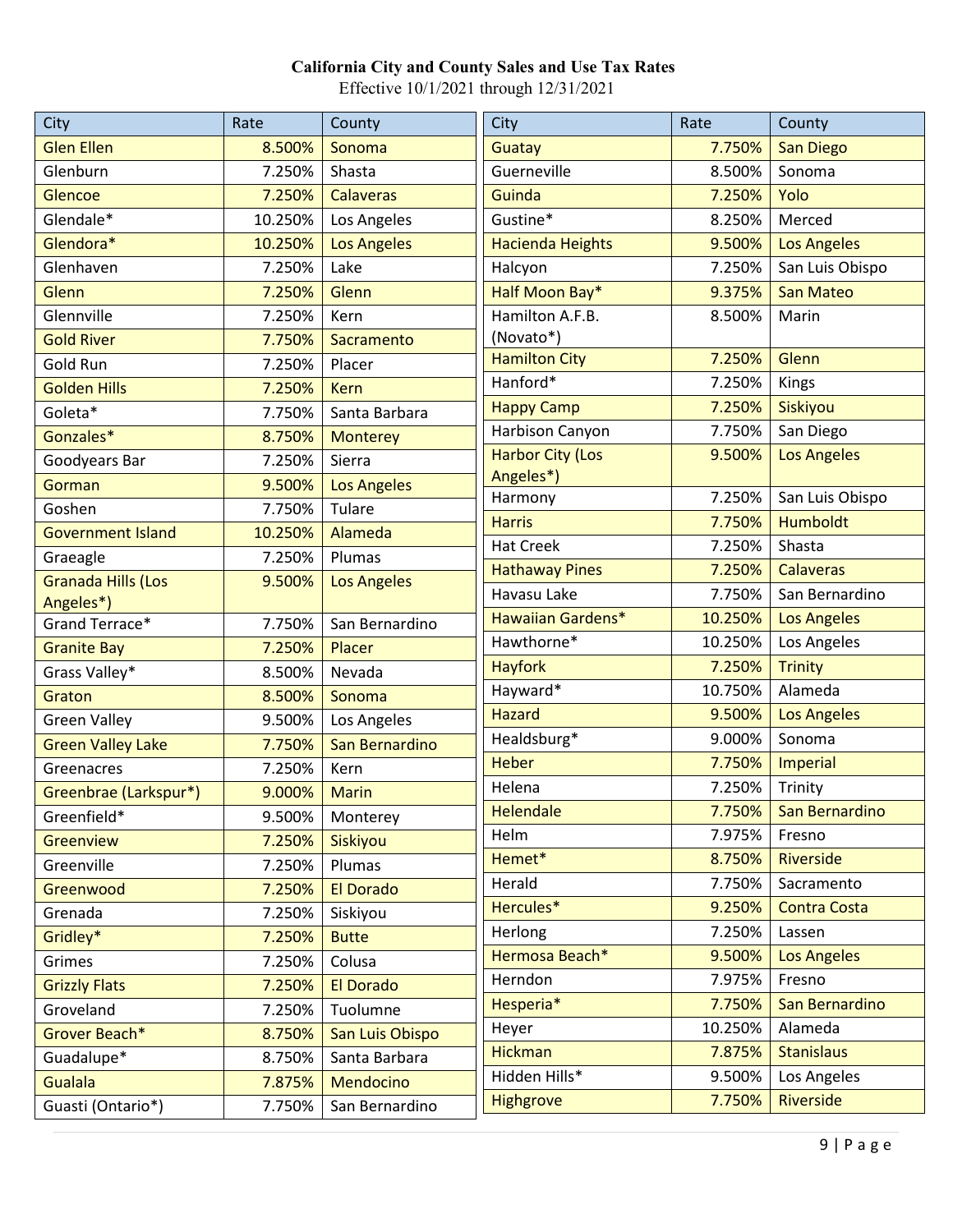| City                       | Rate    | County             | City                   | Rate    | County             |
|----------------------------|---------|--------------------|------------------------|---------|--------------------|
| <b>Highland Park (Los</b>  | 9.500%  | Los Angeles        | Hyde Park (Los         | 9.500%  | Los Angeles        |
| Angeles*)                  |         |                    | Angeles*)              |         |                    |
| Highland*                  | 7.750%  | San Bernardino     | <b>Hydesville</b>      | 7.750%  | <b>Humboldt</b>    |
| Highway City (Fresno*)     | 7.975%  | Fresno             | Idria                  | 8.250%  | San Benito         |
| Hillcrest (San Diego*)     | 7.750%  | <b>San Diego</b>   | Idyllwild              | 7.750%  | Riverside          |
| Hillsborough*              | 9.375%  | San Mateo          | Ignacio (Novato*)      | 8.500%  | Marin              |
| Hillsdale (San Mateo*)     | 9.625%  | <b>San Mateo</b>   | Igo                    | 7.250%  | <b>Shasta</b>      |
| Hilmar                     | 7.750%  | Merced             | Imola (Napa*)          | 7.750%  | Napa               |
| <b>Hilt</b>                | 7.250%  | Siskiyou           | Imperial Beach*        | 8.750%  | <b>San Diego</b>   |
| Hinkley                    | 7.750%  | San Bernardino     | Imperial*              | 7.750%  | Imperial           |
| <b>Hobergs</b>             | 7.250%  | Lake               | Independence           | 7.750%  | Inyo               |
| Hollister*                 | 9.250%  | San Benito         | Indian Wells*          | 7.750%  | Riverside          |
| <b>Hollywood (Los</b>      | 9.500%  | <b>Los Angeles</b> | Indio*                 | 8.750%  | Riverside          |
| Angeles*)                  |         |                    | Industry*              | 9.500%  | Los Angeles        |
| Holmes                     | 7.750%  | Humboldt           | Inglewood*             | 10.000% | <b>Los Angeles</b> |
| <b>Holt</b>                | 7.750%  | San Joaquin        | Inverness              | 8.250%  | Marin              |
| Holtville*                 | 7.750%  | Imperial           | Inyo                   | 7.750%  | Inyo               |
| <b>Holy City</b>           | 9.125%  | Santa Clara        | Inyokern               | 7.250%  | Kern               |
| Homeland                   | 7.750%  | Riverside          | lone*                  | 7.750%  | Amador             |
| <b>Homestead</b>           | 7.250%  | <b>Kern</b>        | lowa Hill              | 7.250%  | Placer             |
| Homestead                  | 7.750%  | Riverside          | Irvine*                | 7.750%  | Orange             |
| Homewood                   | 7.250%  | Placer             | Irwindale*             | 10.250% | Los Angeles        |
| Honby                      | 9.500%  | Los Angeles        | <b>Isla Vista</b>      | 7.750%  | Santa Barbara      |
| Honeydew                   | 7.750%  | <b>Humboldt</b>    | <b>Island Mountain</b> | 7.250%  | Trinity            |
| Hood                       | 7.750%  | Sacramento         | Isleton*               | 8.250%  | Sacramento         |
| Hoopa                      | 7.750%  | Humboldt           | Ivanhoe                | 7.750%  | Tulare             |
| <b>Hope Valley (Forest</b> | 7.250%  | Alpine             | <b>Ivanpah</b>         | 7.750%  | San Bernardino     |
| Camp)                      |         |                    | Jackson*               | 7.750%  | Amador             |
| <b>Hopland</b>             |         | 7.875%   Mendocino | Jacumba                | 7.750%  | <b>San Diego</b>   |
| Hornbrook                  | 7.250%  | Siskiyou           | Jamacha                | 7.750%  | San Diego          |
| <b>Hornitos</b>            | 7.750%  | <b>Mariposa</b>    | Jamestown              | 7.250%  | <b>Tuolumne</b>    |
| Horse Creek                | 7.250%  | Siskiyou           | Jamul                  | 7.750%  | San Diego          |
| <b>Horse Lake</b>          | 7.250%  | Lassen             | Janesville             | 7.250%  | Lassen             |
| Hughson*                   | 7.875%  | Stanislaus         | Jenner                 | 8.500%  | Sonoma             |
| <b>Hume</b>                | 7.975%  | Fresno             | Johannesburg           | 7.250%  | <b>Kern</b>        |
| Huntington                 | 7.750%  | Orange             | Johnsondale            | 7.750%  | Tulare             |
| Huntington Beach*          | 7.750%  | Orange             | Johnstonville          | 7.250%  | Lassen             |
| Huntington Lake            | 7.975%  | Fresno             | Johnstown              | 7.750%  | San Diego          |
| Huntington Park*           | 10.250% | <b>Los Angeles</b> | Jolon                  | 7.750%  | <b>Monterey</b>    |
| Huron*                     | 8.975%  | Fresno             | Joshua Tree            | 7.750%  | San Bernardino     |
| <b>Hyampom</b>             | 7.250%  | <b>Trinity</b>     | Julian                 | 7.750%  | <b>San Diego</b>   |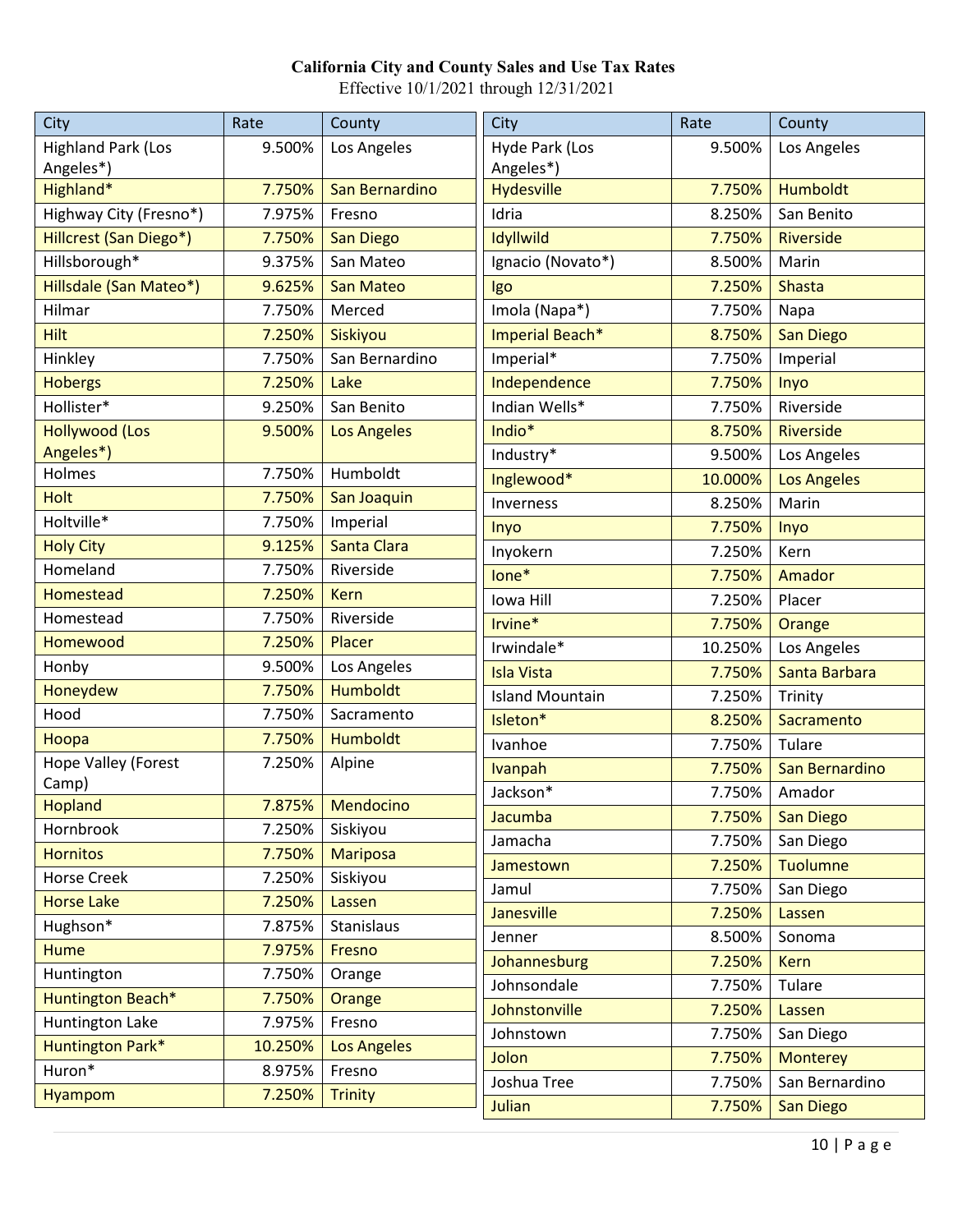| City                   | Rate   | County             | <b>City</b>            | Rate    | County              |
|------------------------|--------|--------------------|------------------------|---------|---------------------|
| Junction City          | 7.250% | Trinity            | La Cresta Village      | 7.250%  | <b>Kern</b>         |
| <b>June Lake</b>       | 7.250% | <b>Mono</b>        | La Grange              | 7.875%  | Stanislaus          |
| Juniper                | 7.250% | Lassen             | La Habra Heights*      | 9.500%  | <b>Los Angeles</b>  |
| Jurupa Valley*         | 7.750% | <b>Riverside</b>   | La Habra*              | 8.250%  | Orange              |
| Kagel Canyon           | 9.500% | Los Angeles        | La Honda               | 9.375%  | <b>San Mateo</b>    |
| <b>Kaweah</b>          | 7.750% | <b>Tulare</b>      | La Jolla (San Diego*)  | 7.750%  | San Diego           |
| Keddie                 | 7.250% | Plumas             | La Mesa*               | 8.500%  | <b>San Diego</b>    |
| <b>Keeler</b>          | 7.750% | Inyo               | La Mirada*             | 9.500%  | Los Angeles         |
| Keene                  | 7.250% | Kern               | La Palma*              | 8.750%  | Orange              |
| <b>Kelsey</b>          | 7.250% | <b>El Dorado</b>   | La Porte               | 7.250%  | Plumas              |
| Kelseyville            | 7.250% | Lake               | La Puente*             | 10.000% | <b>Los Angeles</b>  |
| <b>Kelso</b>           | 7.750% | San Bernardino     | La Quinta*             | 8.750%  | Riverside           |
| Kensington             | 8.750% | Contra Costa       | La Selva Beach         | 9.000%  | <b>Santa Cruz</b>   |
| <b>Kentfield</b>       | 8.250% | <b>Marin</b>       | La Verne*              | 10.250% | Los Angeles         |
| Kenwood                | 8.500% | Sonoma             | La Vina                | 9.500%  | <b>Los Angeles</b>  |
| Kerman*                | 8.975% | Fresno             | Ladera                 | 9.375%  | San Mateo           |
| Kernville              | 7.250% | Kern               | Ladera Heights         | 9.500%  | <b>Los Angeles</b>  |
| <b>Keswick</b>         | 7.250% | <b>Shasta</b>      | Ladera Ranch           | 7.750%  | Orange              |
| Kettleman City         | 7.250% | Kings              | Lafayette*             | 8.750%  | <b>Contra Costa</b> |
| <b>Keyes</b>           | 7.875% | <b>Stanislaus</b>  | Laguna Beach*          | 7.750%  | Orange              |
| King City*             | 8.750% | Monterey           | Laguna Hills*          | 7.750%  | Orange              |
| <b>Kings Beach</b>     | 7.250% | Placer             | Laguna Niguel*         | 7.750%  | Orange              |
| Kings Canyon National  | 7.750% | Tulare             | Laguna Woods*          | 7.750%  | Orange              |
| Park                   |        |                    | Lagunitas              | 8.250%  | Marin               |
| Kingsburg*             | 8.975% | Fresno             | <b>Lake Alpine</b>     | 7.250%  | <b>Alpine</b>       |
| Kinyon                 | 7.250% | Siskiyou           | Lake Arrowhead         | 7.750%  | San Bernardino      |
| <b>Kirkwood</b>        | 7.250% | <b>Alpine</b>      | Lake City              | 7.250%  | <b>Modoc</b>        |
| <b>Kit Carson</b>      | 7.750% | Amador             | Lake City              | 7.500%  | Nevada              |
| Klamath                | 8.500% | <b>Del Norte</b>   | Lake Elsinore*         | 8.750%  | Riverside           |
| Klamath River          | 7.250% | Siskiyou           | Lake Forest*           | 7.750%  | Orange              |
| <b>Kneeland</b>        | 7.750% | <b>Humboldt</b>    | <b>Lake Hughes</b>     | 9.500%  | <b>Los Angeles</b>  |
| Knights Ferry          | 7.875% | Stanislaus         | Lake Isabella          | 7.250%  | Kern                |
| <b>Knights Landing</b> | 7.250% | Yolo               | Lake Los Angeles       | 9.500%  | <b>Los Angeles</b>  |
| Knightsen              | 8.750% | Contra Costa       | Lake Mary              | 7.250%  | Mono                |
| <b>Korbel</b>          | 7.750% | <b>Humboldt</b>    | <b>Lake San Marcos</b> | 7.750%  | San Diego           |
| Korbel                 | 8.500% | Sonoma             | Lake Shastina          | 7.250%  | Siskiyou            |
| <b>Kyburz</b>          | 7.250% | El Dorado          | <b>Lake Sherwood</b>   | 7.250%  | Ventura             |
| L.A. Airport (Los      | 9.500% | Los Angeles        | Lakehead               | 7.250%  | Shasta              |
| Angeles*)              |        |                    | Lakeport*              | 8.750%  | Lake                |
| La Canada- Flintridge* | 9.500% | <b>Los Angeles</b> | Lakeshore              | 7.975%  | Fresno              |
| La Crescenta           | 9.500% | Los Angeles        | Lakeside               | 7.750%  | San Diego           |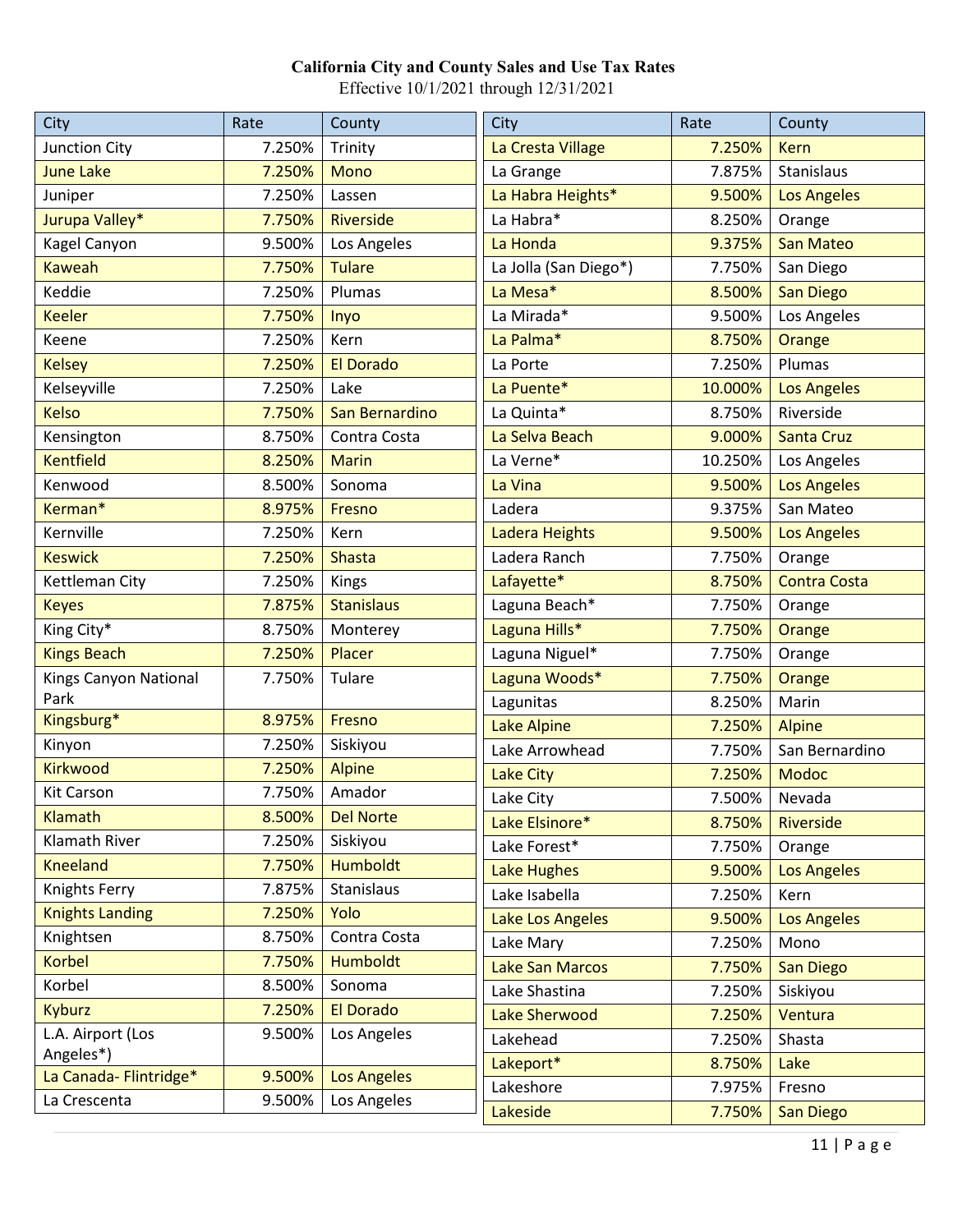| City                    | Rate    | County                | City                    | Rate    | County             |
|-------------------------|---------|-----------------------|-------------------------|---------|--------------------|
| Lakeview                | 7.750%  | Riverside             | Lindsay*                | 8.750%  | Tulare             |
| Lakeview Terrace (Los   | 9.500%  | <b>Los Angeles</b>    | Linnell                 | 7.750%  | <b>Tulare</b>      |
| Angeles*)               |         |                       | Litchfield              | 7.250%  | Lassen             |
| Lakewood*               | 10.250% | Los Angeles           | <b>Little Lake</b>      | 7.750%  | Inyo               |
| Lamont                  | 7.250%  | <b>Kern</b>           | Little Norway           | 7.250%  | El Dorado          |
| Lancaster*              | 10.250% | Los Angeles           | <b>Little Valley</b>    | 7.250%  | Lassen             |
| Landers                 | 7.750%  | San Bernardino        | Littleriver             | 7.875%  | Mendocino          |
| Landscape               | 10.250% | Alameda               | Littlerock (Also Little | 9.500%  | <b>Los Angeles</b> |
| Lang                    | 9.500%  | <b>Los Angeles</b>    | Rock)                   |         |                    |
| Larkfield               | 8.500%  | Sonoma                | Live Oak                | 9.000%  | Santa Cruz         |
| Larkspur*               | 9.000%  | <b>Marin</b>          | Live Oak*               | 7.250%  | Sutter             |
| Larwin Plaza            | 7.375%  | Solano                | Livermore*              | 10.250% | Alameda            |
| Lathrop*                | 8.750%  | San Joaquin           | Livingston*             | 7.750%  | <b>Merced</b>      |
| Laton                   | 7.975%  | Fresno                | Llano                   | 9.500%  | Los Angeles        |
| Lawndale*               | 10.250% | <b>Los Angeles</b>    | <b>Loch Lomond</b>      | 7.250%  | Lake               |
| Laws                    | 7.750%  | Inyo                  | Locke                   | 7.750%  | Sacramento         |
| Laytonville             | 7.875%  | Mendocino             | Lockeford               | 7.750%  | San Joaquin        |
| Le Grand (Also Legrand) | 7.750%  | Merced                | Lockheed                | 9.000%  | Santa Cruz         |
| Lebec                   | 7.250%  | <b>Kern</b>           | Lockwood                | 7.750%  | <b>Monterey</b>    |
| Lee Vining              | 7.250%  | Mono                  | Lodi*                   | 8.250%  | San Joaquin        |
| <b>Leggett</b>          | 7.875%  | Mendocino             | Loleta                  | 7.750%  | <b>Humboldt</b>    |
| Leisure World           | 7.750%  | Orange                | Loma Linda*             | 7.750%  | San Bernardino     |
| Leisure World (Seal     | 8.750%  | Orange                | Loma Mar                | 9.375%  | <b>San Mateo</b>   |
| Beach*)                 |         |                       | Loma Rica               | 8.250%  | Yuba               |
| Lemon Cove              | 7.750%  | Tulare                | Lomita*                 | 10.250% | <b>Los Angeles</b> |
| Lemon Grove*            | 7.750%  | <b>San Diego</b>      | Lompoc*                 | 8.750%  | Santa Barbara      |
| Lemoore*                | 7.250%  | Kings                 | London                  | 7.750%  | <b>Tulare</b>      |
| Lennox                  | 9.500%  | <b>Los Angeles</b>    | Lone Pine               | 7.750%  | Inyo               |
| Lenwood                 |         | 7.750% San Bernardino | Long Barn               | 7.250%  | <b>Tuolumne</b>    |
| <b>Leona Valley</b>     | 9.500%  | <b>Los Angeles</b>    | Long Beach*             | 10.250% | Los Angeles        |
| Leucadia (Encinitas*)   | 7.750%  | San Diego             | Longview                | 9.500%  | <b>Los Angeles</b> |
| Lewiston                | 7.250%  | <b>Trinity</b>        | Lookout                 | 7.250%  | Modoc              |
| Liberty Farms           | 7.375%  | Solano                | Loomis*                 | 7.500%  | Placer             |
| <b>Likely</b>           | 7.250%  | <b>Modoc</b>          | Lorre Estates           | 9.125%  | Santa Clara        |
| Lincoln Acres           | 7.750%  | San Diego             | Los Alamitos*           | 9.250%  | Orange             |
| Lincoln Heights (Los    | 9.500%  | <b>Los Angeles</b>    | Los Alamos              | 7.750%  | Santa Barbara      |
| Angeles*)               |         |                       | Los Altos Hills*        | 9.125%  | Santa Clara        |
| Lincoln Village         | 7.750%  | San Joaquin           | Los Altos*              | 9.125%  | Santa Clara        |
| Lincoln*                | 7.250%  | Placer                | Los Angeles*            | 9.500%  | <b>Los Angeles</b> |
| Linda                   | 8.250%  | Yuba                  | Los Banos*              | 8.750%  | Merced             |
| Linden                  | 7.750%  | San Joaquin           | Los Gatos*              | 9.250%  | Santa Clara        |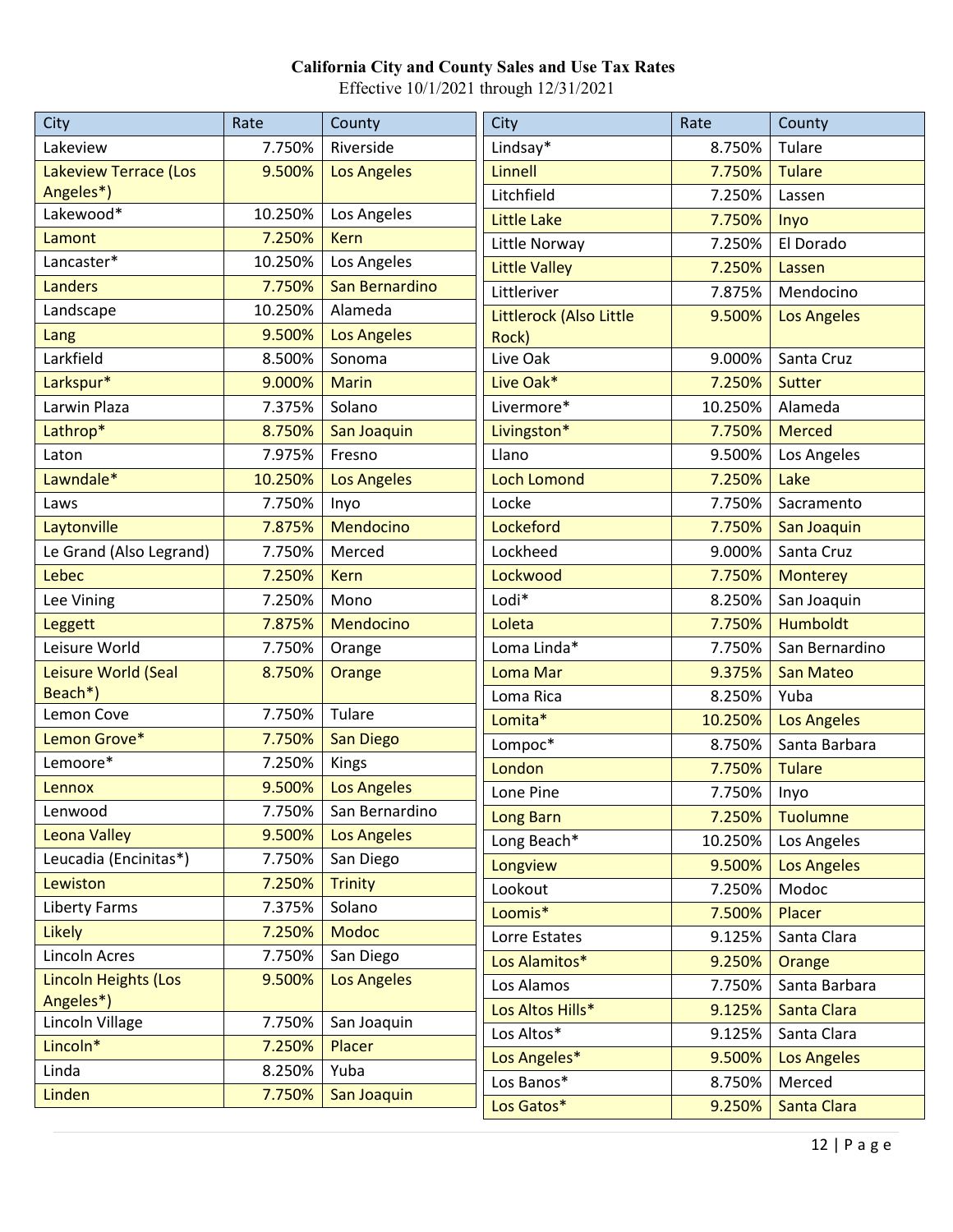| City                   | Rate    | County             | City                 | Rate   | County              |
|------------------------|---------|--------------------|----------------------|--------|---------------------|
| Los Molinos            | 7.250%  | Tehama             | Marine Corps         | 7.750% | San Bernardino      |
| <b>Los Nietos</b>      | 9.500%  | <b>Los Angeles</b> | (Twentynine Palms*)  |        |                     |
| Los Olivos             | 7.750%  | Santa Barbara      | <b>Mariner</b>       | 7.750% | Orange              |
| Los Osos               | 7.250%  | San Luis Obispo    | Mariposa             | 7.750% | Mariposa            |
| Los Padres             | 7.250%  | San Luis Obispo    | <b>Markleeville</b>  | 7.250% | <b>Alpine</b>       |
| Los Serranos (Chino    | 7.750%  | San Bernardino     | Marsh Manor          | 9.375% | San Mateo           |
| Hills*)                |         |                    | <b>Marshall</b>      | 8.250% | <b>Marin</b>        |
| Lost Hills             | 7.250%  | Kern               | Martell              | 7.750% | Amador              |
| <b>Lost Lake</b>       | 7.750%  | Riverside          | Martinez*            | 9.750% | <b>Contra Costa</b> |
| Lotus                  | 7.250%  | El Dorado          | Marysville*          | 8.250% | Yuba                |
| <b>Lower Lake</b>      | 7.250%  | Lake               | <b>Mather</b>        | 7.250% | <b>Tuolumne</b>     |
| Loyalton*              | 7.250%  | Sierra             | Mather               | 7.750% | Sacramento          |
| Lucerne                | 7.250%  | Lake               | <b>Maxwell</b>       | 7.250% | Colusa              |
| Lucerne Valley         | 7.750%  | San Bernardino     | Maywood*             | 9.500% | Los Angeles         |
| Lucia                  | 7.750%  | <b>Monterey</b>    | <b>McArthur</b>      | 7.250% | <b>Shasta</b>       |
| Ludlow                 | 7.750%  | San Bernardino     | McClellan            | 7.750% | Sacramento          |
| Lugo                   | 9.500%  | <b>Los Angeles</b> | <b>McCloud</b>       | 7.250% | Siskiyou            |
| Lynwood*               | 10.250% | Los Angeles        | McFarland*           | 7.250% | Kern                |
| <b>Lytle Creek</b>     | 7.750%  | San Bernardino     | McKinleyville        | 7.750% | <b>Humboldt</b>     |
| Macdoel                | 7.250%  | Siskiyou           | McKittrick           | 7.250% | Kern                |
| <b>Maclay</b>          | 9.500%  | <b>Los Angeles</b> | <b>Mead Valley</b>   | 7.750% | <b>Riverside</b>    |
| Mad River              | 7.250%  | Trinity            | <b>Meadow Valley</b> | 7.250% | Plumas              |
| <b>Madeline</b>        | 7.250%  | Lassen             | <b>Meadow Vista</b>  | 7.250% | Placer              |
| Madera*                | 8.250%  | Madera             | Meadowbrook          | 7.750% | Riverside           |
| <b>Madison</b>         | 7.250%  | Yolo               | <b>Mecca</b>         | 7.750% | Riverside           |
| Magalia                | 7.250%  | <b>Butte</b>       | Meeks Bay            | 7.250% | El Dorado           |
| <b>Malaga</b>          | 7.975%  | Fresno             | <b>Meiners Oaks</b>  | 7.250% | Ventura             |
| Malibu*                | 9.500%  | Los Angeles        | Mendocino            | 7.875% | Mendocino           |
| Mammoth Lakes*         | 7.750%  | Mono               | Mendota*             | 7.975% | Fresno              |
| Manhattan Beach*       | 9.500%  | Los Angeles        | Menifee*             | 8.750% | Riverside           |
| Manteca*               | 8.250%  | San Joaquin        | Menlo Park*          | 9.375% | San Mateo           |
| Manton                 | 7.250%  | Tehama             | Mentone              | 7.750% | San Bernardino      |
| Manzanita Lake         | 7.250%  | <b>Shasta</b>      | Merced*              | 8.250% | <b>Merced</b>       |
| Mar Vista              | 9.500%  | Los Angeles        | Meridian             | 7.250% | Sutter              |
| <b>Marcelina</b>       | 9.500%  | <b>Los Angeles</b> | <b>Mettler</b>       | 7.250% | <b>Kern</b>         |
| March A.F.B.           | 7.750%  | Riverside          | Meyers               | 7.250% | El Dorado           |
| Mare Island (Vallejo*) | 8.375%  | Solano             | Middletown           | 7.250% | Lake                |
| Maricopa*              | 7.250%  | Kern               | Midland              | 7.750% | Riverside           |
| <b>Marin City</b>      | 8.250%  | <b>Marin</b>       | <b>Midpines</b>      | 7.750% | <b>Mariposa</b>     |
| Marina Del Rey         | 9.500%  | Los Angeles        | Midway City          | 7.750% | Orange              |
| Marina*                | 9.250%  | <b>Monterey</b>    | <b>Milford</b>       | 7.250% | Lassen              |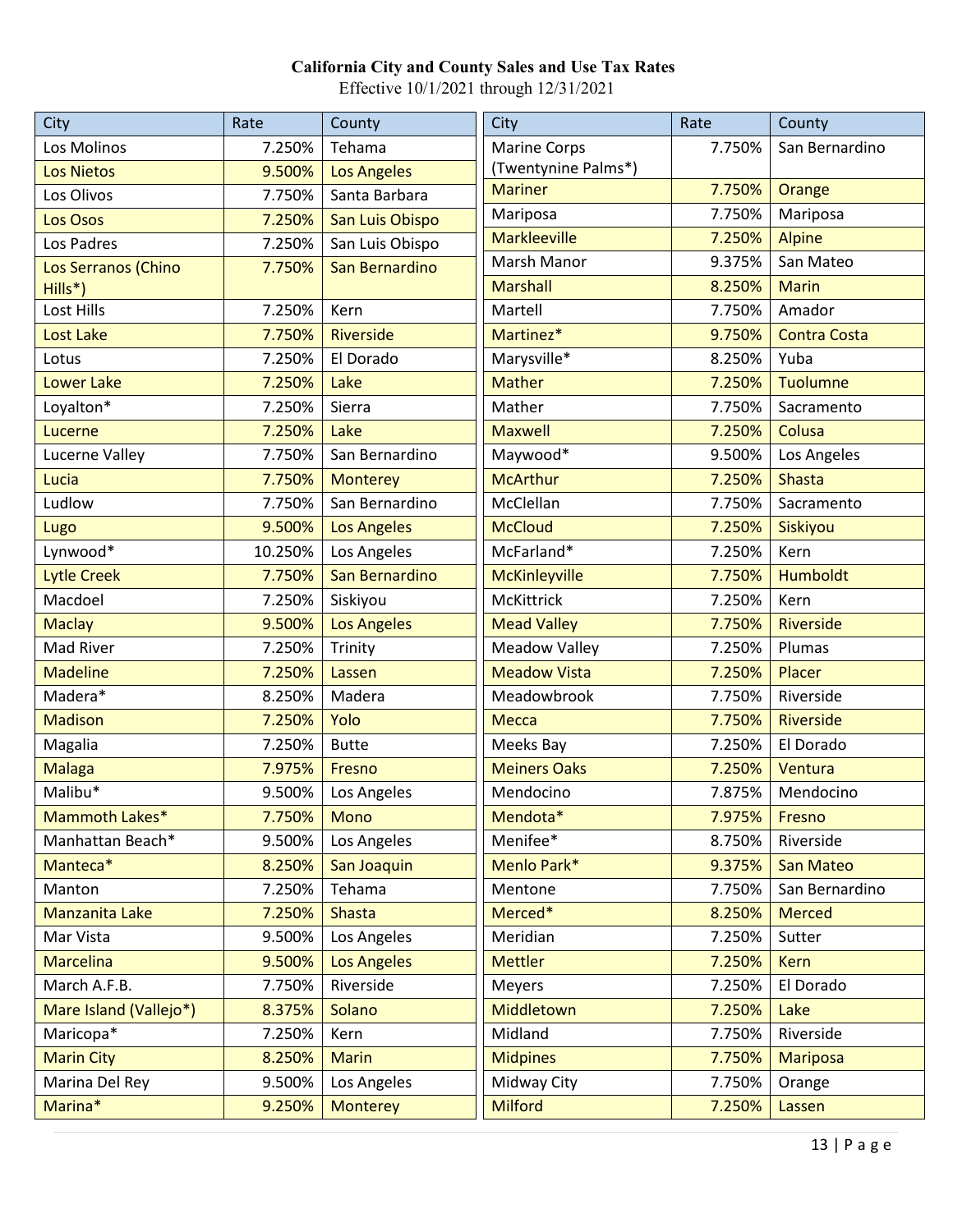| <b>City</b>                 | Rate    | County              | City                     | Rate    | County              |
|-----------------------------|---------|---------------------|--------------------------|---------|---------------------|
| Mill Creek                  | 7.250%  | Tehama              | Monterey*                | 9.250%  | <b>Monterey</b>     |
| Mill Valley*                | 8.250%  | <b>Marin</b>        | Montgomery Creek         | 7.250%  | Shasta              |
| Millbrae*                   | 9.375%  | San Mateo           | <b>Montrose</b>          | 9.500%  | <b>Los Angeles</b>  |
| <b>Millville</b>            | 7.250%  | <b>Shasta</b>       | Mooney                   | 7.750%  | Tulare              |
| Milpitas*                   | 9.375%  | Santa Clara         | Moonridge                | 7.750%  | San Bernardino      |
| <b>Mineral</b>              | 7.250%  | <b>Tehama</b>       | Moorpark*                | 7.250%  | Ventura             |
| <b>Mineral King</b>         | 7.750%  | Tulare              | Moraga*                  | 9.750%  | <b>Contra Costa</b> |
| <b>Mint Canyon</b>          | 9.500%  | <b>Los Angeles</b>  | Moreno Valley*           | 7.750%  | Riverside           |
| Mira Loma                   | 7.750%  | Riverside           | Morgan Hill*             | 9.125%  | Santa Clara         |
| Mira Vista                  | 8.750%  | <b>Contra Costa</b> | Morongo Valley           | 7.750%  | San Bernardino      |
| Miracle Hot Springs         | 7.250%  | Kern                | Morro Bay*               | 8.750%  | San Luis Obispo     |
| Miramar (San Diego*)        | 7.750%  | San Diego           | Morro Plaza              | 7.250%  | San Luis Obispo     |
| Miramonte                   | 7.975%  | Fresno              | <b>Moss Beach</b>        | 9.375%  | <b>San Mateo</b>    |
| <b>Miranda</b>              | 7.750%  | <b>Humboldt</b>     | <b>Moss Landing</b>      | 7.750%  | Monterey            |
| <b>Mission Hills (Los</b>   | 9.500%  | Los Angeles         | <b>Mount Hamilton</b>    | 9.125%  | Santa Clara         |
| Angeles*)                   |         |                     | Mount Hebron             | 7.250%  | Siskiyou            |
| <b>Mission Viejo*</b>       | 7.750%  | Orange              | <b>Mount Hermon</b>      | 9.000%  | <b>Santa Cruz</b>   |
| Mi-Wuk Village              | 7.250%  | Tuolumne            | Mount Laguna             | 7.750%  | San Diego           |
| <b>Moccasin</b>             | 7.250%  | <b>Tuolumne</b>     | Mount Shasta*            | 7.500%  | Siskiyou            |
| Modesto*                    | 7.875%  | Stanislaus          | Mount Wilson             | 9.500%  | Los Angeles         |
| <b>Moffett Field</b>        | 9.125%  | Santa Clara         | <b>Mountain Center</b>   | 7.750%  | <b>Riverside</b>    |
| Mojave                      | 7.250%  | Kern                | <b>Mountain Mesa</b>     | 7.250%  | Kern                |
| <b>Mokelumne Hill</b>       | 7.250%  | <b>Calaveras</b>    | <b>Mountain Pass</b>     | 7.750%  | San Bernardino      |
| Monarch Beach (Dana         | 7.750%  | Orange              | Mountain Ranch           | 7.250%  | Calaveras           |
| Point*)                     |         |                     | Mountain View*           | 9.125%  | Santa Clara         |
| <b>Moneta</b>               | 9.500%  | <b>Los Angeles</b>  | Mt. Aukum                | 7.250%  | El Dorado           |
| Mono Hot Springs            | 7.975%  | Fresno              | Mt. Baldy                | 7.750%  | San Bernardino      |
| <b>Mono Lake</b>            | 7.250%  | <b>Mono</b>         | Murphys                  | 7.250%  | Calaveras           |
| Monolith                    | 7.250%  | Kern                | Murrieta*                | 8.750%  | Riverside           |
| Monrovia*                   | 10.250% | <b>Los Angeles</b>  | Muscoy                   | 7.750%  | San Bernardino      |
| Monta Vista                 | 9.125%  | Santa Clara         | <b>Myers Flat</b>        | 7.750%  | <b>Humboldt</b>     |
| Montague*                   | 7.250%  | Siskiyou            | Napa*                    | 7.750%  | Napa                |
| Montalvo (Ventura*)         | 7.750%  | Ventura             | <b>Naples</b>            | 9.500%  | <b>Los Angeles</b>  |
| <b>Montara</b>              | 9.375%  | San Mateo           | Nashville                | 7.250%  | El Dorado           |
| Montclair*                  | 9.000%  | San Bernardino      | National City*           | 8.750%  | <b>San Diego</b>    |
| <b>Monte Rio</b>            | 8.500%  | Sonoma              | Naval (Port Hueneme*)    | 8.750%  | Ventura             |
| Monte Sereno*               | 9.125%  | Santa Clara         | Naval (San Diego*)       | 7.750%  | <b>San Diego</b>    |
| Montebello*                 | 10.250% | <b>Los Angeles</b>  | Naval Air Station        | 10.750% | Alameda             |
| Montecito                   | 7.750%  | Santa Barbara       | (Alameda*)               |         |                     |
| <b>Monterey Bay Academy</b> | 9.000%  | <b>Santa Cruz</b>   | <b>Naval Air Station</b> | 7.750%  | <b>San Diego</b>    |
| Monterey Park*              | 9.500%  | Los Angeles         | (Coronado*)              |         |                     |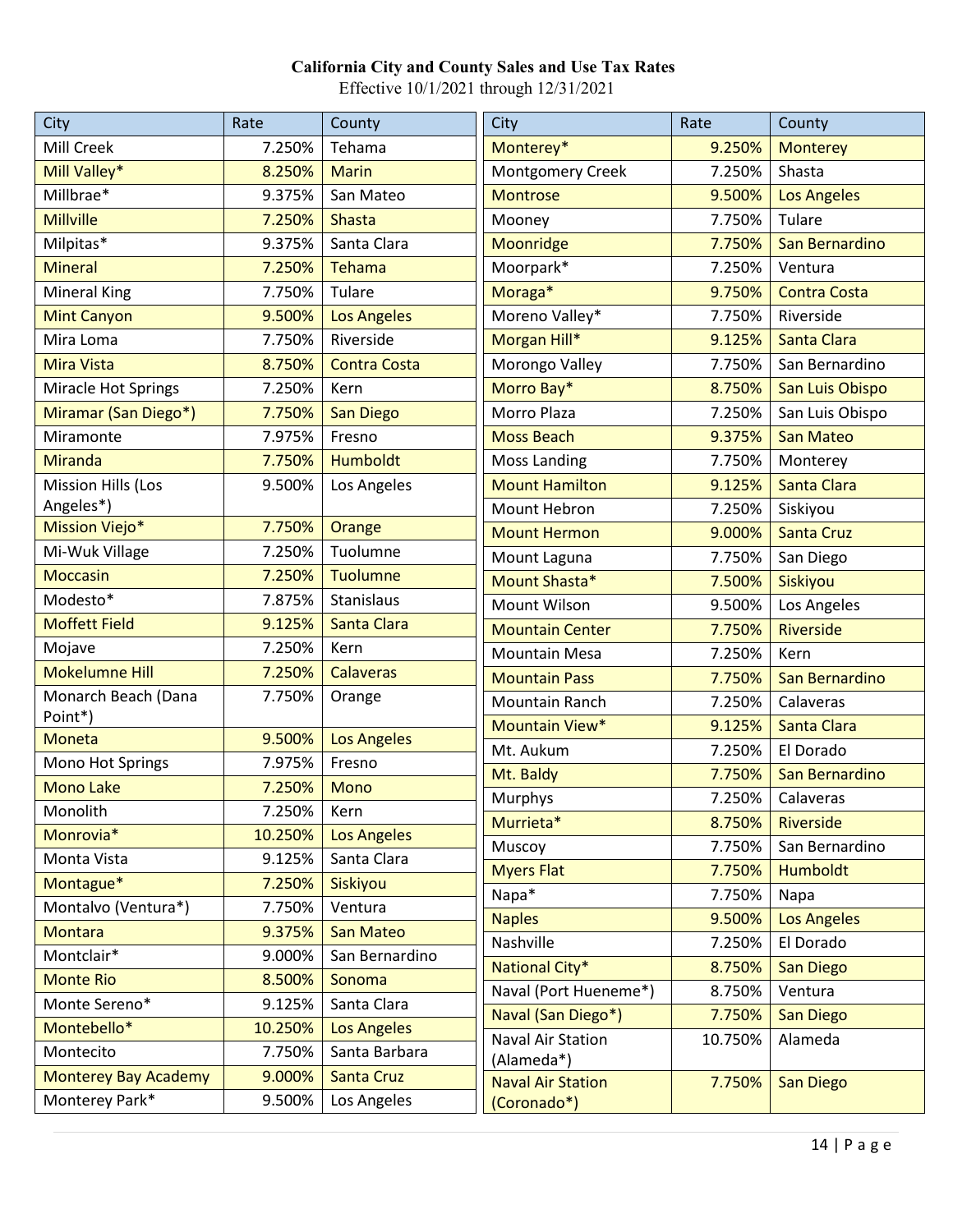| City                           | Rate    | County             | City                    | Rate      | County             |
|--------------------------------|---------|--------------------|-------------------------|-----------|--------------------|
| <b>Naval Air Station</b>       | 7.250%  | Kings              | <b>North San Juan</b>   | 7.500%    | <b>Nevada</b>      |
| (Lemoore*)                     |         |                    | North Shore             | 7.750%    | Riverside          |
| <b>Naval Hospital</b>          | 10.250% | Alameda            | Northridge (Los         | 9.500%    | <b>Los Angeles</b> |
| (Oakland*)                     |         |                    | Angeles*)               |           |                    |
| Naval Hospital (San<br>Diego*) | 7.750%  | San Diego          | Norton A.F.B. (San      | 8.000%    | San Bernardino     |
| Naval Supply Center            | 10.250% | Alameda            | Bernardino*)            |           |                    |
| (Oakland*)                     |         |                    | Norwalk*                | 10.250%   | <b>Los Angeles</b> |
| <b>Naval Training Center</b>   | 7.750%  | San Diego          | Novato*                 | 8.500%    | Marin              |
| (San Diego*)                   |         |                    | <b>Nubieber</b>         | 7.250%    | Lassen             |
| <b>Navarro</b>                 | 7.875%  | Mendocino          | Nuevo                   | 7.750%    | Riverside          |
| Needles*                       | 7.750%  | San Bernardino     | <b>Nyeland Acres</b>    | 7.250%    | Ventura            |
| <b>Nelson</b>                  | 7.250%  | <b>Butte</b>       | Oak Park                | 7.250%    | Ventura            |
| Nevada City*                   | 8.375%  | Nevada             | <b>Oak Run</b>          | 7.250%    | <b>Shasta</b>      |
| <b>New Almaden</b>             | 9.125%  | Santa Clara        | Oak View                | 7.250%    | Ventura            |
| New Cuyama                     | 7.750%  | Santa Barbara      | Oakdale*                | 8.375%    | <b>Stanislaus</b>  |
| <b>New Idria</b>               | 8.250%  | <b>San Benito</b>  | Oakhurst                | 7.750%    | Madera             |
| Newark*                        | 10.750% | Alameda            | Oakland*                | 10.250%   | Alameda            |
| <b>Newberry</b>                | 7.750%  | San Bernardino     | Oakley*                 | 8.750%    | Contra Costa       |
| <b>Newberry Springs</b>        | 7.750%  | San Bernardino     | <b>Oakville</b>         | 7.750%    | <b>Napa</b>        |
| <b>Newbury Park</b>            | 7.250%  | Ventura            | Oasis                   | 7.750%    | Riverside          |
| (Thousand Oaks*)               |         |                    | Oban                    | 9.500%    | <b>Los Angeles</b> |
| Newcastle                      | 7.250%  | Placer             | O'Brien                 | 7.250%    | Shasta             |
| Newhall (Santa Clarita*)       | 9.500%  | <b>Los Angeles</b> | Occidental              | 8.500%    | Sonoma             |
| Newman*                        | 7.875%  | Stanislaus         | Oceano                  | 7.250%    | San Luis Obispo    |
| Newport Beach*                 | 7.750%  | Orange             | Oceanside*              | 8.250%    | <b>San Diego</b>   |
| Nicasio                        | 8.250%  | Marin              | Ocotillo                | 7.750%    | Imperial           |
| <b>Nice</b>                    | 7.250%  | Lake               | <b>Ocotillo Wells</b>   | 7.750%    | <b>San Diego</b>   |
| Nicolaus                       | 7.250%  | Sutter             | Oildale                 | 7.250%    | Kern               |
| <b>Niland</b>                  |         | 7.750%   Imperial  | Ojai*                   | $7.250\%$ | Ventura            |
| Nipomo                         | 7.250%  | San Luis Obispo    | Olancha                 | 7.750%    | Inyo               |
| <b>Nipton</b>                  | 7.750%  | San Bernardino     | <b>Old Station</b>      | 7.250%    | <b>Shasta</b>      |
| Norco*                         | 8.750%  | Riverside          | Olema                   | 8.250%    | Marin              |
| <b>Norden</b>                  | 7.500%  | Nevada             | Olinda                  | 7.250%    | <b>Shasta</b>      |
| North Edwards                  | 7.250%  | Kern               | Olive View (Los         | 9.500%    | Los Angeles        |
| <b>North Fork</b>              | 7.750%  | Madera             | Angeles*)               |           |                    |
| North Gardena                  | 9.500%  | Los Angeles        | <b>Olivehurst</b>       | 8.250%    | Yuba               |
| <b>North Highlands</b>         | 7.750%  | Sacramento         | Olivenhain (Encinitas*) | 7.750%    | San Diego          |
| North Hills (Los               | 9.500%  | Los Angeles        | <b>Olympic Valley</b>   | 7.250%    | Placer             |
| Angeles*)                      |         |                    | Omo Ranch               | 7.250%    | El Dorado          |
| North Hollywood (Los           | 9.500%  | <b>Los Angeles</b> | O'Neals                 | 7.750%    | <b>Madera</b>      |
| Angeles*)                      |         |                    | Ono                     | 7.250%    | Shasta             |
| North Palm Springs             | 7.750%  | Riverside          |                         |           |                    |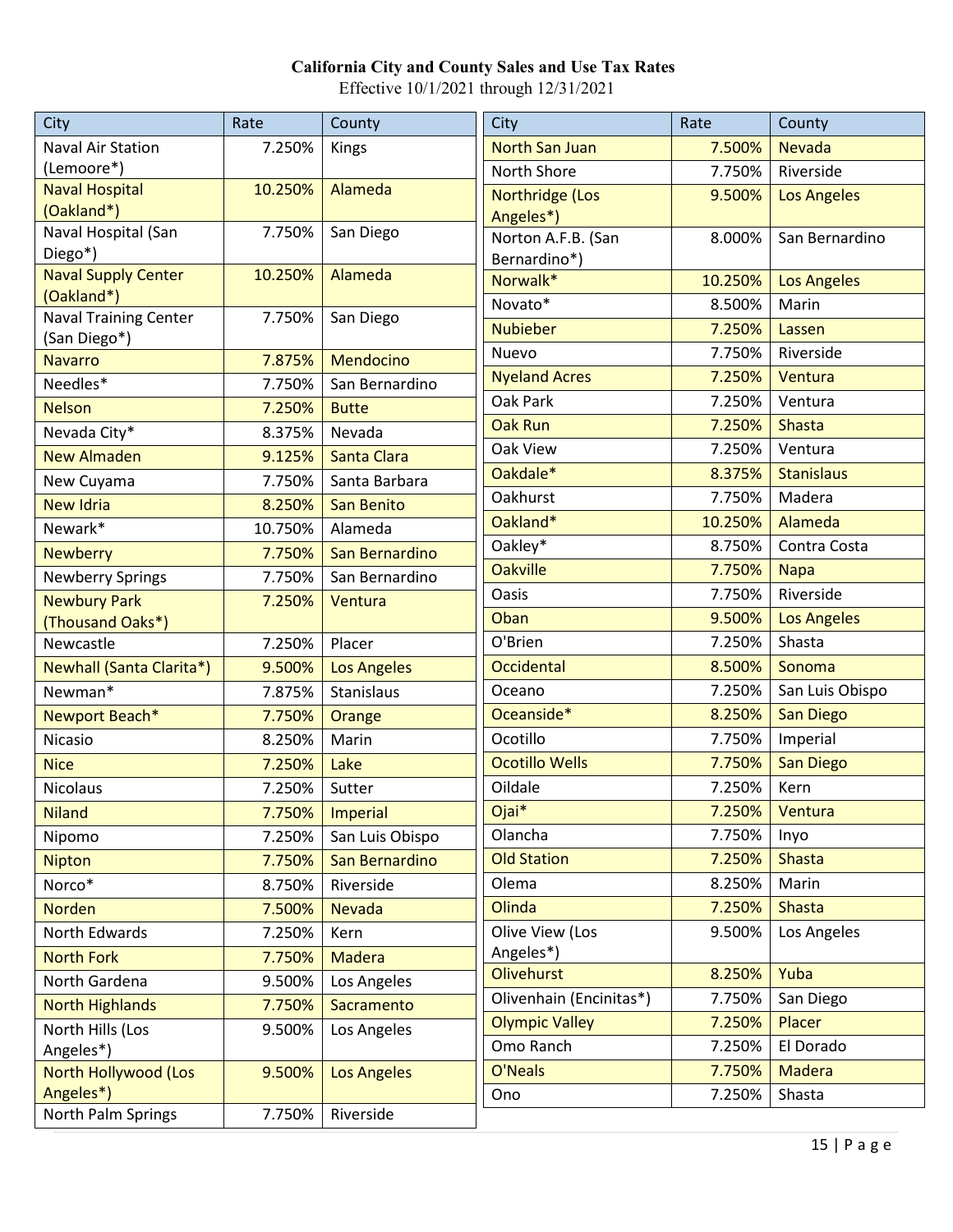| City                   | Rate    | County              | City                | Rate    | County             |
|------------------------|---------|---------------------|---------------------|---------|--------------------|
| Ontario*               | 7.750%  | San Bernardino      | Panorama City (Los  | 9.500%  | <b>Los Angeles</b> |
| Onyx                   | 7.250%  | Kern                | Angeles*)           |         |                    |
| <b>Opal Cliffs</b>     | 9.000%  | <b>Santa Cruz</b>   | Paradise*           | 7.750%  | <b>Butte</b>       |
| Orange Cove*           | 7.975%  | Fresno              | Paramount*          | 10.250% | <b>Los Angeles</b> |
| Orange*                | 7.750%  | Orange              | Parker Dam          | 7.750%  | San Bernardino     |
| Orangevale             | 7.750%  | Sacramento          | <b>Parkfield</b>    | 7.750%  | <b>Monterey</b>    |
| Orcutt                 | 7.750%  | Santa Barbara       | Parlier*            | 8.975%  | Fresno             |
| Ordbend                | 7.250%  | Glenn               | Pasadena*           | 10.250% | <b>Los Angeles</b> |
| <b>Oregon House</b>    | 8.250%  | Yuba                | Paskenta            | 7.250%  | Tehama             |
| Orick                  | 7.750%  | Humboldt            | Paso Robles*        | 8.750%  | San Luis Obispo    |
| Orinda*                | 9.750%  | <b>Contra Costa</b> | Patterson*          | 7.875%  | Stanislaus         |
| Orland*                | 7.750%  | Glenn               | Patton              | 7.750%  | San Bernardino     |
| <b>Orleans</b>         | 7.750%  | <b>Humboldt</b>     | Pauma Valley        | 7.750%  | San Diego          |
| Oro Grande             | 7.750%  | San Bernardino      | <b>Paynes Creek</b> | 7.250%  | Tehama             |
| Orosi                  | 7.750%  | <b>Tulare</b>       | Pearblossom         | 9.500%  | Los Angeles        |
| Oroville*              | 8.250%  | <b>Butte</b>        | Pearland            | 9.500%  | <b>Los Angeles</b> |
| Otay (Chula Vista*)    | 8.750%  | <b>San Diego</b>    | Pebble Beach        | 7.750%  | Monterey           |
| Oxnard*                | 9.250%  | Ventura             | Pedley              | 7.750%  | <b>Riverside</b>   |
| Pacheco                | 8.750%  | <b>Contra Costa</b> | Peninsula Village   | 7.250%  | Plumas             |
| Pacific Grove*         | 8.750%  | Monterey            | <b>Penn Valley</b>  | 7.500%  | <b>Nevada</b>      |
| <b>Pacific House</b>   | 7.250%  | <b>El Dorado</b>    | Penngrove           | 8.500%  | Sonoma             |
| Pacific Palisades (Los | 9.500%  | Los Angeles         | Penryn              | 7.250%  | Placer             |
| Angeles*)              |         |                     | Pepperwood          | 7.750%  | Humboldt           |
| Pacifica*              | 9.375%  | <b>San Mateo</b>    | Permanente          | 9.125%  | <b>Santa Clara</b> |
| Pacoima (Los Angeles*) | 9.500%  | Los Angeles         | Perris*             | 7.750%  | Riverside          |
| <b>Paicines</b>        | 8.250%  | <b>San Benito</b>   | Perry (Whittier*)   | 9.500%  | <b>Los Angeles</b> |
| Pajaro                 | 7.750%  | Monterey            | Pescadero           | 9.375%  | San Mateo          |
| Pala                   | 7.750%  | <b>San Diego</b>    | Petaluma*           | 9.500%  | Sonoma             |
| Palermo                | 7.250%  | <b>Butte</b>        | Petrolia            | 7.750%  | Humboldt           |
| <b>Pallett</b>         | 9.500%  | <b>Los Angeles</b>  | Phelan              | 7.750%  | San Bernardino     |
| Palm City              | 7.750%  | Riverside           | Phillipsville       | 7.750%  | Humboldt           |
| Palm City (San Diego*) | 7.750%  | San Diego           | Philo               | 7.875%  | Mendocino          |
| Palm Desert*           | 7.750%  | Riverside           | Pico Rivera*        | 10.250% | Los Angeles        |
| Palm Springs*          | 9.250%  | Riverside           | Piedmont*           | 10.250% | Alameda            |
| Palmdale*              | 10.250% | Los Angeles         | Piedra              | 7.975%  | Fresno             |
| Palo Alto*             | 9.125%  | Santa Clara         | <b>Piercy</b>       | 7.875%  | Mendocino          |
| Palo Cedro             | 7.250%  | Shasta              | Pilot Hill          | 7.250%  | El Dorado          |
| Palo Verde             | 7.750%  | <b>Imperial</b>     | <b>Pine Grove</b>   | 7.750%  | Amador             |
| Palomar Mountain       | 7.750%  | San Diego           | Pine Valley         | 7.750%  | San Diego          |
| Palos Verdes Estates*  | 9.500%  | <b>Los Angeles</b>  | <b>Pinecrest</b>    | 7.250%  | <b>Tuolumne</b>    |
| Palos Verdes/Peninsula | 9.500%  | Los Angeles         | Pinedale (Fresno*)  | 7.975%  | Fresno             |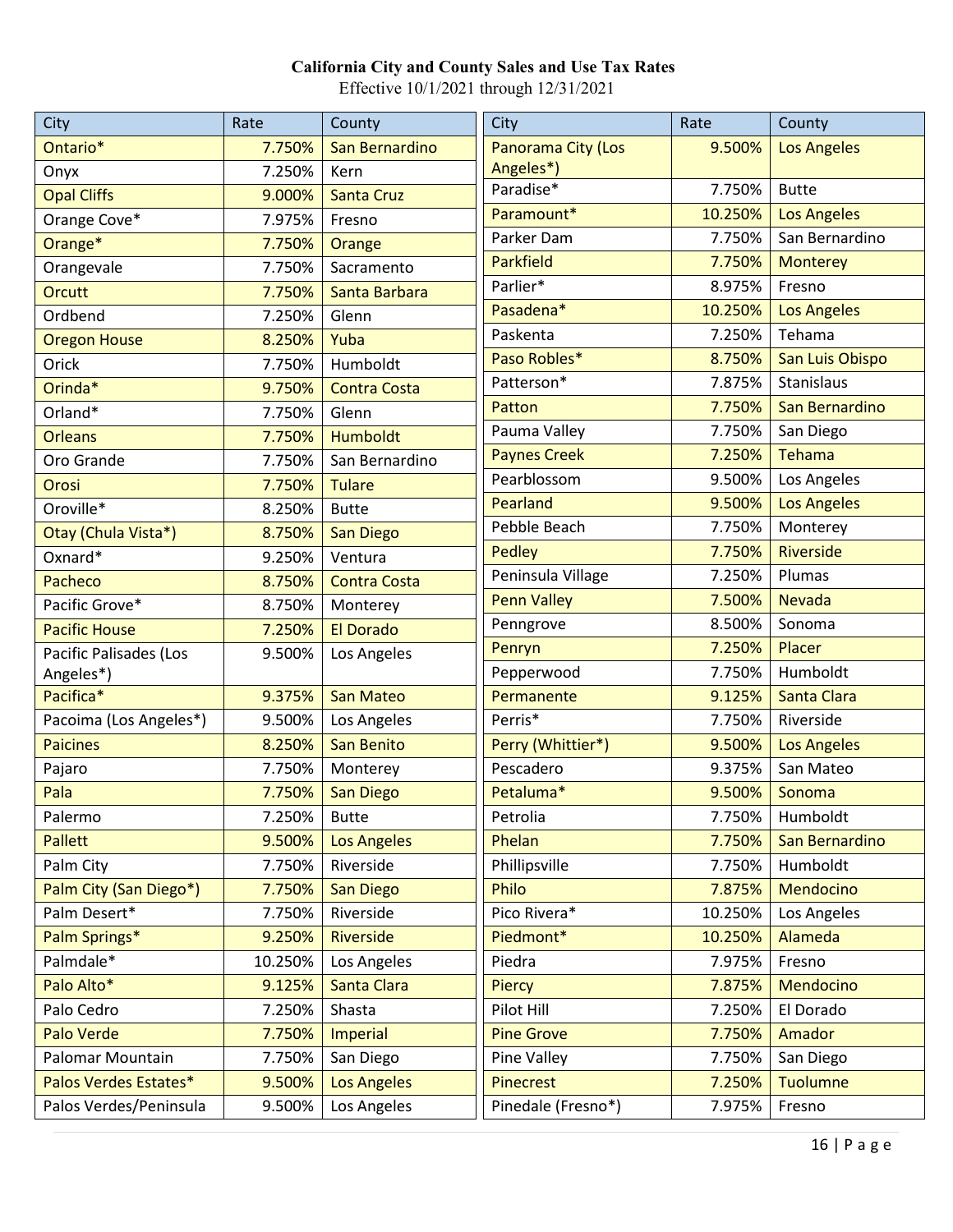| City                       | Rate    | County             | City                                 | Rate   | County             |
|----------------------------|---------|--------------------|--------------------------------------|--------|--------------------|
| Pinetree                   | 9.500%  | <b>Los Angeles</b> | <b>Potter Valley</b>                 | 7.875% | Mendocino          |
| Pinole*                    | 9.750%  | Contra Costa       | Poway*                               | 7.750% | San Diego          |
| <b>Pinon Hills</b>         | 7.750%  | San Bernardino     | Prather                              | 7.975% | Fresno             |
| Pioneer                    | 7.750%  | Amador             | Presidio (San                        | 8.625% | San Francisco      |
| Pioneertown                | 7.750%  | San Bernardino     | Francisco*)                          |        |                    |
| Piru                       | 7.250%  | Ventura            | <b>Presidio of Monterey</b>          | 9.250% | <b>Monterey</b>    |
| Pismo Beach*               | 7.750%  | San Luis Obispo    | (Monterey*)<br><b>Priest Valley</b>  | 7.750% |                    |
| Pittsburg*                 | 9.250%  | Contra Costa       | Princeton                            | 7.250% | Monterey<br>Colusa |
| <b>Pixley</b>              | 7.750%  | <b>Tulare</b>      | Proberta                             | 7.250% | Tehama             |
| Placentia*                 | 8.750%  | Orange             |                                      | 7.250% | <b>Shasta</b>      |
| Placerville*               | 8.250%  | <b>El Dorado</b>   | <b>Project City</b><br>Prunedale     | 7.750% |                    |
| Plainview                  | 7.750%  | Tulare             |                                      |        | Monterey           |
| Planada                    | 7.750%  | <b>Merced</b>      | Pt. Dume                             | 9.500% | <b>Los Angeles</b> |
| Plaster City               | 7.750%  | Imperial           | Pulga                                | 7.250% | <b>Butte</b>       |
| Platina                    | 7.250%  | Shasta             | <b>Pumpkin Center</b>                | 7.250% | <b>Kern</b>        |
| Playa Del Rey (Los         | 9.500%  | Los Angeles        | Quail Valley (Menifee*)              | 8.750% | Riverside          |
| Angeles*)                  |         |                    | <b>Quartz Hill</b>                   | 9.500% | <b>Los Angeles</b> |
| <b>Pleasant Grove</b>      | 7.250%  | Sutter             | Quincy                               | 7.250% | Plumas             |
| Pleasant Hill*             | 9.250%  | Contra Costa       | Rackerby                             | 8.250% | Yuba               |
| Pleasanton*                | 10.250% | Alameda            | <b>Rail Road Flat</b>                | 7.250% | Calaveras          |
| Plymouth*                  | 7.750%  | Amador             | Rainbow                              | 7.750% | <b>San Diego</b>   |
| Point Arena*               | 8.375%  | Mendocino          | Raisin City                          | 7.975% | Fresno             |
| Point Mugu                 | 7.250%  | Ventura            | Ramona                               | 7.750% | San Diego          |
| <b>Point Reyes Station</b> | 8.250%  | <b>Marin</b>       | Ranchita                             | 7.750% | San Diego          |
| <b>Pollock Pines</b>       | 7.250%  | El Dorado          | Rancho Bernardo (San                 | 7.750% | <b>San Diego</b>   |
| Pomona*                    | 10.250% | <b>Los Angeles</b> | Diego*)<br>Rancho California         | 7.750% | Riverside          |
| Pond                       | 7.250%  | Kern               | Rancho Cordova *                     | 8.750% | Sacramento         |
| Pondosa                    | 7.250%  | Siskiyou           | Rancho Cucamonga*                    | 7.750% | San Bernardino     |
| Pope Valley                | 7.750%  | Napa               | <b>Rancho Dominguez</b>              | 9.500% | <b>Los Angeles</b> |
| Poplar                     | 7.750%  | <b>Tulare</b>      | Rancho Mirage*                       | 7.750% | Riverside          |
| Port Costa                 | 8.750%  | Contra Costa       | <b>Rancho Murieta</b>                | 7.750% | Sacramento         |
| Port Hueneme*              | 8.750%  | Ventura            | Rancho Palos Verdes*                 | 9.500% | Los Angeles        |
| Porter Ranch (Los          | 9.500%  | Los Angeles        |                                      | 9.500% |                    |
| Angeles*)                  |         |                    | <b>Rancho Park (Los</b><br>Angeles*) |        | <b>Los Angeles</b> |
| Porterville*               | 9.250%  | <b>Tulare</b>      | Rancho Santa Fe                      | 7.750% | San Diego          |
| Portola Valley*            | 9.375%  | San Mateo          | <b>Rancho Santa</b>                  | 7.750% | Orange             |
| Portola*                   | 7.250%  | <b>Plumas</b>      | Margarita*                           |        |                    |
| Portuguese Bend            | 9.500%  | Los Angeles        | Randsburg                            | 7.250% | Kern               |
| (Rancho Palos Verdes*)     |         |                    | Ravendale                            | 7.250% | Lassen             |
| Posey                      | 7.750%  | <b>Tulare</b>      | Ravenna                              | 9.500% | Los Angeles        |
| Potrero                    | 7.750%  | San Diego          | Raymond                              | 7.750% | <b>Madera</b>      |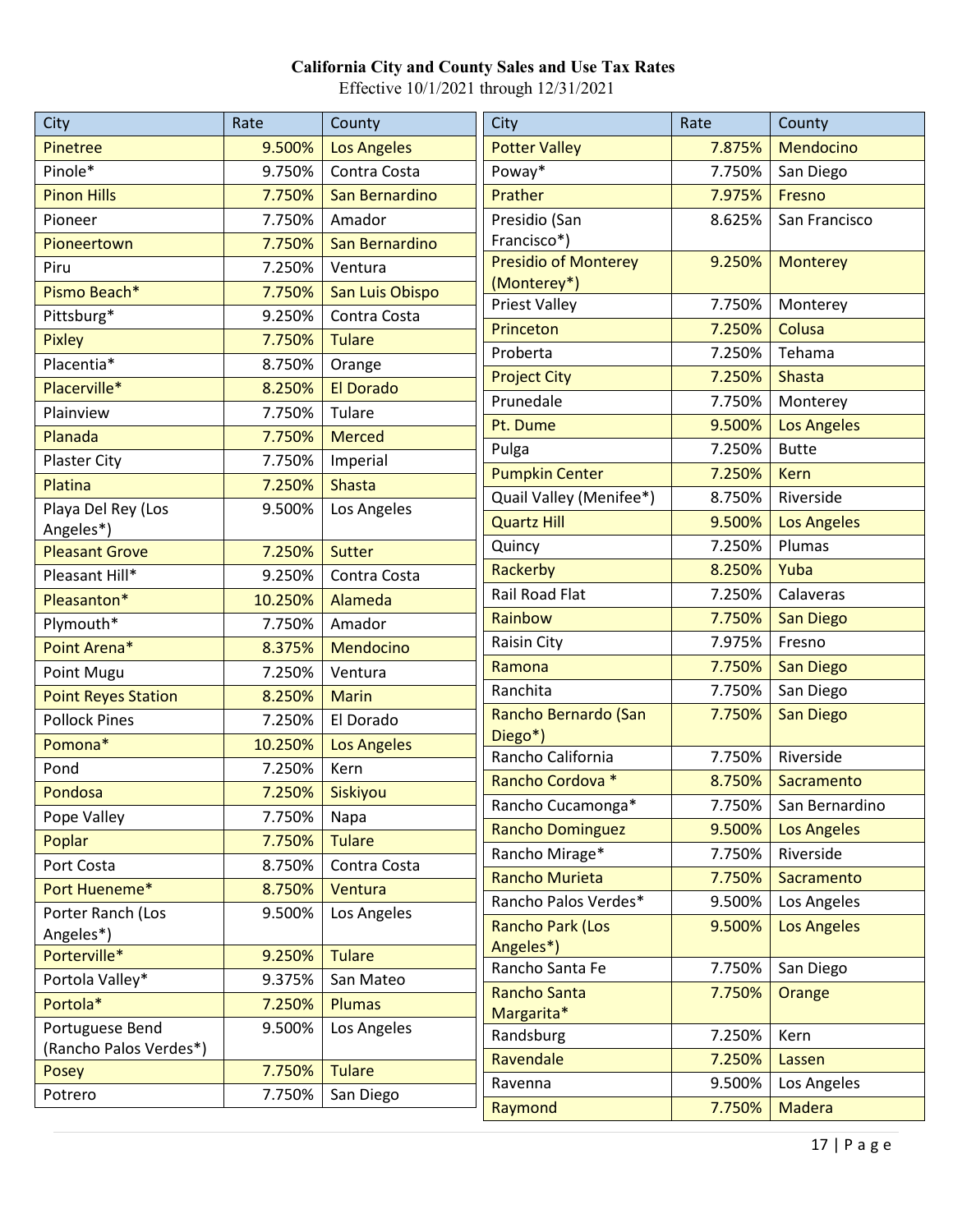| City                           | Rate   | County              | City                    | Rate    | County              |
|--------------------------------|--------|---------------------|-------------------------|---------|---------------------|
| Red Bluff*                     | 7.500% | Tehama              | <b>Robbins</b>          | 7.250%  | <b>Sutter</b>       |
| <b>Red Mountain</b>            | 7.750% | San Bernardino      | Rocklin*                | 7.250%  | Placer              |
| Red Top                        | 7.750% | Madera              | Rodeo                   | 8.750%  | <b>Contra Costa</b> |
| <b>Redcrest</b>                | 7.750% | Humboldt            | Rohnert Park*           | 9.000%  | Sonoma              |
| Redding*                       | 7.250% | Shasta              | Rohnerville             | 7.750%  | <b>Humboldt</b>     |
| Redlands*                      | 8.750% | San Bernardino      | Rolling Hills Estates*  | 9.500%  | Los Angeles         |
| Redondo Beach*                 | 9.500% | Los Angeles         | <b>Rolling Hills*</b>   | 9.500%  | <b>Los Angeles</b>  |
| Redway                         | 7.750% | <b>Humboldt</b>     | Romoland (Menifee*)     | 8.750%  | Riverside           |
| Redwood City*                  | 9.875% | San Mateo           | Rosamond                | 7.250%  | <b>Kern</b>         |
| <b>Redwood Estates</b>         | 9.125% | Santa Clara         | Rose Bowl (Pasadena*)   | 10.250% | Los Angeles         |
| <b>Redwood Valley</b>          | 7.875% | Mendocino           | <b>Roseland</b>         | 8.500%  | Sonoma              |
| Reedley*                       | 9.225% | Fresno              | Rosemead*               | 9.500%  | Los Angeles         |
| Refugio Beach                  | 7.750% | Santa Barbara       | Roseville*              | 7.750%  | Placer              |
| <b>Represa (Folsom Prison)</b> | 7.750% | Sacramento          | Ross*                   | 8.250%  | Marin               |
| Requa                          | 8.500% | Del Norte           | Rossmoor                | 7.750%  | Orange              |
| <b>Rescue</b>                  | 7.250% | <b>El Dorado</b>    | Rough and Ready         | 7.500%  | Nevada              |
| Reseda (Los Angeles*)          | 9.500% | Los Angeles         | <b>Round Mountain</b>   | 7.250%  | Shasta              |
| Rheem Valley (Moraga*)         | 9.750% | <b>Contra Costa</b> | <b>Rowland Heights</b>  | 9.500%  | Los Angeles         |
| Rialto*                        | 7.750% | San Bernardino      | <b>Royal Oaks</b>       | 7.750%  | <b>Monterey</b>     |
| <b>Richardson Grove</b>        | 7.750% | <b>Humboldt</b>     | Rubidoux                | 7.750%  | Riverside           |
| <b>Richardson Springs</b>      | 7.250% | <b>Butte</b>        | <b>Ruby Valley</b>      | 7.750%  | <b>Humboldt</b>     |
| <b>Richfield</b>               | 7.250% | Tehama              | Rumsey                  | 7.250%  | Yolo                |
| Richgrove                      | 7.750% | Tulare              | <b>Running Springs</b>  | 7.750%  | San Bernardino      |
| Richmond*                      | 9.750% | <b>Contra Costa</b> | Ruth                    | 7.250%  | Trinity             |
| Richvale                       | 7.250% | <b>Butte</b>        | Rutherford              | 7.750%  | <b>Napa</b>         |
| Ridgecrest*                    | 8.250% | <b>Kern</b>         | Ryde                    | 7.750%  | Sacramento          |
| Rimforest                      | 7.750% | San Bernardino      | Sacramento*             | 8.750%  | Sacramento          |
| Rimpau (Los Angeles*)          | 9.500% | <b>Los Angeles</b>  | Saint Helena*           | 8.250%  | Napa                |
| Rio Bravo (Bakersfield*)       | 8.250% | Kern                | <b>Salida</b>           | 7.875%  | <b>Stanislaus</b>   |
| <b>Rio Del Mar</b>             | 9.000% | <b>Santa Cruz</b>   | Salinas*                | 9.250%  | Monterey            |
| Rio Dell*                      | 8.750% | Humboldt            | <b>Salton City</b>      | 7.750%  | <b>Imperial</b>     |
| <b>Rio Linda</b>               | 7.750% | Sacramento          | Salyer                  | 7.250%  | Trinity             |
| Rio Nido                       | 8.500% | Sonoma              | Samoa                   | 7.750%  | <b>Humboldt</b>     |
| <b>Rio Oso</b>                 | 7.250% | <b>Sutter</b>       | San Andreas             | 7.250%  | Calaveras           |
| Rio Vista*                     | 8.125% | Solano              | San Anselmo*            | 8.750%  | <b>Marin</b>        |
| <b>Ripley</b>                  | 7.750% | Riverside           | San Ardo                | 7.750%  | Monterey            |
| Ripon*                         | 7.750% | San Joaquin         | San Benito              | 8.250%  | San Benito          |
| <b>River Pines</b>             | 7.750% | Amador              | San Bernardino*         | 8.750%  | San Bernardino      |
| Riverbank*                     | 7.875% | Stanislaus          | San Bruno*              | 9.875%  | San Mateo           |
| Riverdale                      | 7.975% | Fresno              | San Carlos (San Diego*) | 7.750%  | San Diego           |
| Riverside*                     | 8.750% | Riverside           | San Carlos*             | 9.375%  | San Mateo           |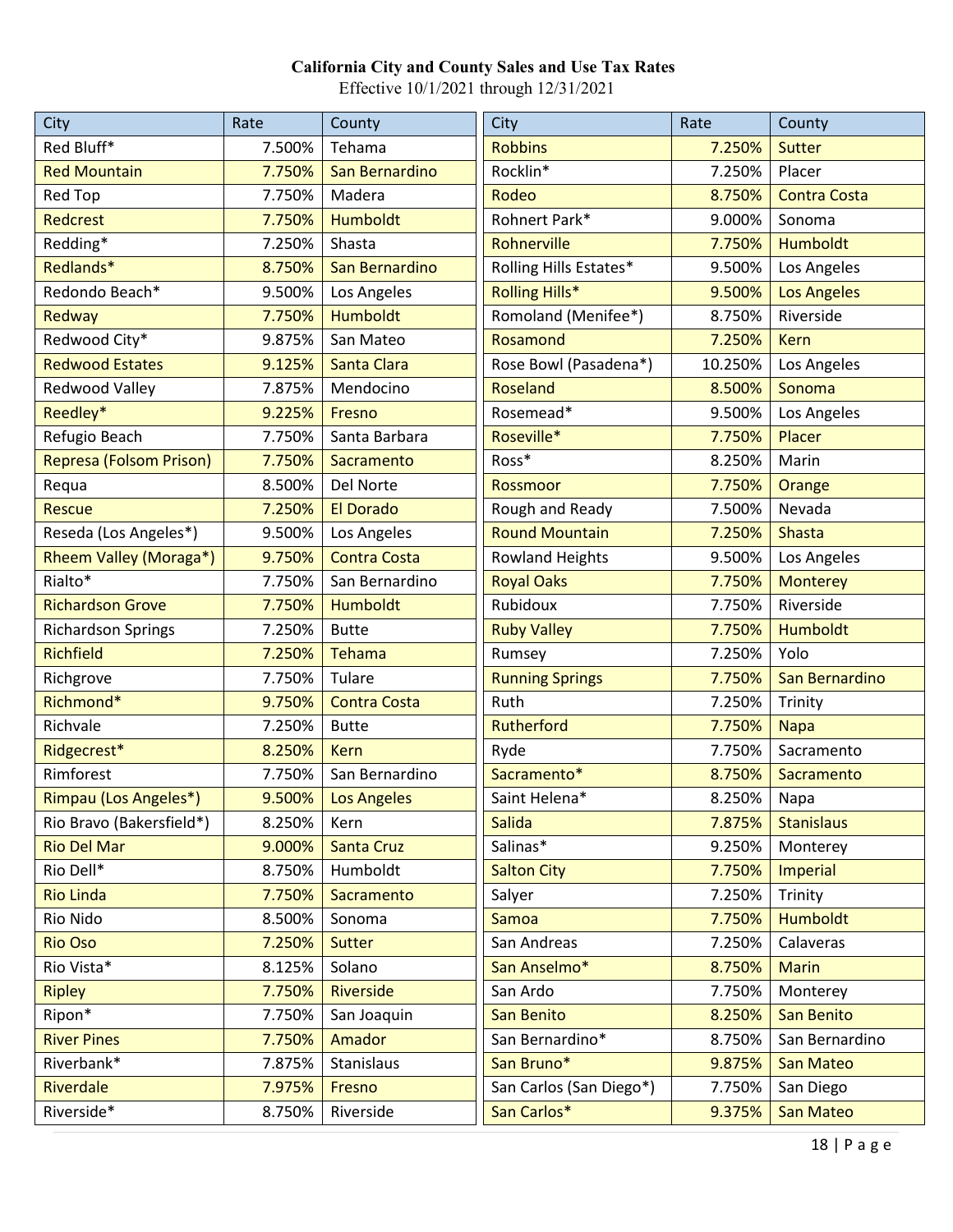| City                        | Rate    | County             | City                     | Rate    | County             |
|-----------------------------|---------|--------------------|--------------------------|---------|--------------------|
| San Clemente*               | 7.750%  | Orange             | Santa Clarita*           | 9.500%  | <b>Los Angeles</b> |
| San Diego*                  | 7.750%  | <b>San Diego</b>   | Santa Cruz*              | 9.250%  | Santa Cruz         |
| San Dimas*                  | 9.500%  | Los Angeles        | Santa Fe Springs*        | 10.500% | <b>Los Angeles</b> |
| San Fernando*               | 10.250% | <b>Los Angeles</b> | Santa Margarita          | 7.250%  | San Luis Obispo    |
| San Francisco*              | 8.625%  | San Francisco      | Santa Maria*             | 8.750%  | Santa Barbara      |
| San Gabriel*                | 10.250% | <b>Los Angeles</b> | Santa Monica*            | 10.250% | Los Angeles        |
| San Geronimo                | 8.250%  | Marin              | Santa Nella              | 7.750%  | <b>Merced</b>      |
| San Gregorio                | 9.375%  | <b>San Mateo</b>   | Santa Paula*             | 8.250%  | Ventura            |
| San Jacinto*                | 8.750%  | Riverside          | Santa Rita Park          | 7.750%  | <b>Merced</b>      |
| San Joaquin*                | 7.975%  | Fresno             | Santa Rosa Valley        | 7.250%  | Ventura            |
| San Jose*                   | 9.375%  | Santa Clara        | Santa Rosa*              | 9.250%  | Sonoma             |
| San Juan Bautista*          | 9.000%  | San Benito         | Santa Ynez               | 7.750%  | Santa Barbara      |
| San Juan Capistrano*        | 7.750%  | Orange             | Santa Ysabel             | 7.750%  | <b>San Diego</b>   |
| San Juan Plaza (San Juan    | 7.750%  | Orange             | Santee*                  | 7.750%  | San Diego          |
| Capistrano*)                |         |                    | Saratoga*                | 9.125%  | Santa Clara        |
| San Leandro*                | 10.750% | Alameda            | Saticoy                  | 7.250%  | Ventura            |
| San Lorenzo                 | 10.250% | Alameda            | <b>Sattley</b>           | 7.250%  | <b>Sierra</b>      |
| San Lucas                   | 7.750%  | Monterey           | Saugus (Santa Clarita*)  | 9.500%  | Los Angeles        |
| San Luis Obispo*            | 8.750%  | San Luis Obispo    | Sausalito*               | 8.750%  | <b>Marin</b>       |
| San Luis Rey                | 8.250%  | San Diego          | Sawtelle (Los Angeles*)  | 9.500%  | Los Angeles        |
| (Oceanside*)                |         |                    | <b>Sawyers Bar</b>       | 7.250%  | Siskiyou           |
| San Marcos*                 | 7.750%  | San Diego          | Scotia                   | 7.750%  | Humboldt           |
| San Marino*                 | 9.500%  | Los Angeles        | <b>Scott Bar</b>         | 7.250%  | Siskiyou           |
| <b>San Martin</b>           | 9.125%  | Santa Clara        | Scotts Valley*           | 9.750%  | Santa Cruz         |
| San Mateo*                  | 9.625%  | San Mateo          | <b>Sea Ranch</b>         | 8.500%  | Sonoma             |
| <b>San Miguel</b>           | 7.250%  | San Luis Obispo    | Seabright (Santa Cruz*)  | 9.250%  | Santa Cruz         |
| San Pablo*                  | 9.250%  | Contra Costa       | Seal Beach*              | 8.750%  | Orange             |
| San Pedro (Los<br>Angeles*) | 9.500%  | <b>Los Angeles</b> | Seaside*                 | 9.250%  | Monterey           |
| San Quentin                 | 8.250%  | Marin              | Sebastopol*              | 9.250%  | Sonoma             |
| San Rafael*                 | 9.250%  | <b>Marin</b>       | Seeley                   | 7.750%  | Imperial           |
| San Ramon*                  | 8.750%  | Contra Costa       | <b>Seiad Valley</b>      | 7.250%  | Siskiyou           |
| <b>San Simeon</b>           | 7.250%  | San Luis Obispo    | Selby                    | 8.750%  | Contra Costa       |
| San Tomas                   | 9.125%  | Santa Clara        | Selma*                   | 8.475%  | Fresno             |
| San Ysidro (San Diego*)     | 7.750%  | <b>San Diego</b>   | Seminole Hot Springs     | 9.500%  | Los Angeles        |
| Sand City*                  | 8.750%  | Monterey           | Sepulveda (Los           | 9.500%  | <b>Los Angeles</b> |
| Sanger*                     | 8.725%  | Fresno             | Angeles*)                |         |                    |
| Santa Ana*                  | 9.250%  | Orange             | Sequoia National Park    | 7.750%  | Tulare             |
| Santa Barbara* (U.C.        | 8.750%  | Santa Barbara      | <b>Shadow Hills (Los</b> | 9.500%  | <b>Los Angeles</b> |
| Santa Barbara campus        |         |                    | Angeles*)                |         |                    |
| rate is 7.75%)              |         |                    | Shafter*                 | 7.250%  | Kern               |
| Santa Clara*                | 9.125%  | Santa Clara        | Shandon                  | 7.250%  | San Luis Obispo    |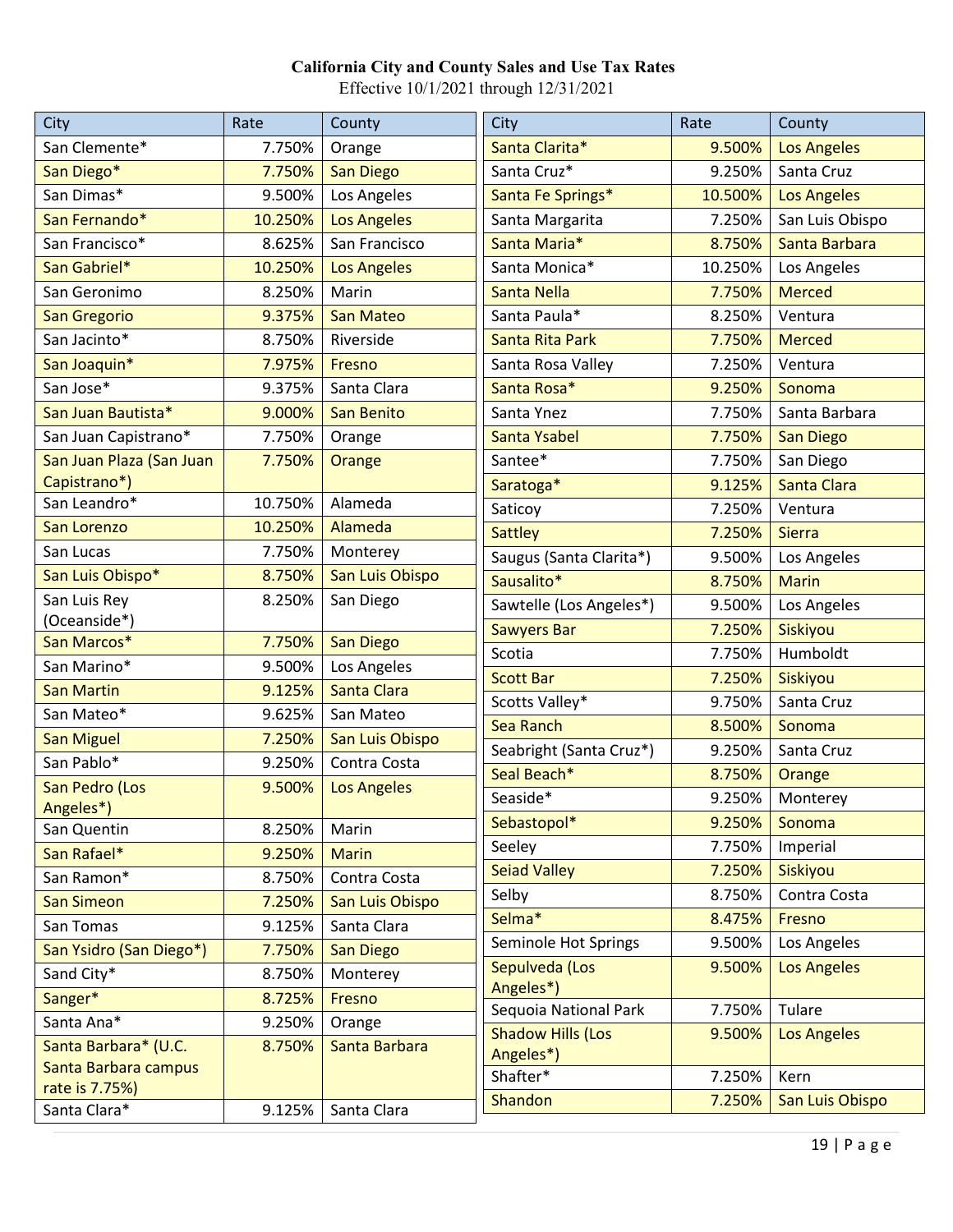| City                      | Rate    | County              | <b>City</b>            | Rate    | County             |
|---------------------------|---------|---------------------|------------------------|---------|--------------------|
| Sharpe Army Depot         | 7.750%  | San Joaquin         | Solemint               | 9.500%  | Los Angeles        |
| <b>Shasta</b>             | 7.250%  | <b>Shasta</b>       | Solvang*               | 7.750%  | Santa Barbara      |
| Shasta Lake*              | 7.250%  | Shasta              | Somerset               | 7.250%  | El Dorado          |
| <b>Shaver Lake</b>        | 7.975%  | Fresno              | <b>Somes Bar</b>       | 7.250%  | Siskiyou           |
| Sheepranch                | 7.250%  | Calaveras           | Somis                  | 7.250%  | Ventura            |
| <b>Shell Beach (Pismo</b> | 7.750%  | San Luis Obispo     | Sonoma*                | 9.000%  | Sonoma             |
| Beach*)                   |         |                     | Sonora*                | 7.750%  | Tuolumne           |
| Sheridan                  | 7.250%  | Placer              | <b>Soquel</b>          | 9.000%  | <b>Santa Cruz</b>  |
| <b>Sherman Island</b>     | 7.750%  | Sacramento          | Soulsbyville           | 7.250%  | Tuolumne           |
| Sherman Oaks (Los         | 9.500%  | Los Angeles         | <b>South Dos Palos</b> | 7.750%  | <b>Merced</b>      |
| Angeles*)                 |         |                     | South El Monte*        | 10.250% | Los Angeles        |
| <b>Sherwin Plaza</b>      | 7.250%  | Mono                | <b>South Fork</b>      | 7.750%  | <b>Humboldt</b>    |
| Shingle Springs           | 7.250%  | El Dorado           | South Gate*            | 10.250% | Los Angeles        |
| Shingletown               | 7.250%  | <b>Shasta</b>       | South Laguna (Laguna   | 7.750%  | Orange             |
| Shively                   | 7.750%  | Humboldt            | Beach*)                |         |                    |
| <b>Shore Acres</b>        | 8.750%  | <b>Contra Costa</b> | South Lake Tahoe*      | 8.750%  | El Dorado          |
| Shoshone                  | 7.750%  | Inyo                | South Pasadena*        | 10.250% | <b>Los Angeles</b> |
| <b>Sierra City</b>        | 7.250%  | <b>Sierra</b>       | South San Francisco*   | 9.875%  | San Mateo          |
| Sierra Madre*             | 10.250% | Los Angeles         | South Shore (Alameda*) | 10.750% | Alameda            |
| Sierraville               | 7.250%  | <b>Sierra</b>       | South Whittier         | 9.500%  | Los Angeles        |
| Signal Hill*              | 10.250% | Los Angeles         | <b>Spanish Flat</b>    | 7.750%  | <b>Napa</b>        |
| <b>Silver Lake</b>        | 7.750%  | Amador              | Spreckels              | 7.750%  | Monterey           |
| Silverado Canyon          | 7.750%  | Orange              | <b>Spring Garden</b>   | 7.250%  | <b>Plumas</b>      |
| Simi Valley*              | 7.250%  | Ventura             | <b>Spring Valley</b>   | 7.750%  | San Diego          |
| Sisquoc                   | 7.750%  | Santa Barbara       | Springville            | 7.750%  | <b>Tulare</b>      |
| <b>Sites</b>              | 7.250%  | Colusa              | Spyrock                | 7.875%  | Mendocino          |
| Sky Valley                | 7.750%  | Riverside           | <b>Squaw Valley</b>    | 7.975%  | Fresno             |
| <b>Skyforest</b>          | 7.750%  | San Bernardino      | St. Helena*            | 8.250%  | Napa               |
| Sleepy Valley             | 9.500%  | Los Angeles         | <b>Standard</b>        | 7.250%  | <b>Tuolumne</b>    |
| Sloat                     | 7.250%  | <b>Plumas</b>       | Standish               | 7.250%  | Lassen             |
| Sloughhouse               | 7.750%  | Sacramento          | <b>Stanford</b>        | 9.125%  | Santa Clara        |
| <b>Smartsville</b>        | 8.250%  | Yuba                | <b>Stanislaus</b>      | 7.250%  | Tuolumne           |
| Smith River               | 8.500%  | Del Norte           | Stanton*               | 8.750%  | Orange             |
| Smithflat                 | 7.250%  | El Dorado           | <b>Steele Park</b>     | 7.750%  | Napa               |
| Smoke Tree (Palm          | 9.250%  | Riverside           | <b>Stevenson Ranch</b> | 9.500%  | <b>Los Angeles</b> |
| Springs*)                 |         |                     | Stevinson              | 7.750%  | Merced             |
| <b>Smoke Tree</b>         | 7.750%  | San Bernardino      | <b>Stewarts Point</b>  | 8.500%  | Sonoma             |
| (Twentynine Palms*)       |         |                     | <b>Stinson Beach</b>   | 8.250%  | Marin              |
| Snelling                  | 7.750%  | Merced              | <b>Stirling City</b>   | 7.250%  | <b>Butte</b>       |
| <b>Soda Springs</b>       | 7.500%  | Nevada              | Stockton*              | 9.000%  | San Joaquin        |
| Solana Beach*             | 7.750%  | San Diego           | Stonyford              | 7.250%  | Colusa             |
| Soledad*                  | 9.250%  | <b>Monterey</b>     |                        |         |                    |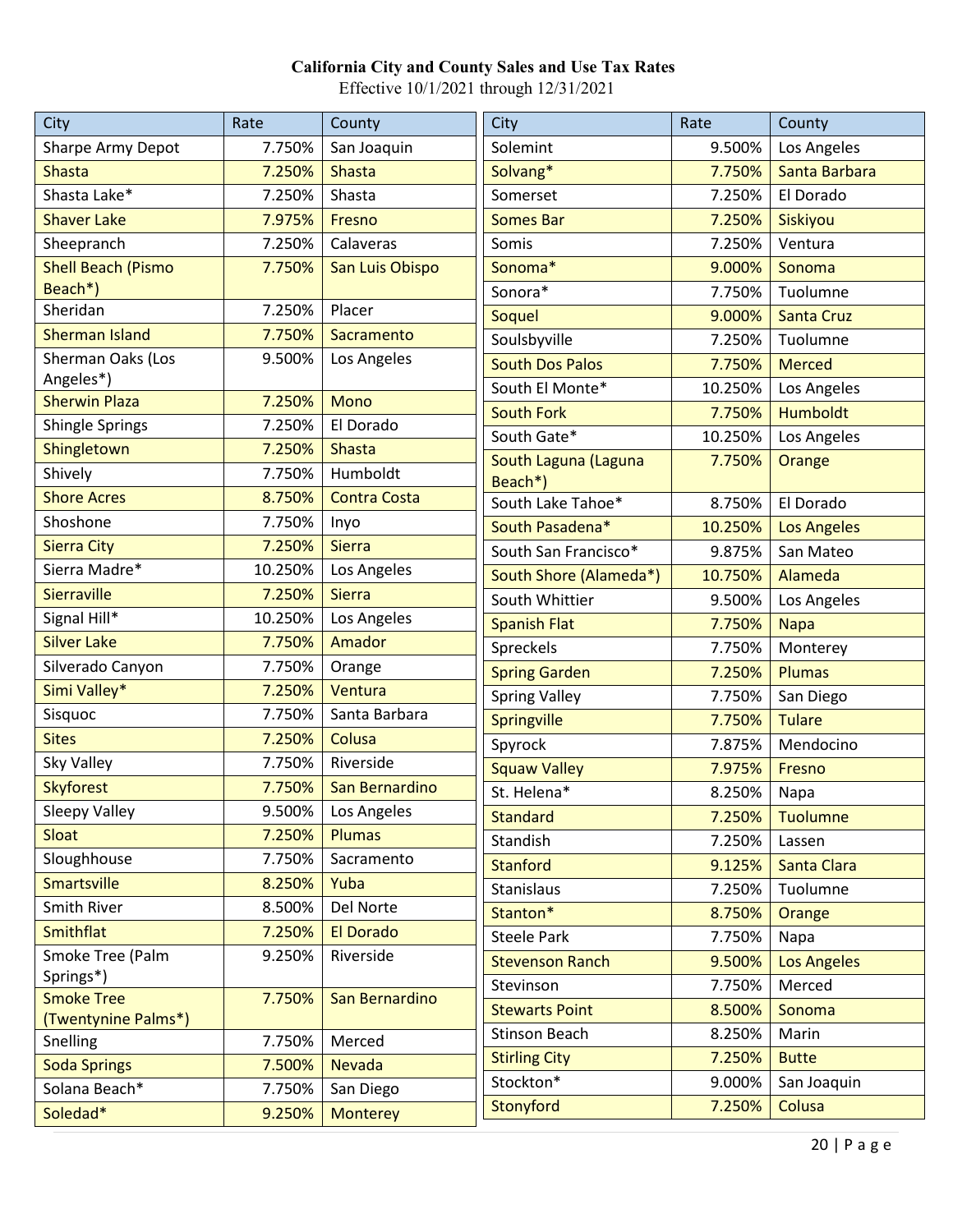| Taylorsville<br>7.250%<br>Plumas<br>7.250%<br>Plumas<br>Storrie<br><b>Stratford</b><br>7.250%<br><b>Tecate</b><br>7.750%<br>San Diego<br><b>Kings</b><br>Strathmore<br>7.750%<br>Tulare<br>7.750%<br>Tecopa<br>Inyo<br>Tehachapi*<br><b>Strawberry</b><br>7.250%<br><b>Tuolumne</b><br>7.250%<br><b>Kern</b><br>Tehama*<br><b>Strawberry Valley</b><br>8.250%<br>Yuba<br>7.250%<br>Tehama<br><b>Studio City (Los</b><br>Temecula*<br>9.500%<br><b>Los Angeles</b><br>8.750%<br><b>Riverside</b><br>Angeles*)<br>Temple City*<br>9.500%<br>Los Angeles<br>Sugarloaf<br>7.750%<br>San Bernardino<br><b>Templeton</b><br>7.250%<br>San Luis Obispo<br>Suisun City*<br>8.375%<br>Solano<br><b>Terminal Island (Los</b><br>Los Angeles<br>9.500%<br><b>Sulphur Springs</b><br>9.500%<br>Los Angeles<br>Angeles*)<br><b>Sultana</b><br><b>Tulare</b><br>7.750%<br><b>Termo</b><br>7.250%<br>Lassen<br>Summerland<br>7.750%<br>Santa Barbara<br>Terra Bella<br>7.750%<br>Tulare<br>Riverside<br><b>Summit</b><br>7.750%<br>San Bernardino<br><b>Thermal</b><br>7.750%<br><b>Summit City</b><br>7.250%<br>7.750%<br>Shasta<br>Thornton<br>San Joaquin<br>Sun City (Menifee*)<br>Thousand Oaks*<br>8.750%<br><b>Riverside</b><br>7.250%<br>Ventura<br>Sun Valley (Los<br><b>Thousand Palms</b><br>Riverside<br>Los Angeles<br>7.750%<br>9.500%<br>Angeles*)<br><b>Three Rivers</b><br>7.750%<br><b>Tulare</b><br>Sunland (Los Angeles*)<br>9.500%<br><b>Los Angeles</b><br>Tiburon*<br>8.250%<br>Marin<br>Sunnymead (Moreno<br>Riverside<br>7.750%<br><b>Tierra Del Sol</b><br>7.750%<br><b>San Diego</b><br>Valley*)<br>Tierrasanta (San Diego*)<br>7.750%<br>San Diego<br>Sunnyside<br>7.750%<br><b>San Diego</b><br>7.750%<br><b>Tulare</b><br><b>Tipton</b><br>Sunnyvale*<br>Santa Clara<br>9.125%<br>Tollhouse<br>7.975%<br>Fresno<br>10.250%<br><b>Sunol</b><br>Alameda<br><b>Toluca Lake (Los</b><br>9.500%<br><b>Los Angeles</b><br>Sunset Beach<br>7.750%<br>Orange<br>Angeles*)<br><b>Sunset Whitney Ranch</b><br>7.250%<br>Placer<br><b>Tomales</b><br>8.250%<br>Marin<br>Surfside (Seal Beach*)<br>8.750%<br>Orange<br><b>Toms Place</b><br>7.250%<br><b>Mono</b><br>Susanville*<br>7.250%<br>Lassen<br>9.500%<br>Los Angeles<br>Topanga<br>Sutter<br>7.250%<br>Sutter<br><b>Topanga Park</b><br>9.500%<br><b>Los Angeles</b><br><b>Sutter Creek*</b><br>7.750%<br>Amador<br>Topaz<br>7.250%<br>Mono<br>7.750%<br><b>Swall Meadows</b><br>Inyo<br>Torrance*<br>9.500%<br><b>Los Angeles</b><br>(Bishop*)<br><b>Town Center</b><br>7.750%<br>Tulare<br><b>Sylmar (Los Angeles*)</b><br>9.500%<br><b>Los Angeles</b><br><b>Trabuco Canyon</b><br>7.750%<br><b>Orange</b><br>Taft*<br>7.250%<br>Kern<br>Tracy*<br>8.250%<br>San Joaquin<br><b>Tagus Ranch</b><br>7.750%<br><b>Tulare</b><br><b>Tranquillity</b><br>7.975%<br>Fresno<br><b>Tahoe City</b><br>7.250%<br>Placer<br>Traver<br>7.750%<br>Tulare<br><b>Tahoe Paradise</b><br>7.250%<br>El Dorado<br>Travis A.F.B. (Fairfield*)<br>Solano<br>8.375%<br><b>Tahoe Valley</b><br>El Dorado<br>7.250%<br><b>Tres Pinos</b><br>8.250%<br>San Benito<br><b>Tahoe Vista</b><br>7.250%<br>Placer<br>Trinidad*<br>8.500%<br><b>Humboldt</b> | City   | Rate   | County | <b>City</b> | Rate | County |
|---------------------------------------------------------------------------------------------------------------------------------------------------------------------------------------------------------------------------------------------------------------------------------------------------------------------------------------------------------------------------------------------------------------------------------------------------------------------------------------------------------------------------------------------------------------------------------------------------------------------------------------------------------------------------------------------------------------------------------------------------------------------------------------------------------------------------------------------------------------------------------------------------------------------------------------------------------------------------------------------------------------------------------------------------------------------------------------------------------------------------------------------------------------------------------------------------------------------------------------------------------------------------------------------------------------------------------------------------------------------------------------------------------------------------------------------------------------------------------------------------------------------------------------------------------------------------------------------------------------------------------------------------------------------------------------------------------------------------------------------------------------------------------------------------------------------------------------------------------------------------------------------------------------------------------------------------------------------------------------------------------------------------------------------------------------------------------------------------------------------------------------------------------------------------------------------------------------------------------------------------------------------------------------------------------------------------------------------------------------------------------------------------------------------------------------------------------------------------------------------------------------------------------------------------------------------------------------------------------------------------------------------------------------------------------------------------------------------------------------------------------------------------------------------------------------------------------------------------------------------------------------------------------------------------------------------------------------------------------------------------------------------------------------------------------------------------------------------------------------------------------------------------------------------------------------------|--------|--------|--------|-------------|------|--------|
|                                                                                                                                                                                                                                                                                                                                                                                                                                                                                                                                                                                                                                                                                                                                                                                                                                                                                                                                                                                                                                                                                                                                                                                                                                                                                                                                                                                                                                                                                                                                                                                                                                                                                                                                                                                                                                                                                                                                                                                                                                                                                                                                                                                                                                                                                                                                                                                                                                                                                                                                                                                                                                                                                                                                                                                                                                                                                                                                                                                                                                                                                                                                                                                             |        |        |        |             |      |        |
|                                                                                                                                                                                                                                                                                                                                                                                                                                                                                                                                                                                                                                                                                                                                                                                                                                                                                                                                                                                                                                                                                                                                                                                                                                                                                                                                                                                                                                                                                                                                                                                                                                                                                                                                                                                                                                                                                                                                                                                                                                                                                                                                                                                                                                                                                                                                                                                                                                                                                                                                                                                                                                                                                                                                                                                                                                                                                                                                                                                                                                                                                                                                                                                             |        |        |        |             |      |        |
|                                                                                                                                                                                                                                                                                                                                                                                                                                                                                                                                                                                                                                                                                                                                                                                                                                                                                                                                                                                                                                                                                                                                                                                                                                                                                                                                                                                                                                                                                                                                                                                                                                                                                                                                                                                                                                                                                                                                                                                                                                                                                                                                                                                                                                                                                                                                                                                                                                                                                                                                                                                                                                                                                                                                                                                                                                                                                                                                                                                                                                                                                                                                                                                             |        |        |        |             |      |        |
|                                                                                                                                                                                                                                                                                                                                                                                                                                                                                                                                                                                                                                                                                                                                                                                                                                                                                                                                                                                                                                                                                                                                                                                                                                                                                                                                                                                                                                                                                                                                                                                                                                                                                                                                                                                                                                                                                                                                                                                                                                                                                                                                                                                                                                                                                                                                                                                                                                                                                                                                                                                                                                                                                                                                                                                                                                                                                                                                                                                                                                                                                                                                                                                             |        |        |        |             |      |        |
|                                                                                                                                                                                                                                                                                                                                                                                                                                                                                                                                                                                                                                                                                                                                                                                                                                                                                                                                                                                                                                                                                                                                                                                                                                                                                                                                                                                                                                                                                                                                                                                                                                                                                                                                                                                                                                                                                                                                                                                                                                                                                                                                                                                                                                                                                                                                                                                                                                                                                                                                                                                                                                                                                                                                                                                                                                                                                                                                                                                                                                                                                                                                                                                             |        |        |        |             |      |        |
|                                                                                                                                                                                                                                                                                                                                                                                                                                                                                                                                                                                                                                                                                                                                                                                                                                                                                                                                                                                                                                                                                                                                                                                                                                                                                                                                                                                                                                                                                                                                                                                                                                                                                                                                                                                                                                                                                                                                                                                                                                                                                                                                                                                                                                                                                                                                                                                                                                                                                                                                                                                                                                                                                                                                                                                                                                                                                                                                                                                                                                                                                                                                                                                             |        |        |        |             |      |        |
|                                                                                                                                                                                                                                                                                                                                                                                                                                                                                                                                                                                                                                                                                                                                                                                                                                                                                                                                                                                                                                                                                                                                                                                                                                                                                                                                                                                                                                                                                                                                                                                                                                                                                                                                                                                                                                                                                                                                                                                                                                                                                                                                                                                                                                                                                                                                                                                                                                                                                                                                                                                                                                                                                                                                                                                                                                                                                                                                                                                                                                                                                                                                                                                             |        |        |        |             |      |        |
|                                                                                                                                                                                                                                                                                                                                                                                                                                                                                                                                                                                                                                                                                                                                                                                                                                                                                                                                                                                                                                                                                                                                                                                                                                                                                                                                                                                                                                                                                                                                                                                                                                                                                                                                                                                                                                                                                                                                                                                                                                                                                                                                                                                                                                                                                                                                                                                                                                                                                                                                                                                                                                                                                                                                                                                                                                                                                                                                                                                                                                                                                                                                                                                             |        |        |        |             |      |        |
|                                                                                                                                                                                                                                                                                                                                                                                                                                                                                                                                                                                                                                                                                                                                                                                                                                                                                                                                                                                                                                                                                                                                                                                                                                                                                                                                                                                                                                                                                                                                                                                                                                                                                                                                                                                                                                                                                                                                                                                                                                                                                                                                                                                                                                                                                                                                                                                                                                                                                                                                                                                                                                                                                                                                                                                                                                                                                                                                                                                                                                                                                                                                                                                             |        |        |        |             |      |        |
|                                                                                                                                                                                                                                                                                                                                                                                                                                                                                                                                                                                                                                                                                                                                                                                                                                                                                                                                                                                                                                                                                                                                                                                                                                                                                                                                                                                                                                                                                                                                                                                                                                                                                                                                                                                                                                                                                                                                                                                                                                                                                                                                                                                                                                                                                                                                                                                                                                                                                                                                                                                                                                                                                                                                                                                                                                                                                                                                                                                                                                                                                                                                                                                             |        |        |        |             |      |        |
|                                                                                                                                                                                                                                                                                                                                                                                                                                                                                                                                                                                                                                                                                                                                                                                                                                                                                                                                                                                                                                                                                                                                                                                                                                                                                                                                                                                                                                                                                                                                                                                                                                                                                                                                                                                                                                                                                                                                                                                                                                                                                                                                                                                                                                                                                                                                                                                                                                                                                                                                                                                                                                                                                                                                                                                                                                                                                                                                                                                                                                                                                                                                                                                             |        |        |        |             |      |        |
|                                                                                                                                                                                                                                                                                                                                                                                                                                                                                                                                                                                                                                                                                                                                                                                                                                                                                                                                                                                                                                                                                                                                                                                                                                                                                                                                                                                                                                                                                                                                                                                                                                                                                                                                                                                                                                                                                                                                                                                                                                                                                                                                                                                                                                                                                                                                                                                                                                                                                                                                                                                                                                                                                                                                                                                                                                                                                                                                                                                                                                                                                                                                                                                             |        |        |        |             |      |        |
|                                                                                                                                                                                                                                                                                                                                                                                                                                                                                                                                                                                                                                                                                                                                                                                                                                                                                                                                                                                                                                                                                                                                                                                                                                                                                                                                                                                                                                                                                                                                                                                                                                                                                                                                                                                                                                                                                                                                                                                                                                                                                                                                                                                                                                                                                                                                                                                                                                                                                                                                                                                                                                                                                                                                                                                                                                                                                                                                                                                                                                                                                                                                                                                             |        |        |        |             |      |        |
|                                                                                                                                                                                                                                                                                                                                                                                                                                                                                                                                                                                                                                                                                                                                                                                                                                                                                                                                                                                                                                                                                                                                                                                                                                                                                                                                                                                                                                                                                                                                                                                                                                                                                                                                                                                                                                                                                                                                                                                                                                                                                                                                                                                                                                                                                                                                                                                                                                                                                                                                                                                                                                                                                                                                                                                                                                                                                                                                                                                                                                                                                                                                                                                             |        |        |        |             |      |        |
|                                                                                                                                                                                                                                                                                                                                                                                                                                                                                                                                                                                                                                                                                                                                                                                                                                                                                                                                                                                                                                                                                                                                                                                                                                                                                                                                                                                                                                                                                                                                                                                                                                                                                                                                                                                                                                                                                                                                                                                                                                                                                                                                                                                                                                                                                                                                                                                                                                                                                                                                                                                                                                                                                                                                                                                                                                                                                                                                                                                                                                                                                                                                                                                             |        |        |        |             |      |        |
|                                                                                                                                                                                                                                                                                                                                                                                                                                                                                                                                                                                                                                                                                                                                                                                                                                                                                                                                                                                                                                                                                                                                                                                                                                                                                                                                                                                                                                                                                                                                                                                                                                                                                                                                                                                                                                                                                                                                                                                                                                                                                                                                                                                                                                                                                                                                                                                                                                                                                                                                                                                                                                                                                                                                                                                                                                                                                                                                                                                                                                                                                                                                                                                             |        |        |        |             |      |        |
|                                                                                                                                                                                                                                                                                                                                                                                                                                                                                                                                                                                                                                                                                                                                                                                                                                                                                                                                                                                                                                                                                                                                                                                                                                                                                                                                                                                                                                                                                                                                                                                                                                                                                                                                                                                                                                                                                                                                                                                                                                                                                                                                                                                                                                                                                                                                                                                                                                                                                                                                                                                                                                                                                                                                                                                                                                                                                                                                                                                                                                                                                                                                                                                             |        |        |        |             |      |        |
|                                                                                                                                                                                                                                                                                                                                                                                                                                                                                                                                                                                                                                                                                                                                                                                                                                                                                                                                                                                                                                                                                                                                                                                                                                                                                                                                                                                                                                                                                                                                                                                                                                                                                                                                                                                                                                                                                                                                                                                                                                                                                                                                                                                                                                                                                                                                                                                                                                                                                                                                                                                                                                                                                                                                                                                                                                                                                                                                                                                                                                                                                                                                                                                             |        |        |        |             |      |        |
|                                                                                                                                                                                                                                                                                                                                                                                                                                                                                                                                                                                                                                                                                                                                                                                                                                                                                                                                                                                                                                                                                                                                                                                                                                                                                                                                                                                                                                                                                                                                                                                                                                                                                                                                                                                                                                                                                                                                                                                                                                                                                                                                                                                                                                                                                                                                                                                                                                                                                                                                                                                                                                                                                                                                                                                                                                                                                                                                                                                                                                                                                                                                                                                             |        |        |        |             |      |        |
|                                                                                                                                                                                                                                                                                                                                                                                                                                                                                                                                                                                                                                                                                                                                                                                                                                                                                                                                                                                                                                                                                                                                                                                                                                                                                                                                                                                                                                                                                                                                                                                                                                                                                                                                                                                                                                                                                                                                                                                                                                                                                                                                                                                                                                                                                                                                                                                                                                                                                                                                                                                                                                                                                                                                                                                                                                                                                                                                                                                                                                                                                                                                                                                             |        |        |        |             |      |        |
|                                                                                                                                                                                                                                                                                                                                                                                                                                                                                                                                                                                                                                                                                                                                                                                                                                                                                                                                                                                                                                                                                                                                                                                                                                                                                                                                                                                                                                                                                                                                                                                                                                                                                                                                                                                                                                                                                                                                                                                                                                                                                                                                                                                                                                                                                                                                                                                                                                                                                                                                                                                                                                                                                                                                                                                                                                                                                                                                                                                                                                                                                                                                                                                             |        |        |        |             |      |        |
|                                                                                                                                                                                                                                                                                                                                                                                                                                                                                                                                                                                                                                                                                                                                                                                                                                                                                                                                                                                                                                                                                                                                                                                                                                                                                                                                                                                                                                                                                                                                                                                                                                                                                                                                                                                                                                                                                                                                                                                                                                                                                                                                                                                                                                                                                                                                                                                                                                                                                                                                                                                                                                                                                                                                                                                                                                                                                                                                                                                                                                                                                                                                                                                             |        |        |        |             |      |        |
|                                                                                                                                                                                                                                                                                                                                                                                                                                                                                                                                                                                                                                                                                                                                                                                                                                                                                                                                                                                                                                                                                                                                                                                                                                                                                                                                                                                                                                                                                                                                                                                                                                                                                                                                                                                                                                                                                                                                                                                                                                                                                                                                                                                                                                                                                                                                                                                                                                                                                                                                                                                                                                                                                                                                                                                                                                                                                                                                                                                                                                                                                                                                                                                             |        |        |        |             |      |        |
|                                                                                                                                                                                                                                                                                                                                                                                                                                                                                                                                                                                                                                                                                                                                                                                                                                                                                                                                                                                                                                                                                                                                                                                                                                                                                                                                                                                                                                                                                                                                                                                                                                                                                                                                                                                                                                                                                                                                                                                                                                                                                                                                                                                                                                                                                                                                                                                                                                                                                                                                                                                                                                                                                                                                                                                                                                                                                                                                                                                                                                                                                                                                                                                             |        |        |        |             |      |        |
|                                                                                                                                                                                                                                                                                                                                                                                                                                                                                                                                                                                                                                                                                                                                                                                                                                                                                                                                                                                                                                                                                                                                                                                                                                                                                                                                                                                                                                                                                                                                                                                                                                                                                                                                                                                                                                                                                                                                                                                                                                                                                                                                                                                                                                                                                                                                                                                                                                                                                                                                                                                                                                                                                                                                                                                                                                                                                                                                                                                                                                                                                                                                                                                             |        |        |        |             |      |        |
|                                                                                                                                                                                                                                                                                                                                                                                                                                                                                                                                                                                                                                                                                                                                                                                                                                                                                                                                                                                                                                                                                                                                                                                                                                                                                                                                                                                                                                                                                                                                                                                                                                                                                                                                                                                                                                                                                                                                                                                                                                                                                                                                                                                                                                                                                                                                                                                                                                                                                                                                                                                                                                                                                                                                                                                                                                                                                                                                                                                                                                                                                                                                                                                             |        |        |        |             |      |        |
|                                                                                                                                                                                                                                                                                                                                                                                                                                                                                                                                                                                                                                                                                                                                                                                                                                                                                                                                                                                                                                                                                                                                                                                                                                                                                                                                                                                                                                                                                                                                                                                                                                                                                                                                                                                                                                                                                                                                                                                                                                                                                                                                                                                                                                                                                                                                                                                                                                                                                                                                                                                                                                                                                                                                                                                                                                                                                                                                                                                                                                                                                                                                                                                             |        |        |        |             |      |        |
|                                                                                                                                                                                                                                                                                                                                                                                                                                                                                                                                                                                                                                                                                                                                                                                                                                                                                                                                                                                                                                                                                                                                                                                                                                                                                                                                                                                                                                                                                                                                                                                                                                                                                                                                                                                                                                                                                                                                                                                                                                                                                                                                                                                                                                                                                                                                                                                                                                                                                                                                                                                                                                                                                                                                                                                                                                                                                                                                                                                                                                                                                                                                                                                             |        |        |        |             |      |        |
|                                                                                                                                                                                                                                                                                                                                                                                                                                                                                                                                                                                                                                                                                                                                                                                                                                                                                                                                                                                                                                                                                                                                                                                                                                                                                                                                                                                                                                                                                                                                                                                                                                                                                                                                                                                                                                                                                                                                                                                                                                                                                                                                                                                                                                                                                                                                                                                                                                                                                                                                                                                                                                                                                                                                                                                                                                                                                                                                                                                                                                                                                                                                                                                             |        |        |        |             |      |        |
|                                                                                                                                                                                                                                                                                                                                                                                                                                                                                                                                                                                                                                                                                                                                                                                                                                                                                                                                                                                                                                                                                                                                                                                                                                                                                                                                                                                                                                                                                                                                                                                                                                                                                                                                                                                                                                                                                                                                                                                                                                                                                                                                                                                                                                                                                                                                                                                                                                                                                                                                                                                                                                                                                                                                                                                                                                                                                                                                                                                                                                                                                                                                                                                             |        |        |        |             |      |        |
|                                                                                                                                                                                                                                                                                                                                                                                                                                                                                                                                                                                                                                                                                                                                                                                                                                                                                                                                                                                                                                                                                                                                                                                                                                                                                                                                                                                                                                                                                                                                                                                                                                                                                                                                                                                                                                                                                                                                                                                                                                                                                                                                                                                                                                                                                                                                                                                                                                                                                                                                                                                                                                                                                                                                                                                                                                                                                                                                                                                                                                                                                                                                                                                             |        |        |        |             |      |        |
|                                                                                                                                                                                                                                                                                                                                                                                                                                                                                                                                                                                                                                                                                                                                                                                                                                                                                                                                                                                                                                                                                                                                                                                                                                                                                                                                                                                                                                                                                                                                                                                                                                                                                                                                                                                                                                                                                                                                                                                                                                                                                                                                                                                                                                                                                                                                                                                                                                                                                                                                                                                                                                                                                                                                                                                                                                                                                                                                                                                                                                                                                                                                                                                             |        |        |        |             |      |        |
|                                                                                                                                                                                                                                                                                                                                                                                                                                                                                                                                                                                                                                                                                                                                                                                                                                                                                                                                                                                                                                                                                                                                                                                                                                                                                                                                                                                                                                                                                                                                                                                                                                                                                                                                                                                                                                                                                                                                                                                                                                                                                                                                                                                                                                                                                                                                                                                                                                                                                                                                                                                                                                                                                                                                                                                                                                                                                                                                                                                                                                                                                                                                                                                             |        |        |        |             |      |        |
|                                                                                                                                                                                                                                                                                                                                                                                                                                                                                                                                                                                                                                                                                                                                                                                                                                                                                                                                                                                                                                                                                                                                                                                                                                                                                                                                                                                                                                                                                                                                                                                                                                                                                                                                                                                                                                                                                                                                                                                                                                                                                                                                                                                                                                                                                                                                                                                                                                                                                                                                                                                                                                                                                                                                                                                                                                                                                                                                                                                                                                                                                                                                                                                             |        |        |        |             |      |        |
|                                                                                                                                                                                                                                                                                                                                                                                                                                                                                                                                                                                                                                                                                                                                                                                                                                                                                                                                                                                                                                                                                                                                                                                                                                                                                                                                                                                                                                                                                                                                                                                                                                                                                                                                                                                                                                                                                                                                                                                                                                                                                                                                                                                                                                                                                                                                                                                                                                                                                                                                                                                                                                                                                                                                                                                                                                                                                                                                                                                                                                                                                                                                                                                             |        |        |        |             |      |        |
|                                                                                                                                                                                                                                                                                                                                                                                                                                                                                                                                                                                                                                                                                                                                                                                                                                                                                                                                                                                                                                                                                                                                                                                                                                                                                                                                                                                                                                                                                                                                                                                                                                                                                                                                                                                                                                                                                                                                                                                                                                                                                                                                                                                                                                                                                                                                                                                                                                                                                                                                                                                                                                                                                                                                                                                                                                                                                                                                                                                                                                                                                                                                                                                             |        |        |        |             |      |        |
|                                                                                                                                                                                                                                                                                                                                                                                                                                                                                                                                                                                                                                                                                                                                                                                                                                                                                                                                                                                                                                                                                                                                                                                                                                                                                                                                                                                                                                                                                                                                                                                                                                                                                                                                                                                                                                                                                                                                                                                                                                                                                                                                                                                                                                                                                                                                                                                                                                                                                                                                                                                                                                                                                                                                                                                                                                                                                                                                                                                                                                                                                                                                                                                             |        |        |        |             |      |        |
|                                                                                                                                                                                                                                                                                                                                                                                                                                                                                                                                                                                                                                                                                                                                                                                                                                                                                                                                                                                                                                                                                                                                                                                                                                                                                                                                                                                                                                                                                                                                                                                                                                                                                                                                                                                                                                                                                                                                                                                                                                                                                                                                                                                                                                                                                                                                                                                                                                                                                                                                                                                                                                                                                                                                                                                                                                                                                                                                                                                                                                                                                                                                                                                             | Tahoma | 7.250% | Placer |             |      |        |
| 7.250%<br><b>Trinity Center</b><br>Trinity<br>7.875%<br>Mendocino<br><b>Talmage</b>                                                                                                                                                                                                                                                                                                                                                                                                                                                                                                                                                                                                                                                                                                                                                                                                                                                                                                                                                                                                                                                                                                                                                                                                                                                                                                                                                                                                                                                                                                                                                                                                                                                                                                                                                                                                                                                                                                                                                                                                                                                                                                                                                                                                                                                                                                                                                                                                                                                                                                                                                                                                                                                                                                                                                                                                                                                                                                                                                                                                                                                                                                         |        |        |        |             |      |        |
| <b>Trona</b><br>7.750%<br>San Bernardino<br>Tamal (San Quentin)<br>8.250%<br>Marin                                                                                                                                                                                                                                                                                                                                                                                                                                                                                                                                                                                                                                                                                                                                                                                                                                                                                                                                                                                                                                                                                                                                                                                                                                                                                                                                                                                                                                                                                                                                                                                                                                                                                                                                                                                                                                                                                                                                                                                                                                                                                                                                                                                                                                                                                                                                                                                                                                                                                                                                                                                                                                                                                                                                                                                                                                                                                                                                                                                                                                                                                                          |        |        |        |             |      |        |
| Trowbridge<br>7.250%<br>Sutter<br>Tarzana (Los Angeles*)<br>9.500%<br><b>Los Angeles</b>                                                                                                                                                                                                                                                                                                                                                                                                                                                                                                                                                                                                                                                                                                                                                                                                                                                                                                                                                                                                                                                                                                                                                                                                                                                                                                                                                                                                                                                                                                                                                                                                                                                                                                                                                                                                                                                                                                                                                                                                                                                                                                                                                                                                                                                                                                                                                                                                                                                                                                                                                                                                                                                                                                                                                                                                                                                                                                                                                                                                                                                                                                    |        |        |        |             |      |        |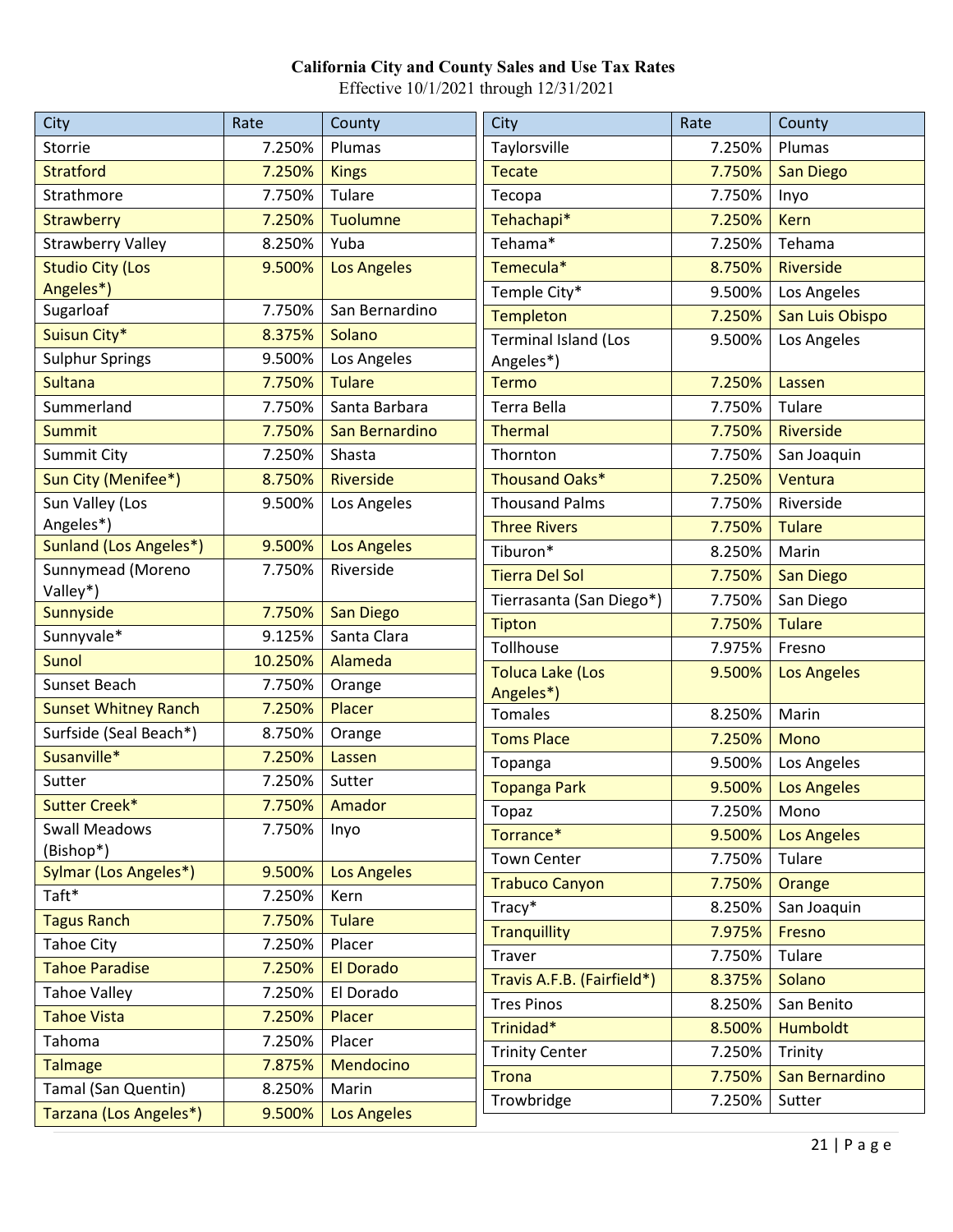| City                                 | Rate             | County             | City                                | Rate    | County                   |
|--------------------------------------|------------------|--------------------|-------------------------------------|---------|--------------------------|
| Truckee*                             | 8.250%           | <b>Nevada</b>      | <b>Vasquez Rocks</b>                | 9.500%  | <b>Los Angeles</b>       |
| Tujunga (Los Angeles*)               | 9.500%           | Los Angeles        | Venice (Los Angeles*)               | 9.500%  | Los Angeles              |
| Tulare*                              | 8.250%           | <b>Tulare</b>      | Ventucopa                           | 7.750%  | Santa Barbara            |
| Tulelake*                            | 7.250%           | Siskiyou           | Ventura*                            | 7.750%  | Ventura                  |
| <b>Tuolumne</b>                      | 7.250%           | <b>Tuolumne</b>    | <b>Verdugo City</b>                 | 10.250% | <b>Los Angeles</b>       |
| <b>Tuolumne Meadows</b>              | 7.750%           | Mariposa           | (Glendale*)                         |         |                          |
| <b>Tupman</b>                        | 7.250%           | <b>Kern</b>        | Vernalis                            | 7.750%  | San Joaquin              |
| Turlock*                             | 8.625%           | Stanislaus         | Vernon*                             | 10.250% | <b>Los Angeles</b>       |
| Tustin*                              | 7.750%           | Orange             | Veteran's Hospital (Los             | 9.500%  | Los Angeles              |
| Twain                                | 7.250%           | Plumas             | Angeles*)<br>Victor                 | 7.750%  | San Joaquin              |
| <b>Twain Harte</b>                   | 7.250%           | <b>Tuolumne</b>    | Victorville*                        | 8.750%  | San Bernardino           |
| Twentynine Palms*                    | 7.750%           | San Bernardino     | <b>Vidal</b>                        | 7.750%  | San Bernardino           |
| <b>Twin Bridges</b>                  | 7.250%           | <b>El Dorado</b>   | View Park*                          | 9.500%  |                          |
| <b>Twin Peaks</b>                    | 7.750%           | San Bernardino     | <b>Villa Grande</b>                 | 8.500%  | Los Angeles<br>Sonoma    |
| <b>Two Rock Coast Guard</b>          | 8.500%           | Sonoma             | Villa Park*                         |         |                          |
| <b>Station</b>                       |                  |                    |                                     | 7.750%  | Orange                   |
| U.S. Naval Postgrad                  | 9.250%           | Monterey           | Vina                                | 7.250%  | <b>Tehama</b>            |
| School (Monterey*)                   |                  |                    | Vincent                             | 9.500%  | Los Angeles              |
| Ukiah*                               | 8.875%           | Mendocino          | Vineburg                            | 8.500%  | Sonoma                   |
| Union City*                          | 10.750%          | Alameda            | Vinton                              | 7.250%  | Plumas                   |
| <b>Universal City</b>                | 9.500%           | <b>Los Angeles</b> | <b>Virgilia</b>                     | 7.250%  | <b>Plumas</b>            |
| University                           | 7.750%           | Santa Barbara      | Visalia*                            | 8.500%  | Tulare                   |
| University Park (Irvine*)            | 7.750%           | Orange             | <b>Vista Park</b>                   | 7.250%  | <b>Kern</b>              |
| Upland*                              | 7.750%           | San Bernardino     | Vista*                              | 8.250%  | San Diego                |
| <b>Upper Lake/ Upper Lake</b>        | 7.250%           | Lake               | Volcano                             | 7.750%  | Amador                   |
| Valley<br>Vacaville*                 | 8.125%           | Solano             | Volta                               | 7.750%  | Merced                   |
| <b>Val Verde Park</b>                | 9.500%           | <b>Los Angeles</b> | <b>Wallace</b>                      | 7.250%  | <b>Calaveras</b>         |
|                                      | 9.500%           | Los Angeles        | Walnut Creek*                       | 8.750%  | Contra Costa             |
| Valencia (Santa Clarita*)<br>Valinda | 9.500%           | <b>Los Angeles</b> | <b>Walnut Grove</b>                 |         | 7.750%   Sacramento      |
| Vallecito                            | 7.250%           | Calaveras          | <b>Walnut Park</b>                  | 9.500%  | Los Angeles              |
| Vallejo*                             | 8.375%           | Solano             | Walnut*                             | 9.500%  | <b>Los Angeles</b>       |
| <b>Valley Center</b>                 | 7.750%           | San Diego          | <b>Warm Springs</b>                 | 10.250% | Alameda                  |
| <b>Valley Fair</b>                   |                  | Santa Clara        | (Fremont*)<br><b>Warner Springs</b> | 7.750%  |                          |
|                                      | 9.125%<br>8.500% | Sonoma             | Wasco*                              | 8.250%  | <b>San Diego</b><br>Kern |
| <b>Valley Ford</b>                   |                  |                    | Waterford*                          |         | <b>Stanislaus</b>        |
| <b>Valley Home</b>                   | 7.875%           | <b>Stanislaus</b>  |                                     | 7.875%  |                          |
| <b>Valley Springs</b>                | 7.250%           | Calaveras          | Watsonville*                        | 9.250%  | Santa Cruz               |
| <b>Valley Village</b>                | 9.500%           | <b>Los Angeles</b> | <b>Watts</b>                        | 9.500%  | <b>Los Angeles</b>       |
| Valyermo                             | 9.500%           | Los Angeles        | Waukena                             | 7.750%  | Tulare                   |
| Van Nuys (Los Angeles*)              | 9.500%           | <b>Los Angeles</b> | Wawona                              | 7.750%  | <b>Mariposa</b>          |
| Vandenberg A.F.B                     | 7.750%           | Santa Barbara      | Weaverville                         | 7.250%  | Trinity                  |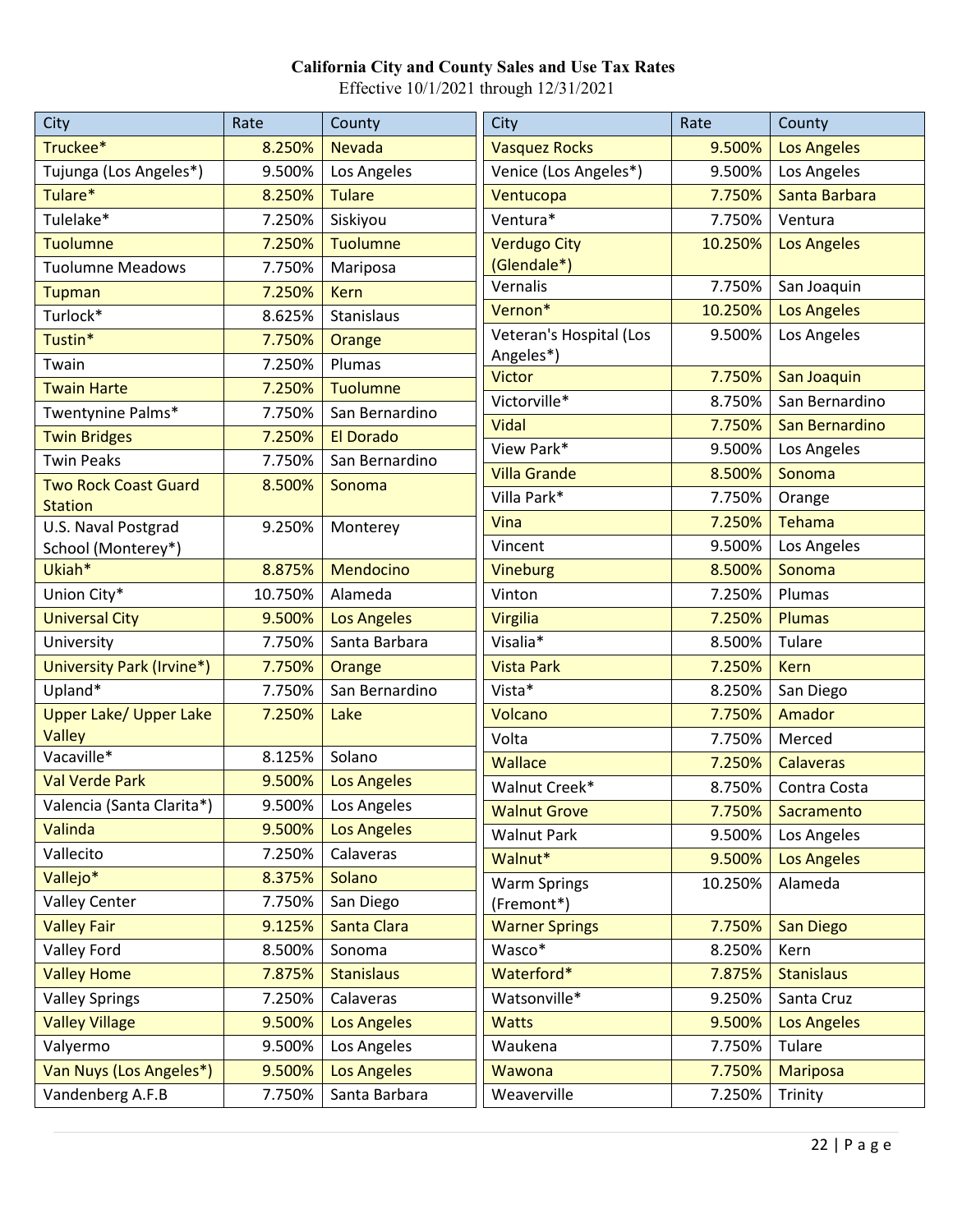| City                           | Rate    | County             | City                       | Rate   | County             |
|--------------------------------|---------|--------------------|----------------------------|--------|--------------------|
| Weed*                          | 7.500%  | Siskiyou           | Willits*                   | 9.125% | Mendocino          |
| Weimar                         | 7.250%  | Placer             | <b>Willow Creek</b>        | 7.750% | <b>Humboldt</b>    |
| Weldon                         | 7.250%  | <b>Kern</b>        | <b>Willow Ranch</b>        | 7.250% | Modoc              |
| Wendel                         | 7.250%  | Lassen             | Willowbrook                | 9.500% | <b>Los Angeles</b> |
| Weott                          | 7.750%  | Humboldt           | Willows*                   | 7.250% | Glenn              |
| West Covina*                   | 9.500%  | Los Angeles        | <b>Wilmington (Los</b>     | 9.500% | <b>Los Angeles</b> |
| <b>West Hills (Los</b>         | 9.500%  | <b>Los Angeles</b> | Angeles*)                  |        |                    |
| Angeles*)                      |         |                    | Wilseyville                | 7.250% | Calaveras          |
| West Hollywood*                | 10.250% | Los Angeles        | <b>Wilsona Gardens</b>     | 9.500% | <b>Los Angeles</b> |
| <b>West Los Angeles (Los</b>   | 9.500%  | <b>Los Angeles</b> | Wilton                     | 7.750% | Sacramento         |
| Angeles*)                      |         |                    | Winchester                 | 7.750% | Riverside          |
| West Point                     | 7.250%  | Calaveras          | <b>Windsor Hills</b>       | 9.500% | Los Angeles        |
| <b>West Sacramento*</b>        | 8.250%  | Yolo               | Windsor*                   | 8.500% | Sonoma             |
| Westchester (Los               | 9.500%  | Los Angeles        | Winnetka (Los Angeles*)    | 9.500% | Los Angeles        |
| Angeles*)<br>Westend           | 7.750%  | San Bernardino     | Winterhaven                | 7.750% | Imperial           |
| Westhaven                      | 7.750%  | Humboldt           | Winters*                   | 7.250% | Yolo               |
| <b>Westlake (Los Angeles*)</b> | 9.500%  | <b>Los Angeles</b> | Winton                     | 7.750% | <b>Merced</b>      |
| Westlake Village               | 7.250%  | Ventura            | Wishon                     | 7.750% | Madera             |
| (Thousand Oaks*)               |         |                    | <b>Witter Springs</b>      | 7.250% | Lake               |
| Westlake Village*              | 9.500%  | <b>Los Angeles</b> | <b>Wofford Heights</b>     | 7.250% | Kern               |
| Westley                        | 7.875%  | <b>Stanislaus</b>  | Woodacre                   | 8.250% | <b>Marin</b>       |
| Westminster*                   | 8.750%  | Orange             | Woodbridge                 | 7.750% | San Joaquin        |
| Westmorland*                   | 7.750%  | Imperial           | <b>Woodfords</b>           | 7.250% | <b>Alpine</b>      |
| Westport                       | 7.875%  | Mendocino          | Woodlake*                  | 8.750% | Tulare             |
| Westside                       | 7.875%  | Stanislaus         | <b>Woodland Hills (Los</b> | 9.500% | <b>Los Angeles</b> |
| Westwood                       | 7.250%  | Lassen             | Angeles*)                  |        |                    |
| Westwood (Los                  | 9.500%  | Los Angeles        | Woodland*                  | 8.000% | Yolo               |
| Angeles*)                      |         |                    | <b>Woodleaf</b>            | 8.250% | Yuba               |
| Wheatland*                     | 7.750%  | Yuba               | Woodside*                  |        | 9.375%   San Mateo |
| <b>Wheeler Ridge</b>           | 7.250%  | Kern               | <b>Woodville</b>           | 7.750% | <b>Tulare</b>      |
| Whiskeytown                    | 7.250%  | <b>Shasta</b>      | Woody                      | 7.250% | Kern               |
| <b>Whispering Pines</b>        | 7.250%  | Lake               | Wrightwood                 | 7.750% | San Bernardino     |
| <b>White Pines</b>             | 7.250%  | <b>Calaveras</b>   | Yankee Hill                | 7.250% | <b>Butte</b>       |
| Whitethorn                     | 7.750%  | Humboldt           | Yermo                      | 7.750% | San Bernardino     |
| Whitewater                     | 7.750%  | Riverside          | Yettem                     | 7.750% | Tulare             |
| Whitlow                        | 7.750%  | Humboldt           | Yolo                       | 7.250% | Yolo               |
| Whitmore                       | 7.250%  | <b>Shasta</b>      | Yorba Linda*               | 7.750% | Orange             |
| Whittier*                      | 10.250% | Los Angeles        | Yorkville                  | 7.875% | Mendocino          |
| Wildomar*                      | 8.750%  | Riverside          | Yosemite Lodge             | 7.750% | Mariposa           |
| Wildwood                       | 7.250%  | Shasta             | Yountville*                | 7.750% | <b>Napa</b>        |
| Williams*                      | 7.750%  | Colusa             | Yreka*                     | 7.750% | Siskiyou           |